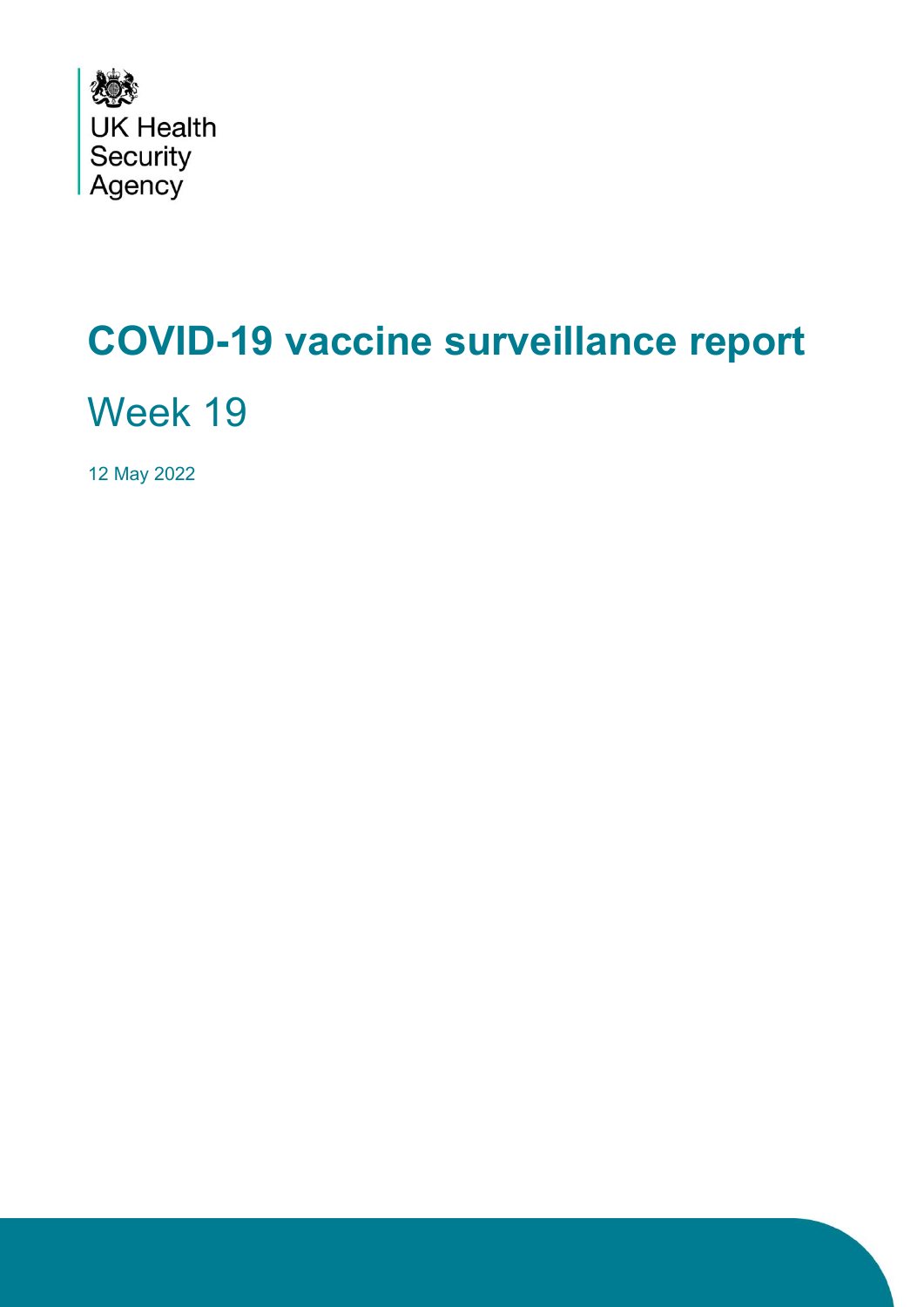## **Contents**

| Vaccine impact on proportion of population with antibodies to COVID-1934 |  |
|--------------------------------------------------------------------------|--|
|                                                                          |  |
|                                                                          |  |
|                                                                          |  |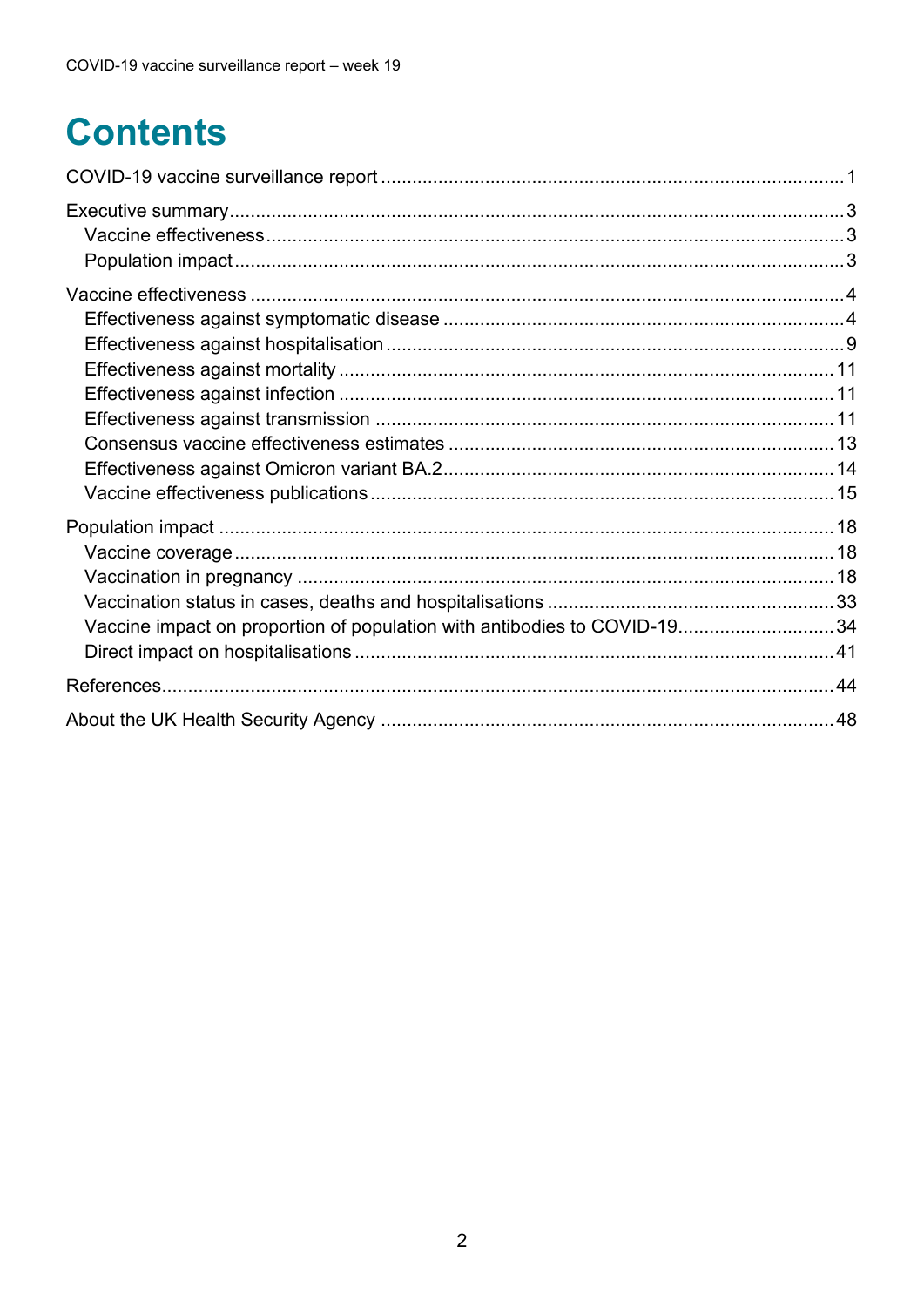### <span id="page-2-0"></span>**Executive summary**

Four coronavirus (COVID-19) vaccines have now been approved for use in the UK. Rigorous clinical trials have been undertaken to understand the immune response, safety profile and efficacy of these vaccines as part of the regulatory process. Ongoing monitoring of the vaccines as they are rolled out in the population is important to continually ensure that clinical and public health guidance on the vaccination programme is built upon the best available evidence. UK Health Security Agency (UKHSA), formerly Public Health England (PHE), works closely with the Medicines and Healthcare Regulatory Agency (MHRA), NHS England, and other government, devolved administration and academic partners to monitor the COVID-19 vaccination programme. Details of the vaccine surveillance strategy are set on the page [COVID-19: vaccine surveillance strategy](https://www.gov.uk/government/publications/covid-19-vaccine-surveillance-strategy) [\(1\)](#page-43-1). As with all vaccines, the safety of COVID-19 vaccines is continuously [being monitored by the MHRA.](https://www.gov.uk/government/publications/coronavirus-covid-19-vaccine-adverse-reactions/coronavirus-vaccine-summary-of-yellow-card-reporting) They conclude that overall, the benefits of COVID-19 vaccines outweigh any potential risks [\(2\)](#page-43-2).

Please note that from May 2022, this report will be published on a monthly basis. The next report will be published on 16 June 2022.

This week's report contains updates on consensus vaccine effectiveness estimates, and vaccination in pregnancy data.

### <span id="page-2-1"></span>Vaccine effectiveness

Several studies of vaccine effectiveness (VE) have been conducted in the UK against different COVID-19 variants. Vaccine effectiveness against symptomatic disease with the Omicron variant is substantially lower than against the Delta variant, with rapid waning. However, protection against hospitalisation remains high, particularly after 3 doses.

### <span id="page-2-2"></span>Population impact

The impact of the vaccination programme on the population is assessed by taking into account vaccine coverage, evidence on vaccine effectiveness and the latest COVID-19 disease surveillance indicators.

Vaccine coverage tells us about the proportion of the population that have received one, 2 and 3 doses of COVID-19 vaccines. By 8 May 2022, the overall vaccine uptake in England for dose 1 was 70.0% and for dose 2 was 65.8%. Overall vaccine uptake in England in people with at least 3 doses was 51.5%. In line with the programme rollout, coverage is highest in the oldest age groups.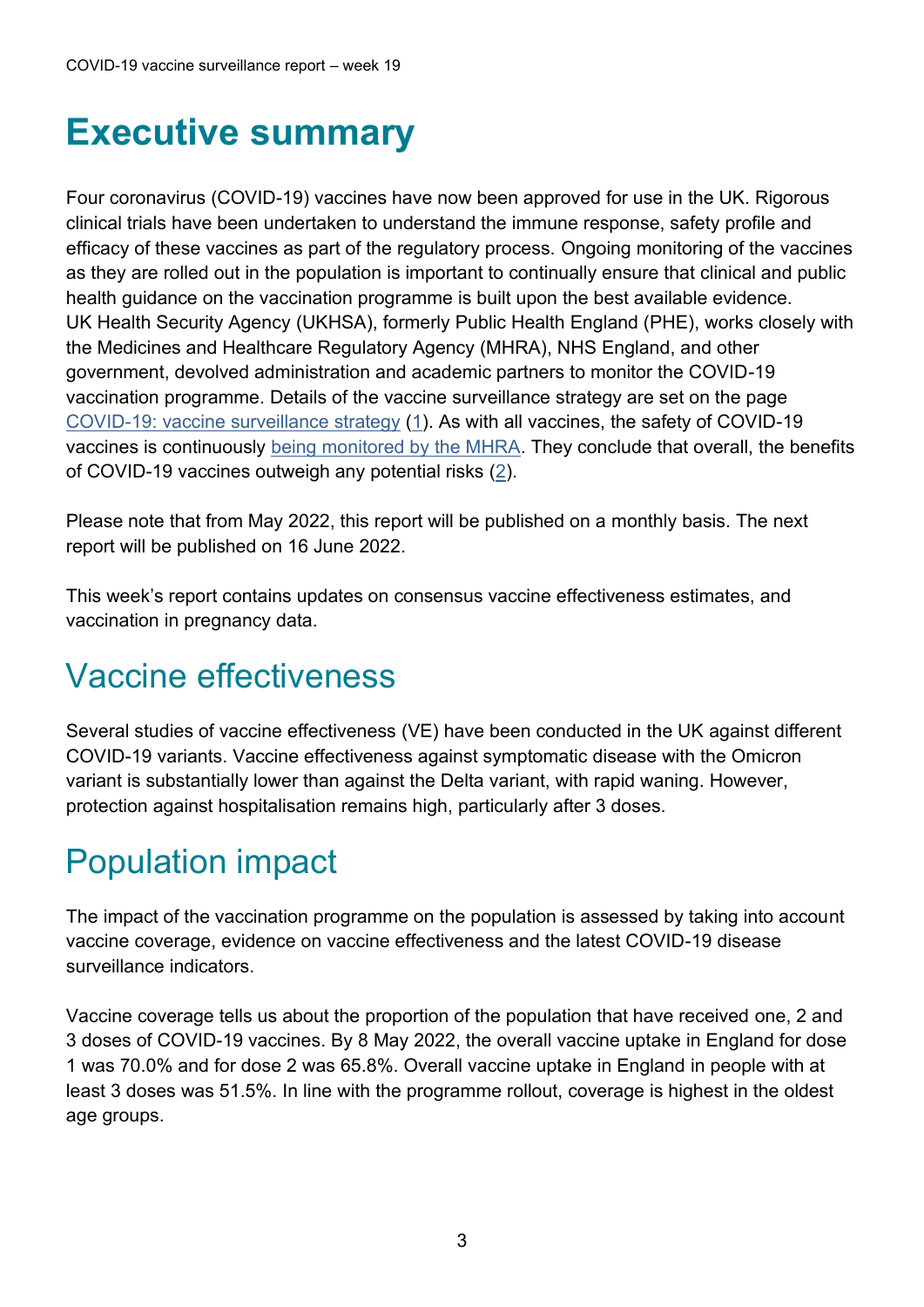<span id="page-3-0"></span>Based on antibody testing of blood donors, 99.4% of the adult population have antibodies to COVID-19 from either infection or vaccination compared to 45.0% that have antibodies from infection alone.

### **Vaccine effectiveness**

Large clinical trials have been undertaken for each of the COVID-19 vaccines approved in the UK which found that they are highly efficacious at preventing symptomatic disease in the populations that were studied. The clinical trials have been designed to be able to assess the efficacy of the vaccine against laboratory confirmed symptomatic disease with a relatively short follow up period so that effective vaccines can be introduced as rapidly as possible.

Post implementation real world vaccine effectiveness studies are needed to understand vaccine effectiveness against different outcomes (such as severe disease and onwards transmission), effectiveness in different subgroups of the population and against different variants as well as to understand the duration of protection. Vaccine effectiveness is estimated by comparing rates of disease in vaccinated individuals to rates in unvaccinated individuals. Below we outline the latest real-world evidence on vaccine effectiveness from studies in UK populations. Where available we focus on data related to the Omicron variant which is currently dominant in the UK.

Please note that vaccine effectiveness data will be updated in this report as it becomes available.

### <span id="page-3-1"></span>Effectiveness against symptomatic disease

Vaccine effectiveness against symptomatic COVID-19 has been assessed in England based on community testing data linked to vaccination data from the National Immunisation Management System (NIMS), cohort studies such as the COVID-19 Infection Survey and GP electronic health record data. After 2 doses of the AstraZeneca vaccine, vaccine effectiveness against the Omicron variant starts at 45 to 50% then drops to almost no effect from 25 weeks after the second dose. With 2 doses of Pfizer or Moderna effectiveness dropped from around 65 to 70% down to around 15% by 25 weeks after the second dose. Two to 4 weeks after a booster dose of either the Pfizer or Moderna vaccine following an AstraZeneca or Pfizer primary course, effectiveness ranges from around 60 to 75%, dropping to almost no effect from 20+ weeks after the booster. Vaccine effectiveness estimates for the booster dose are very similar, irrespective of the primary course received [\(3\)](#page-43-3). Vaccine effectiveness is generally slightly higher in younger compared to older age groups.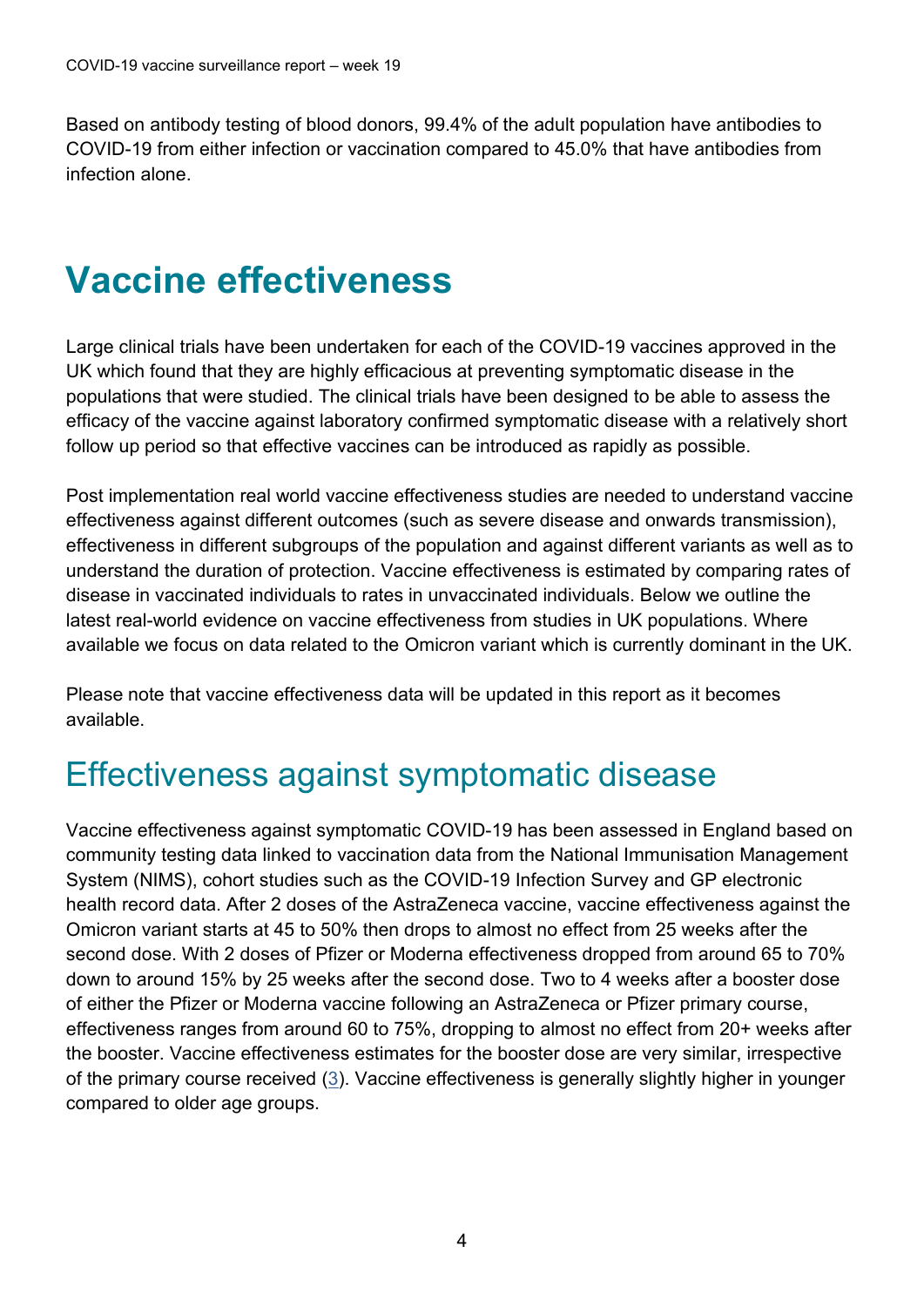**Figure 1. Vaccine effectiveness against symptomatic disease by period after the second and booster doses for Delta (black squares) and Omicron (grey circles) for a) recipients of 2 doses of AstraZeneca (ChAdOx1-S) vaccine as the primary course and Pfizer (BNT162b2) or Moderna (mRNA-1273) as a booster; b) recipients of 2 doses of Pfizer vaccine as the primary course and Pfizer or Moderna as a booster, and c) 2 doses of Moderna as a primary course and Pfizer or Moderna as a booster**

a)





Time since Vaccine (weeks)

5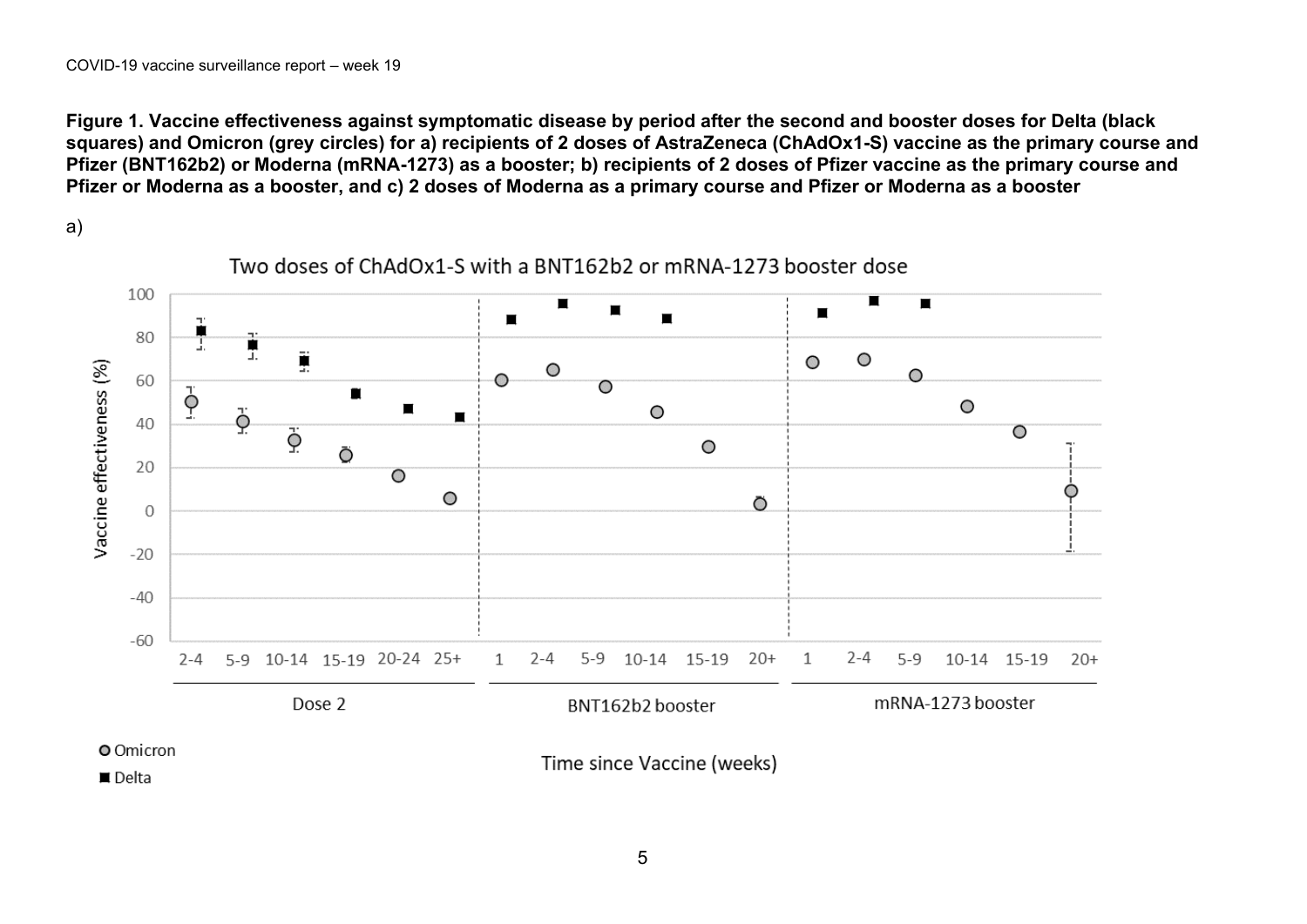b)



6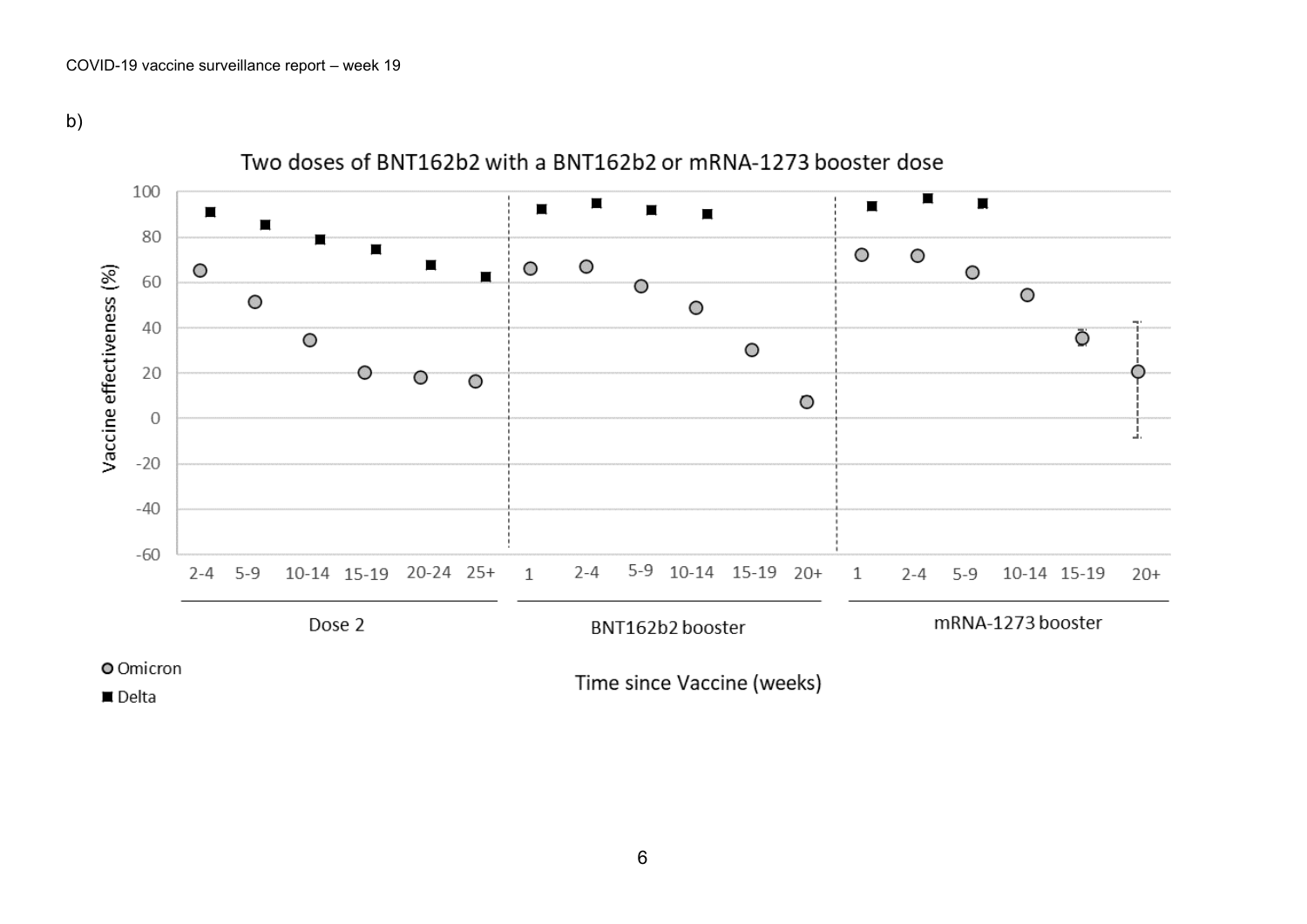c)

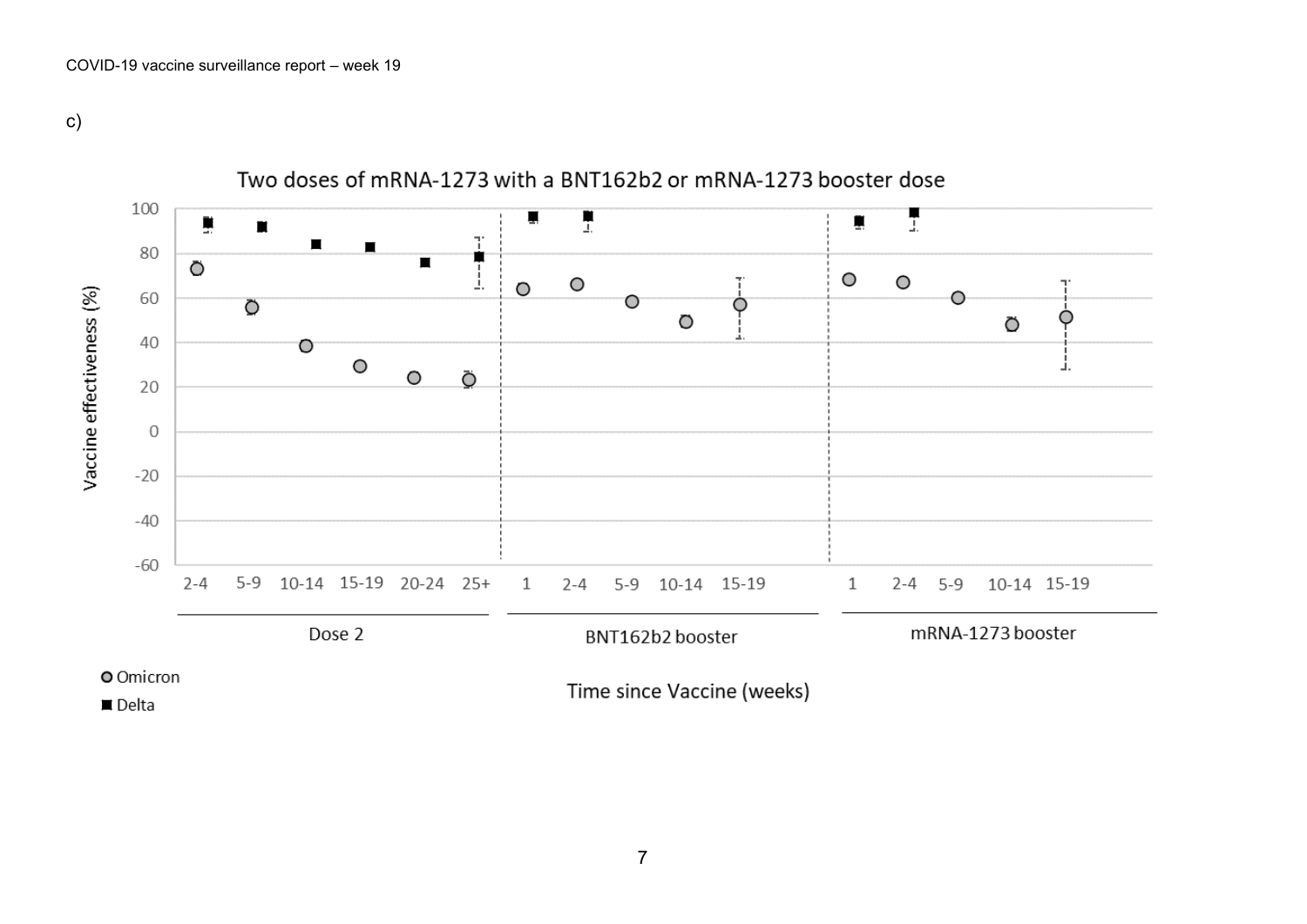Data (based primarily on the Alpha and Delta variants) suggests that in most clinical risk groups, immune response to vaccination is maintained and high levels of VE are seen with both the Pfizer and AstraZeneca vaccines. Reduced antibody response and vaccine effectiveness were seen after 1 dose of vaccine among the immunosuppressed group, however, after a second dose the reduction in vaccine effectiveness is smaller [\(4\)](#page-43-4). Analyses by dosing interval suggest that immune response to vaccination and vaccine effectiveness against symptomatic disease improves with a longer (greater than 6 week interval) compared to a shorter interval of 3 to 4 weeks [\(5\)](#page-43-5).

In the UK, standard booster vaccination was either with Pfizer or Moderna regardless of the primary course received. However, a small number of individuals for whom vaccination with both Pfizer and Moderna were clinically contraindicated received the AstraZeneca vaccine. VE against symptomatic disease among those who received 3 doses of the AstraZeneca vaccine was broadly similar to that seen in individuals who received an AstraZeneca primary course followed by a Pfizer booster [\(6\)](#page-43-6).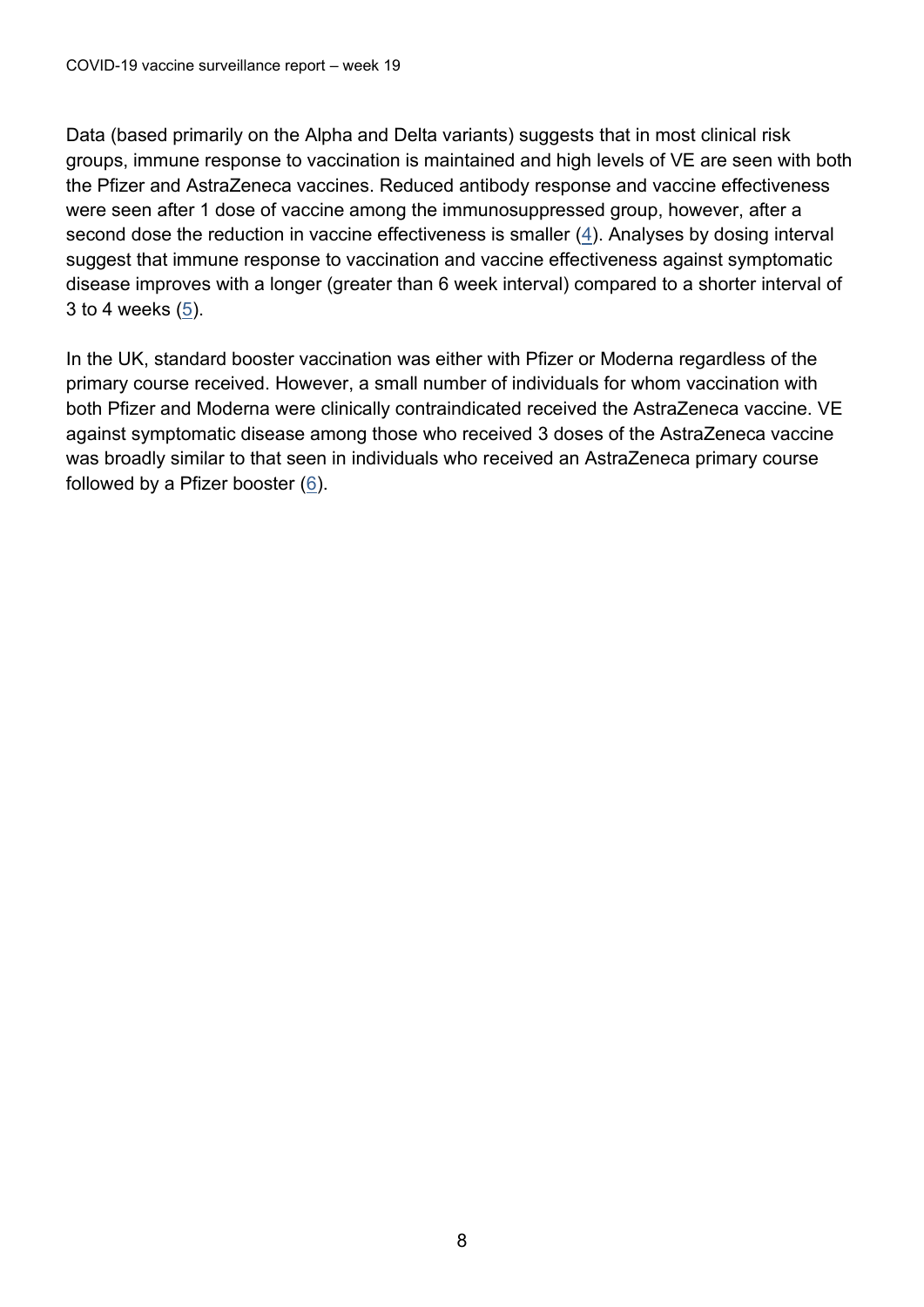### <span id="page-8-0"></span>Effectiveness against hospitalisation

Several studies have estimated vaccine effectiveness against hospitalisation in older ages, all of which indicate higher levels of protection against hospitalisation with all vaccines against the Alpha and Delta variants (7 to 10). Vaccine effectiveness against a range of hospitalisation outcomes with the Omicron variant has been estimated using a test-negative case control study design [\(Table 1,](#page-9-0) [11\)](#page-43-7). Among 18 to 64 year olds using all COVID-19 cases admitted via emergency care VE after a booster peaked at 82.4% and dropped to 53.6% by 15+ weeks after the booster; using all admissions for >-= 2 days with a respiratory code in the primary diagnostic field VE ranged from 90.9% down to 67.4%; further restricting to those on oxygen/ventilated/on intensive care VE ranged from 97.1% down to 75.9%. Among 65+ year olds the equivalent VE estimates were 92.4% down to 76.9%; 91.3% down to 85.3% and 95.8% down to 86.8%. Given that Omicron generally causes milder disease than previous variants, in particular among younger individuals, and that all individuals who are hospitalised for any reason in the UK are tested for COVID-19, an increasing proportion of individuals hospitalised with a positive COVID-19 test are likely to have COVID-19 as an incidental finding rather than the primary reason for admission. This can be seen in the vaccine effectiveness estimates against hospitalisation, whereby outcomes using broad definitions for hospitalisation give lower estimates that are likely more reflective of vaccine effectiveness against infection. Whereas definitions of hospitalisation that are more specific to severe respiratory disease give higher vaccine effectiveness estimates with less evidence of waning. This is also likely to explain the higher vaccine effectiveness against hospitalisation in 65+ year olds compared to 18 to 64 year olds. There appears to be little variation in vaccine effectiveness against hospitalisation after a booster dose according to the type of vaccine used for priming or boost  $(11)$ .

A minority of individuals in the UK who were clinically contradicted to receive mRNA vaccines were given AstraZeneca as a booster vaccine after a primary course of AstraZeneca. Amongst those aged 65 years and older, protection against hospitalisation (defined as requiring a stay of 2 or more days with severe respiratory disease) following Omicron infection was 82.3% after one or more weeks after receiving an AstraZeneca booster compared to 90.9% among those who received a Pfizer booster [\(6\)](#page-43-6). Direct comparison of the AstraZeneca booster with the mRNA vaccines is challenging using data from the UK, since those boosted with AstraZeneca were more likely to be in risk groups and from previous studies in the UK, we know that VE is lower in the clinical vulnerable populations [\(12\)](#page-35-0). Nonetheless, these data provide reassuring evidence for the use of AstraZeneca as a booster for protection against severe disease with COVID-19.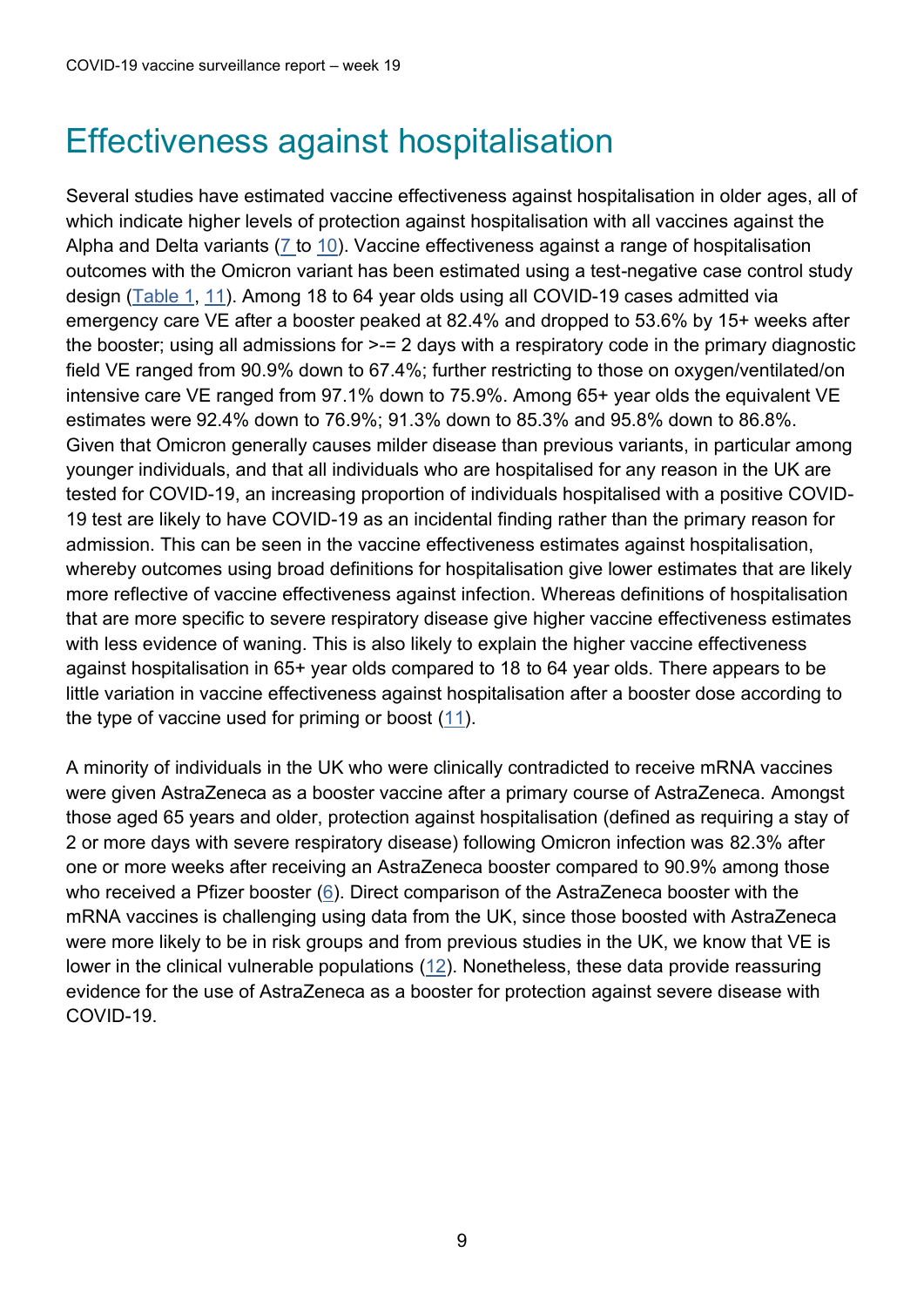<span id="page-9-0"></span>

| Table 1. vaccine effectiveness against hospitalisation using different definitions of |
|---------------------------------------------------------------------------------------|
| hospitalisations in a) 18 to 64 year olds and b) 65 year olds and over                |

|                |                 | <b>ECDS symptomatic</b><br>with onset date | <b>SUS at least 2 days</b><br>with ARI code in<br>primary field | <b>SUS at least 2 days</b><br>and either oxygen,<br>ventilation or ICU<br>with ARI code in<br>primary field |
|----------------|-----------------|--------------------------------------------|-----------------------------------------------------------------|-------------------------------------------------------------------------------------------------------------|
|                |                 |                                            | 18 to 64                                                        |                                                                                                             |
|                | <b>Interval</b> | <b>VE</b>                                  | <b>VE</b>                                                       | <b>VE</b>                                                                                                   |
| Dose 1         | 0 to 27         | 48.5 (12.3 to 69.7)                        | 36.2 (-33.9 to 69.6)                                            |                                                                                                             |
|                | $28+$           | 48.7 (32.8 to 60.8)                        | 44.1 (25.6 to 58)                                               | 75 (42.4 to 89.1)                                                                                           |
| Dose 2         | 0 to 13         | 39.6 (-31.5 to 72.2)                       | 88.9 (58.4 to 97)                                               |                                                                                                             |
|                | 14 to 174       | 54.7 (45.3 to 62.4)                        | 69 (58.1 to 77)                                                 | 86.7 (63.6 to 95.1)                                                                                         |
|                | $175+$          | 34.6 (21.7 to 45.4)                        | 56.1 (46.4 to 64)                                               | 82.3 (67.7 to 90.3)                                                                                         |
| <b>Booster</b> | $0$ to $6$      | 63.9 (52.2 to 72.8)                        | 74.3 (55.9 to 85)                                               | 90.7 (56 to 98.1)                                                                                           |
|                | 7 to 13         | 80.1 (73.5 to 85.1)                        | 90.9 (83.2 to 95.1)                                             |                                                                                                             |
|                | 14 to 34        | 82.4 (78.6 to 85.6)                        | 88.6 (84.9 to 91.5)                                             | 97.1 (92.2 to 98.9)                                                                                         |
|                | 35 to 69        | 72.7 (67.2 to 77.2)                        | 85.8 (82.4 to 88.5)                                             | 94.3 (88.9 to 97.1)                                                                                         |
|                | 70 to 104       | 66.9 (59.1 to 73.3)                        | 80.2 (74.9 to 84.4)                                             | 89.9 (78.3 to 95.3)                                                                                         |
|                | $105+$          | 53.6 (36.9 to 65.9)                        | 67.4 (53.1 to 77.4)                                             | 75.9 (15.8 to 93.1)                                                                                         |
|                |                 |                                            | $65+$                                                           |                                                                                                             |
|                | Interval        | <b>VE</b>                                  | <b>VE</b>                                                       | <b>VE</b>                                                                                                   |
| Dose 1         | 0 to 27         |                                            | 43.9 (-41 to 77.7)                                              |                                                                                                             |
|                | $28+$           |                                            | 53.4 (36.3 to 65.9)                                             | 78.3 (43.7 to 91.7)                                                                                         |
| Dose 2         | 0 to 13         |                                            |                                                                 |                                                                                                             |
|                | 14 to 174       | 77.8 (45 to 91)                            | 82.3 (74.3 to 87.8)                                             | 90.9 (72.6 to 97)                                                                                           |
|                | $175+$          | 66.7 (43.4 to 80.4)                        | 57.7 (49.6 to 64.4)                                             | 73.4 (55.1 to 84.3)                                                                                         |
| <b>Booster</b> | $0$ to $6$      | 85.8 (61.5 to 94.7)                        | 77.9 (65.3 to 85.9)                                             | 89.2 (63.1 to 96.8)                                                                                         |
|                | 7 to 13         | 92.3 (76.3 to 97.5)                        | 84.7 (76 to 90.2)                                               | 94.7 (71.6 to 99)                                                                                           |
|                | 14 to 34        | 92.4 (86 to 95.8)                          | 91.3 (89.1 to 93.1)                                             | 95.8 (91.3 to 97.9)                                                                                         |
|                | 35 to 69        | 87 (79.2 to 91.8)                          | 89.3 (87.3 to 90.9)                                             | 92.8 (88.4 to 95.6)                                                                                         |
|                | 70 to 104       | 84 (74.6 to 89.9)                          | 88.1 (86.1 to 89.9)                                             | 92.5 (88.1 to 95.2)                                                                                         |
|                | $105+$          | 76.9 (60.6 to 86.4)                        | 85.3 (82.4 to 87.6)                                             | 86.8 (77.1 to 92.3)                                                                                         |

ECDS = Emergency Care Dataset (this analysis includes all admissions with a positive COVID-19 test via emergency care except for those coded as injuries). SUS = Secondary Users Service (this analysis includes all admissions to secondary care for  $>=$  2 days with a respiratory code in the first diagnostic field) [\(11\)](#page-43-7).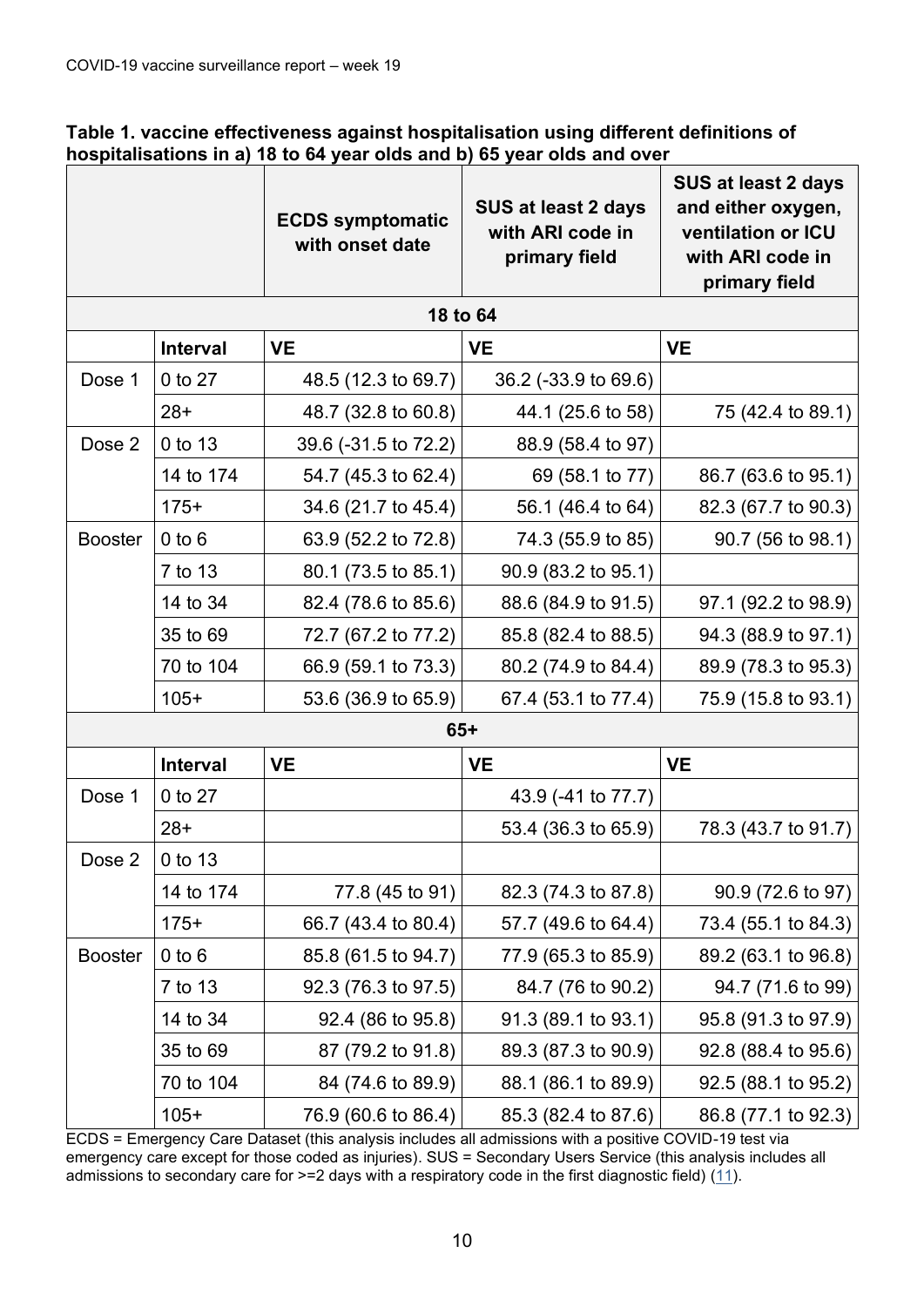### <span id="page-10-0"></span>Effectiveness against mortality

High levels of protection (over 90%) are also seen against mortality with all 3 vaccines and against both the Alpha and Delta variants with relatively limited waning (7, [13,](#page-44-0) [14\)](#page-44-1). Vaccine effectiveness against mortality with the Omicron variant has been estimated for those aged 50 years and older using a test-negative case control study design (all vaccines combined) (Table 2). At 25-plus weeks following the second dose, vaccine effectiveness was around 50%. At 2 or more weeks following booster vaccination, effectiveness was 93.6% against mortality while at 10 or more weeks VE was 87.6%. This analysis is also likely to include some incidental deaths of individuals who died with COVID-19 as opposed to from COVID-19, and we suspect the true VE against mortality is likely higher than the estimates presented here.

| <b>Dose</b>    | <b>Interval</b><br>after dose | <b>Odds Ratio</b>   | <b>VE (95% CI)</b>  |
|----------------|-------------------------------|---------------------|---------------------|
| $\overline{2}$ | 25+ weeks                     | $0.52(0.34 - 0.81)$ | 47.9 (19.3 to 66.4) |
| $\overline{3}$ | 2-4 weeks                     | $0.06(0.03-0.12)$   | 93.6 (88 to 96.6)   |
| $\overline{3}$ | 5-9 weeks                     | $0.11(0.07 - 0.17)$ | 88.9 (83.4 to 92.6) |
| $\overline{3}$ | $10+$ weeks                   | $0.12(0.09-0.18)$   | 87.6 (81.9 to 91.5) |

**Table 2. Vaccine effectiveness against mortality in those aged 50 years and older (all vaccine brands combined). VE = vaccine effectiveness, CI = confidence intervals.**

### <span id="page-10-1"></span>Effectiveness against infection

Although individuals may not develop symptoms of COVID-19 after vaccination, it is possible that they could still be infected with the virus and could transmit to others. Understanding how effective vaccines are at preventing infection is therefore important to predict the likely impact of the vaccination programme on the wider population. In order to estimate vaccine effectiveness against infection, repeat asymptomatic testing of a defined cohort of individuals is required. Studies have now reported on vaccine effectiveness against infection in healthcare workers, care home residents and the general population with the Alpha and Delta variants [\(15](#page-44-2) to 18). Generally estimates are similar to or slightly lower than vaccine effectiveness estimates against symptomatic disease and there is evidence of significant waning in protection against infection over time. Estimates for vaccine effectiveness against infection with the Omicron variant are not yet available.

### <span id="page-10-2"></span>Effectiveness against transmission

As described above, several studies have provided evidence that vaccines are effective at preventing infection. Uninfected individuals cannot transmit. Therefore, the vaccines also provide some protection against transmission. There may be additional benefit, beyond that due to prevention of infection, if some of those individuals who become infected despite vaccination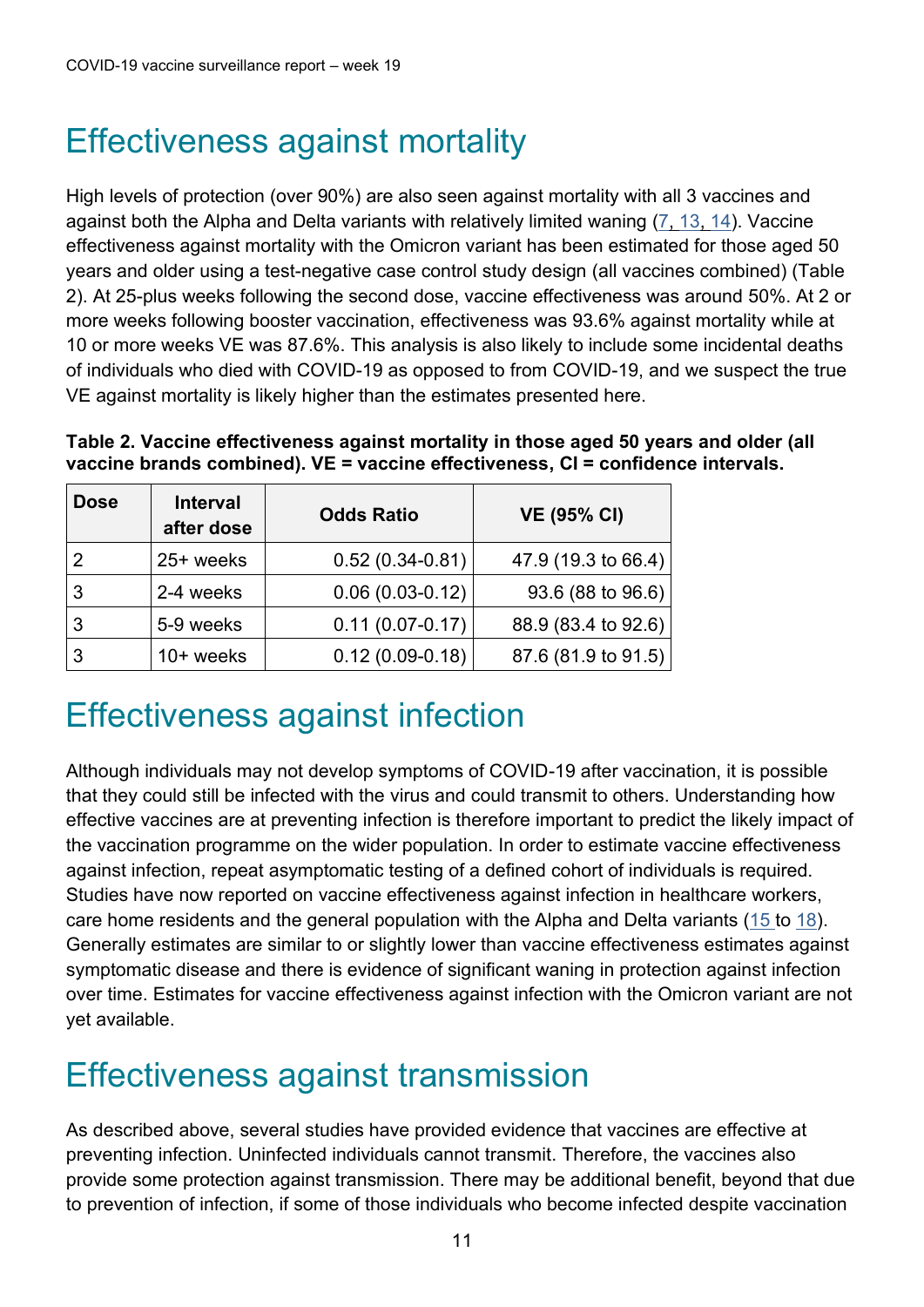are also at a reduced risk of transmitting (for example, because of reduced duration or level of viral shedding). Several studies have provided evidence of reduced risk of household transmission from vaccinated cases compared to unvaccinated cases [\(19](#page-44-3) to 22).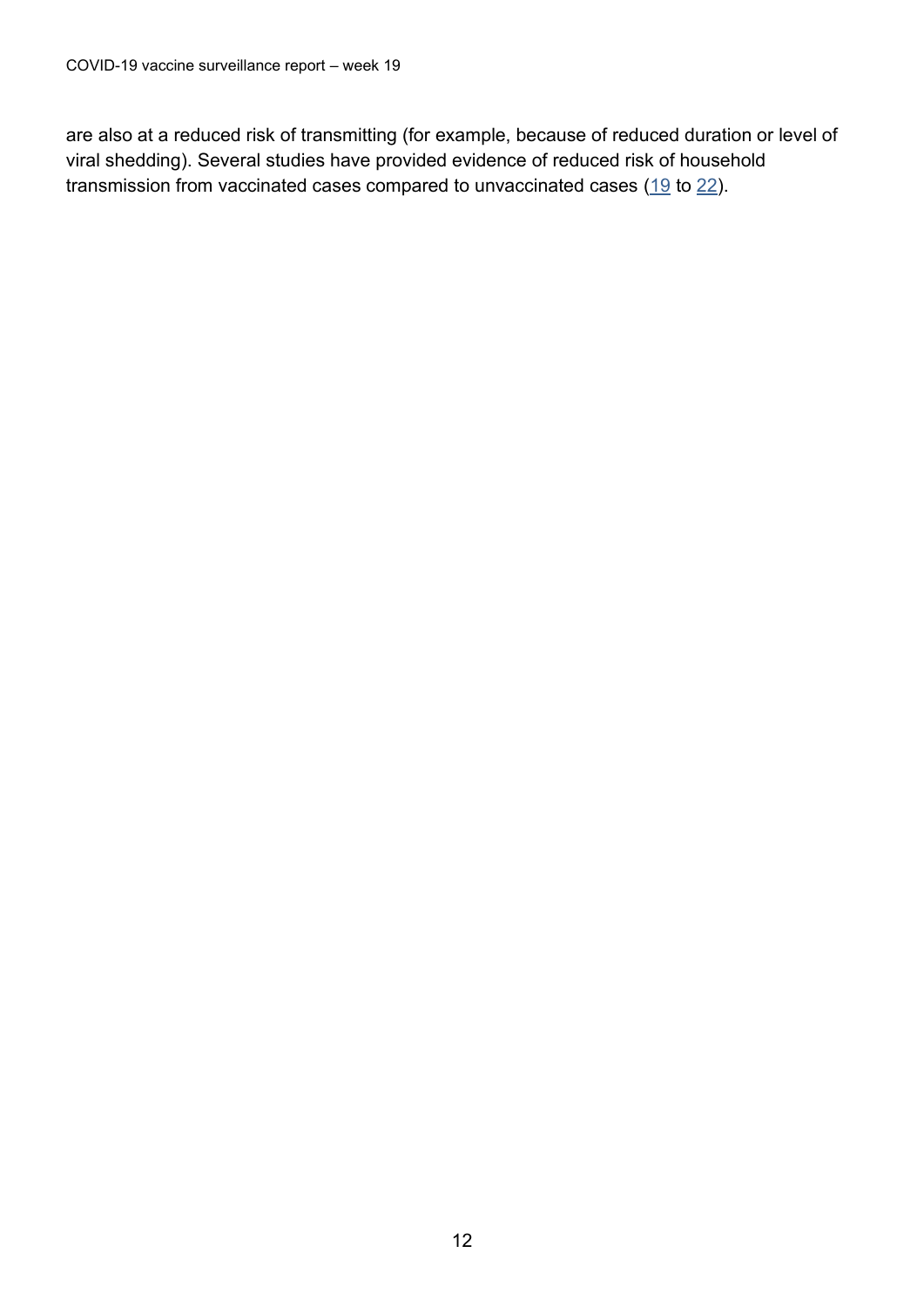### <span id="page-12-0"></span>Consensus vaccine effectiveness estimates

Table 3 summarises consensus estimates of vaccine effectiveness against different outcomes that have been reached by the UK Vaccine Effectiveness Expert Panel. These take into account estimates from UK studies by public health agencies and academic groups as well as international data.

|  |  |  | Table 3. Consensus estimates of vaccine effectiveness against the Omicron variant |
|--|--|--|-----------------------------------------------------------------------------------|
|  |  |  |                                                                                   |

| Vaccine product for<br>primary course | <b>Outcome</b>      | Second dose: 0 to<br>3 months | Second dose: 4 to<br>6 months | Second dose: 6+<br>months | <b>Booster dose: All</b><br><b>Periods</b> | Booster dose: 0 to<br>3 months | Booster dose: 4 to 6<br>months | Booster dose: 6+<br>months |
|---------------------------------------|---------------------|-------------------------------|-------------------------------|---------------------------|--------------------------------------------|--------------------------------|--------------------------------|----------------------------|
|                                       | All Infection       | 30% (20 to 40%)               | 0 to $30\%$ (range<br>only)   | 0% (0 to 10%)             | See Individual Periods                     | 45% (35 to 55%)                | 15% (0 to 30%)                 | <b>Insufficient Data</b>   |
|                                       | Symptomatic         | 40% (30 to 50%)               | 20% (5 to 30%)                | 5% (0 to 5%)              | See Individual Periods                     | 60% (50 to 70%)                | 40% (30 to 50%)                | <b>Insufficient Data</b>   |
| AstraZeneca                           | Hospitalisation     | 85% (60 to 90%)               | 70% (50 to 75%)               | 65% (45 to 85%)           | See Individual Periods                     | 90% (85 to 95%)                | 85% (85 to 95%)                | <b>Insufficient Data</b>   |
|                                       | Mortality           | <b>Insufficient Data</b>      | <b>Insufficient Data</b>      | <b>Insufficient Data</b>  | See Individual Periods                     | 90% (85 to 98%)                | <b>Insufficient Data</b>       | <b>Insufficient Data</b>   |
|                                       | Transmission        | <b>Insufficient Data</b>      | <b>Insufficient Data</b>      | <b>Insufficient Data</b>  | <b>Insufficient Data</b>                   | <b>Insufficient Data</b>       | <b>Insufficient Data</b>       | <b>Insufficient Data</b>   |
|                                       | All Infection       | 30% (20 to 40%)               | 0 to $30\%$ (range<br>only)   | <b>Insufficient Data</b>  | See Individual Periods                     | 45% (35 to 55%)                | 15% (0 to 30%)                 | <b>Insufficient Data</b>   |
|                                       | Symptomatic         | 55% (35 to 75%)               | 30% (15 to 35%)               | 15% (10 to 20%)           | See Individual Periods                     | 65% (55 to 75%)                | <b>Insufficient Data</b>       | <b>Insufficient Data</b>   |
| Moderna                               | Hospitalisation     | 85 to 95% (range<br>only)     | 75 to 85% (range<br>only)     | 55 to 90% (range<br>only) | See Individual Periods                     | 85 to 95% (range<br>only)      | <b>Insufficient Data</b>       | <b>Insufficient Data</b>   |
|                                       | Mortality           | <b>Insufficient Data</b>      | <b>Insufficient Data</b>      | <b>Insufficient Data</b>  | <b>Insufficient Data</b>                   | <b>Insufficient Data</b>       | <b>Insufficient Data</b>       | <b>Insufficient Data</b>   |
|                                       | <b>Transmission</b> | <b>Insufficient Data</b>      | <b>Insufficient Data</b>      | <b>Insufficient Data</b>  | <b>Insufficient Data</b>                   | <b>Insufficient Data</b>       | <b>Insufficient Data</b>       | <b>Insufficient Data</b>   |
| Pfizer                                | All Infection       | 30% (20 to 40%)               | 0 to $30\%$ (range<br>only)   | 20% (10 to 30%)           | See Individual Periods                     | 45% (35 to 55%)                | 15% (0 to 30%)                 | <b>Insufficient Data</b>   |
|                                       | Symptomatic         | 50% (30 to 65%)               | 20% (15 to 30%)               | 15% (10 to 15%)           | See Individual Periods                     | 65% (55 to 75%)                | 45% (35 to 55%)                | <b>Insufficient Data</b>   |
|                                       | Hospitalisation     | 90% (85 to 95%)               | 80% (75 to 85%)               | 70% (55 to 90%)           | See Individual Periods                     | 90% (85 to 95%)                | 85% (85 to 95%)                | <b>Insufficient Data</b>   |
|                                       | Mortality           | <b>Insufficient Data</b>      | <b>Insufficient Data</b>      | <b>Insufficient Data</b>  | See Individual Periods                     | 90% (85 to 98%)                | <b>Insufficient Data</b>       | <b>Insufficient Data</b>   |
|                                       | Transmission        | <b>Insufficient Data</b>      | <b>Insufficient Data</b>      | <b>Insufficient Data</b>  | 0 to 25% (range only)                      | <b>Insufficient Data</b>       | <b>Insufficient Data</b>       | <b>Insufficient Data</b>   |

Booster data is based on use of the Moderna or Pfizer vaccines as a booster.

This table provides overall estimates but there may be variation by age group or other clinical or demographic factors.

| High          | Evidence from multiple studies which is consistent                                   |
|---------------|--------------------------------------------------------------------------------------|
| Confidence    | and comprehensive                                                                    |
| <b>Medium</b> | Evidence is emerging from a limited number of                                        |
| Confidence    | studies or with a moderately level of uncertainty                                    |
| Low           | Little evidence is available at present and results are<br>Confidence   inconclusive |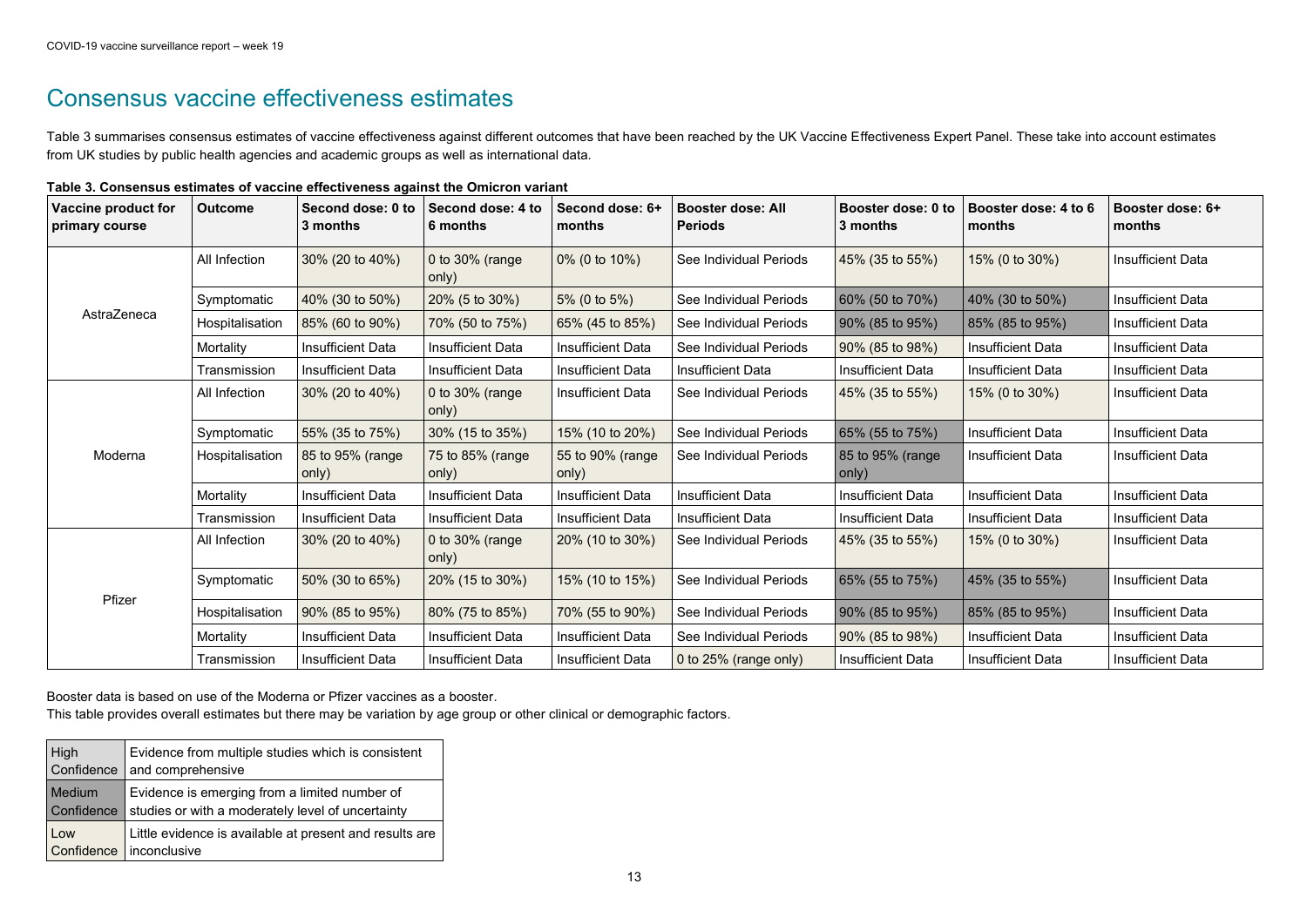### <span id="page-13-0"></span>Effectiveness against Omicron variant BA.2

The Omicron variant sub-lineage known as BA.2 was designated VUI-22JAN-01 on 19 January 2022. An increase in the number of sequences of the Omicron sub-lineage BA.2 was noted in the UK in the week starting the 3 January 2022. Vaccine effectiveness against symptomatic disease following BA.2 infection was analysed in a test-negative case control design, as compared to the Omicron BA.1 sub-lineage. Vaccine effectiveness against both symptomatic disease (Figure 2) and hospitalisation [\(Table 4\)](#page-14-1) was similar for BA.1 and BA.2 [\(222](#page-44-4)). Note, in this analysis all admissions via emergency care (excluding injuries) are included – this may underestimate VE against hospitalisation as discussed in the vaccine effectiveness against hospitalisation section above.



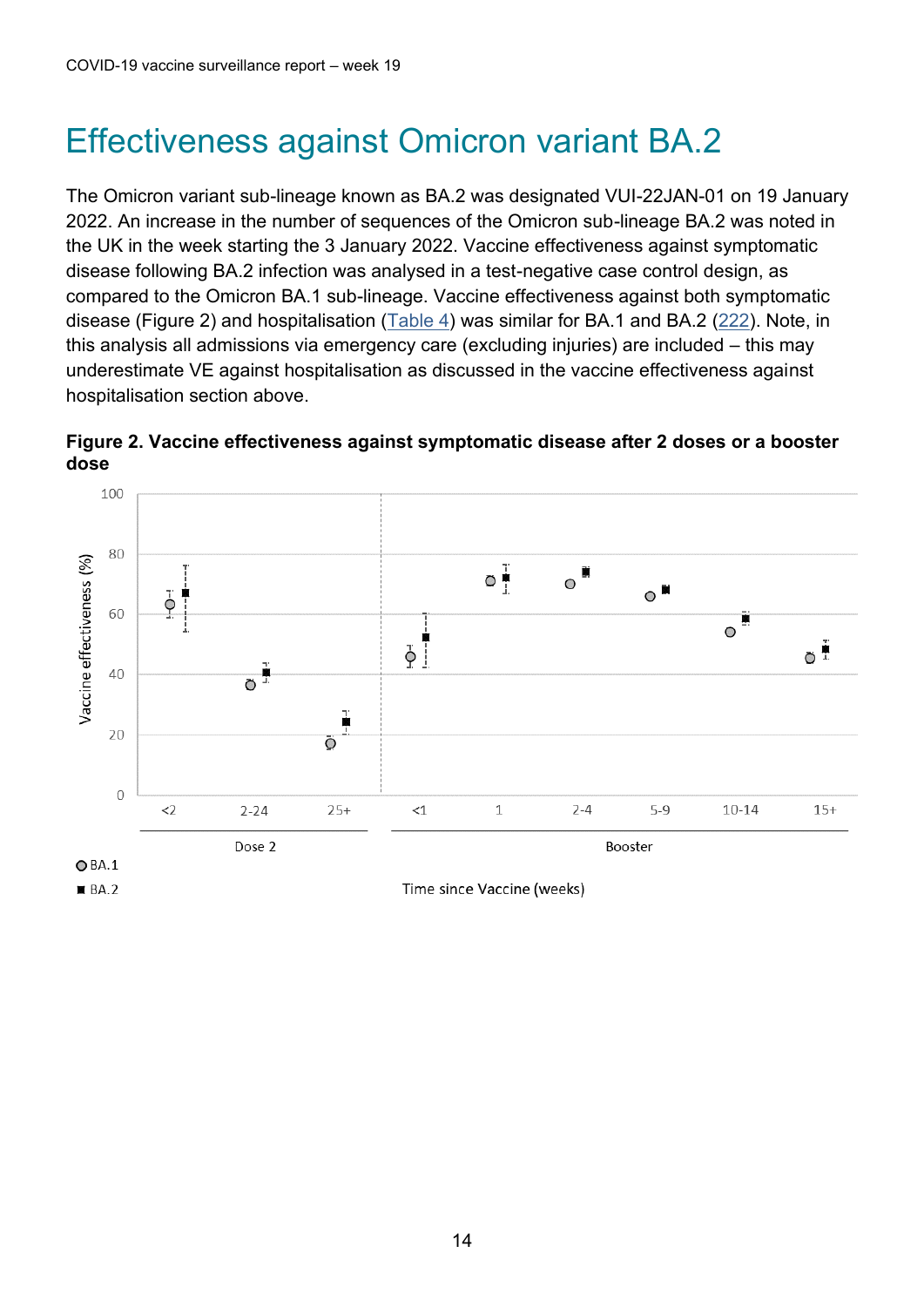|              |                 | Vaccine effectiveness (95% CI) |                      |  |
|--------------|-----------------|--------------------------------|----------------------|--|
| <b>Dose</b>  | Interval (days) | <b>BA.1</b>                    | <b>BA.2</b>          |  |
| Unvaccinated |                 |                                |                      |  |
| 1            | 0 to 27         |                                |                      |  |
|              | $28+$           | 24.2 (-12.5 to 48.9)           | 38.1 (-52.5 to 74.9) |  |
| 2            | 0 to 13         |                                |                      |  |
|              | 14 to 174       | 63.3 (47.2 to 74.6)            | 68.7 (26.6 to 86.6)  |  |
|              | $175+$          | 32.4 (11 to 48.7)              | 49.9 (6.5 to 73.2)   |  |
| 3            | $0$ to $6$      |                                |                      |  |
|              | 7 to 13         | 91.6 (65.8 to 97.9)            |                      |  |
|              | 14 to 34        | 83.2 (75.4 to 88.5)            | 87.3 (57.2 to 96.2)  |  |
|              | 35 to 69        | 80.5 (74.8 to 84.9)            | 83.3 (70.7 to 90.5)  |  |
|              | $70+$           | 72.5 (64.5 to 78.7)            | 70 (49.3 to 82.2)    |  |

<span id="page-14-1"></span>**Table 4. Vaccine effectiveness against hospitalisation using the Emergency Care Dataset**

### <span id="page-14-0"></span>Vaccine effectiveness publications

UKHSA and collaborators have published a significant amount of [research into vaccine](https://www.gov.uk/government/publications/phe-monitoring-of-the-effectiveness-of-covid-19-vaccination)  [effectiveness,](https://www.gov.uk/government/publications/phe-monitoring-of-the-effectiveness-of-covid-19-vaccination) which is summarised on pages 4 to 14. The publications listed in table 5 provide further results and details on the methods used.

| Table 5. UKHSA publications on the effectiveness of COVID-19 vaccination |
|--------------------------------------------------------------------------|
|--------------------------------------------------------------------------|

| <b>Publication</b>                                                                                                           | <b>Subject</b>                                                                                                                                                                          |
|------------------------------------------------------------------------------------------------------------------------------|-----------------------------------------------------------------------------------------------------------------------------------------------------------------------------------------|
| COVID-19 Vaccine Effectiveness against the<br><b>Omicron BA.2 variant in England</b>                                         | This study estimates the effectiveness of<br>booster vaccination against symptomatic<br>disease caused by the BA.2 sub-lineage of<br>the Omicron (B.1.1.529) variant.                   |
| Vaccine effectiveness against hospitalisation<br>with the Omicron variant                                                    | This study estimates vaccine effectiveness<br>against hospitalisation with the Omicron<br>variant and investigates the impact of using<br>different hospitalisation outcome definitions |
| Effectiveness of COVID-19 vaccines against<br>hospitalisation with the Omicron variant in<br>adults aged 75 years and older  | This study reports on vaccine effectiveness<br>against hospitalisation with the Omicron<br>variant in adults aged 75 years and older.                                                   |
| Effectiveness of BNT162b2 and ChAdOx1<br>against SARS-CoV-2 household transmission:<br>a prospective cohort study in England | This study reports on vaccine effectiveness<br>against transmission of COVID-19 with the<br>Alpha and Delta variants.                                                                   |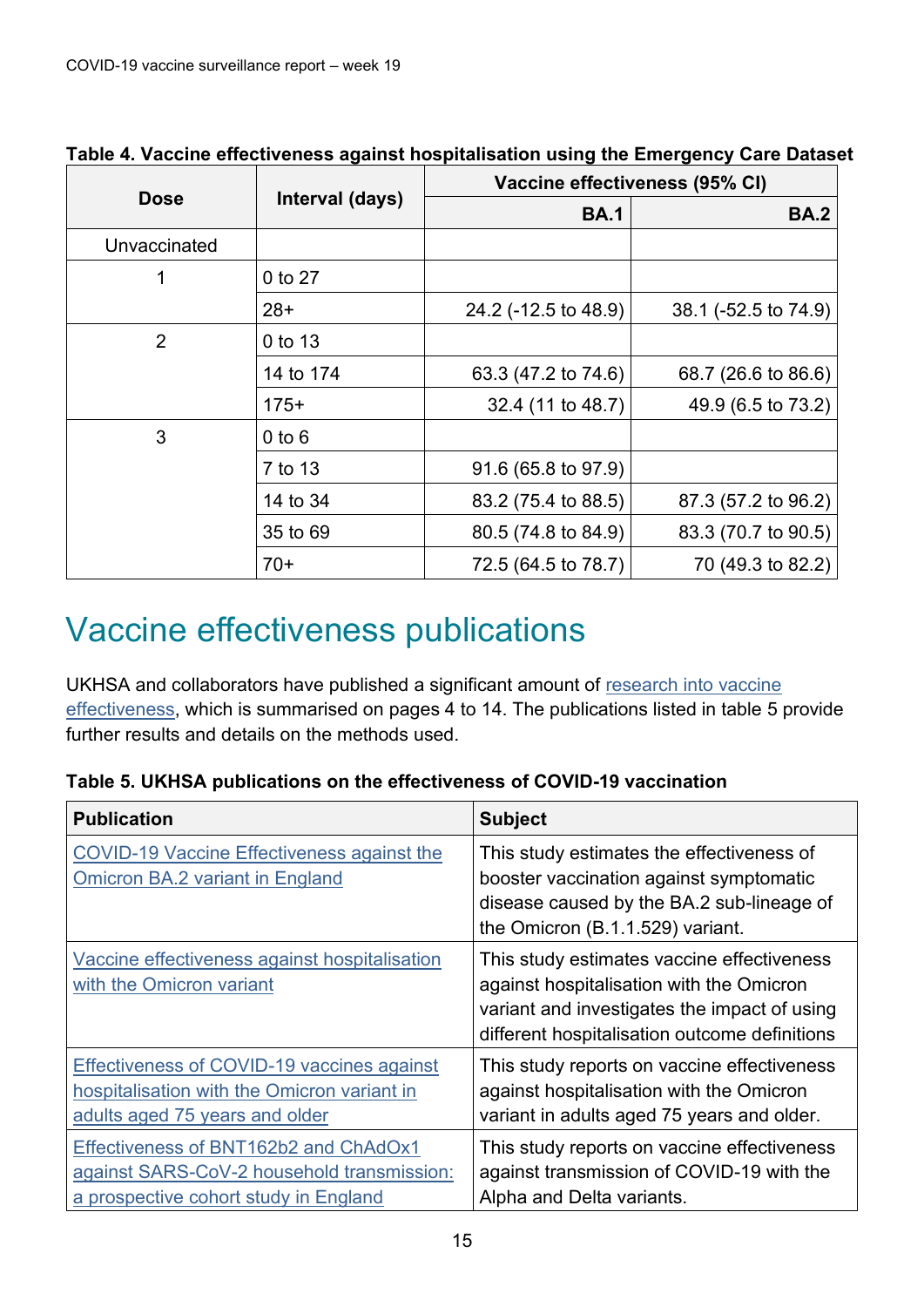| <b>Publication</b>                                                                                                                                                              | <b>Subject</b>                                                                                                                                                                                                                          |
|---------------------------------------------------------------------------------------------------------------------------------------------------------------------------------|-----------------------------------------------------------------------------------------------------------------------------------------------------------------------------------------------------------------------------------------|
| Effectiveness of 3 doses of COVID-19 vaccines<br>against symptomatic COVID-19 and<br>hospitalisation in adults aged 65 years and<br>older                                       | Updated analysis on the effectiveness of 3<br>doses of COVID-19 vaccines against<br>symptomatic COVID-19 and hospitalisation<br>in adults aged 65 years and older.                                                                      |
| Effectiveness of BNT162b2 COVID-19 booster<br>vaccine against COVID-19 related symptoms<br>and hospitalization in England                                                       | This study provides real world evidence of<br>significant increased protection from the<br>booster vaccine dose against symptomatic<br>disease and hospitalisation irrespective of<br>the primary course.                               |
| <b>Effectiveness of COVID-19 vaccines against</b><br>the Omicron (B.1.1.529) variant of concern                                                                                 | This study reports on the vaccine<br>effectiveness against symptomatic disease<br>with 2 dose courses of BNT1622 and<br>ChAdOx1-S as well as booster doses of<br>BNT162b2 following a primary course of<br>either BNT1622 or ChAdOx1-S. |
| Effectiveness of BNT162b2 (Comirnaty, Pfizer-<br>BioNTech) COVID-19 booster vaccine against<br><b>COVID-19 related symptoms in England: test</b><br>negative case-control study | Results from the first UK real-world study by<br>UKHSA show significantly increased<br>protection against symptomatic disease from<br>a booster dose of the Pfizer-BioNTech<br>vaccine in those aged 50 years and older.                |
| Duration of Protection against Mild and Severe<br>Disease by COVID-19 Vaccines                                                                                                  | This study reports on the vaccine<br>effectiveness and duration of protection of<br>Comirnaty, Vaxzevria and Spikevax against<br>mild and severe COVID-19 in the UK.                                                                    |
| <b>Serological responses and vaccine</b><br>effectiveness for extended COVID-19 vaccine<br>schedules in England                                                                 | This study investigates the impact of<br>different dosing schedules on immune<br>response and vaccine effectiveness.                                                                                                                    |
| <b>Pfizer-BioNTech and Oxford AstraZeneca</b><br><b>COVID-19 vaccine effectiveness and immune</b><br>response among individuals in clinical risk<br>groups                      | This study reports on the immune response<br>and clinical effectiveness of COVID-19<br>vaccine among individuals in clinical risk<br>groups. A supplementary appendix is also<br>available to download.                                 |
| Effectiveness of COVID-19 vaccines against<br>hospital admission with the Delta (B.1.617.2)<br>variant                                                                          | This study reports on the effectiveness of<br>COVID-19 vaccines on hospitalisation<br>disease with the Delta variant. A<br>supplementary appendix is also available to<br>download.                                                     |
| <b>Effectiveness of COVID-19 Vaccines against</b><br>the B.1.617.2 (Delta) Variant                                                                                              | This study reports on the effectiveness of<br>COVID-19 vaccines on symptomatic disease<br>with the Delta variant.                                                                                                                       |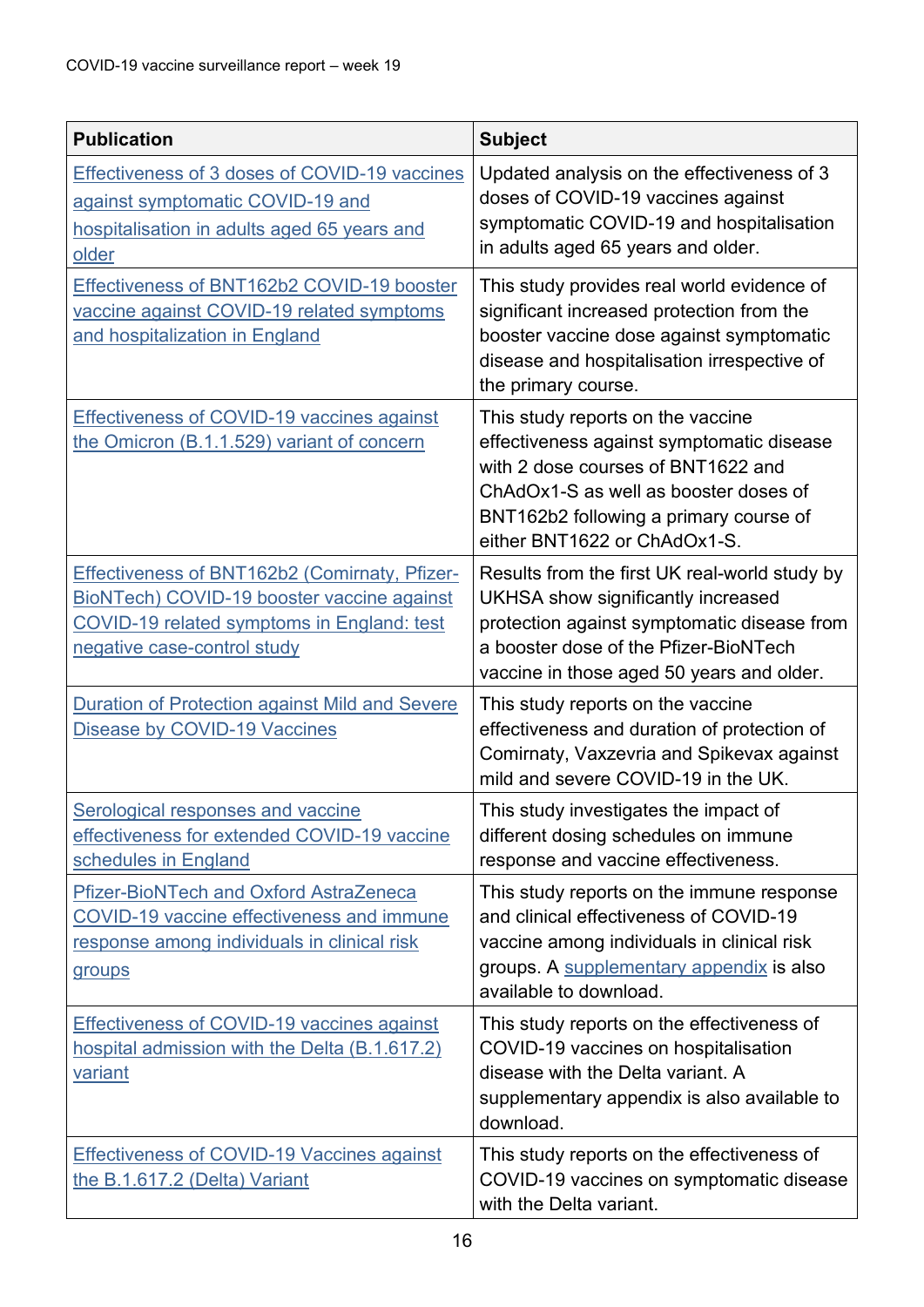| <b>Publication</b>                                                                                                                                                                                                    | <b>Subject</b>                                                                                                                                                                                                                                                                                                                                       |
|-----------------------------------------------------------------------------------------------------------------------------------------------------------------------------------------------------------------------|------------------------------------------------------------------------------------------------------------------------------------------------------------------------------------------------------------------------------------------------------------------------------------------------------------------------------------------------------|
| Effectiveness of BNT162b2 mRNA and<br>ChAdOx1 adenovirus vector COVID-19<br>vaccines on risk of hospitalisation among older<br>adults in England: an observational study using<br>surveillance data                   | A study using the SARI watch surveillance<br>system of COVID-19 hospitalisations found<br>high levels of protection against<br>hospitalisation after both a single dose and 2<br>doses of COVID-19 vaccines.                                                                                                                                         |
| Effectiveness of BNT162b2 mRNA vaccine and<br>ChAdOx1 adenovirus vector vaccine on<br>mortality following COVID-19                                                                                                    | A study on deaths with COVID-19 indicates<br>that COVID-19 vaccines offer high levels of<br>protection against mortality.                                                                                                                                                                                                                            |
| <b>Effect of Vaccination on Household</b><br>Transmission of SARS-CoV-2 in England                                                                                                                                    | Impact of vaccination on household<br>transmission of SARS-COV-2 in England is<br>an analysis to determine whether individuals<br>who have received vaccine, but still become<br>infected with SARS-COV-2 up to 60 days<br>after the first dose, are less likely than<br>unvaccinated cases to transmit to their<br>unvaccinated household contacts. |
| Vaccine effectiveness of the first dose of<br>ChAdOx1 nCoV-19 and BNT162b2 against<br>SARS-CoV-2 infection in residents of Long-<br><u> Term Care Facilities (VIVALDI study)</u>                                      | The VIVALDI study found evidence that<br>COVID-19 vaccines were associated with a<br>substantially reduced risk of infection in care<br>home residents.                                                                                                                                                                                              |
| Effectiveness of BNT162b2 and ChAdOx1<br>nCoV-19 COVID-19 vaccination at preventing<br>hospitalisations in people aged at least 80<br>years: a test-negative, case-control study                                      | The Avon CAP study, conducted in 2<br>hospitals in Bristol, found evidence of high<br>levels of protection against hospitalisation in<br>80+ year olds with a single dose of either<br>vaccine.                                                                                                                                                      |
| COVID-19 vaccine coverage in health-care<br>workers in England and effectiveness of<br>BNT162b2 mRNA vaccine against infection<br>(SIREN): a prospective, multicentre, cohort<br>study                                | Early data from UKHSA's SIREN study<br>shows a promising impact on infection in<br>healthcare workers aged under 65.<br>Healthcare workers in the study are tested<br>for COVID-19 every 2 weeks - whether or<br>not they have symptoms.                                                                                                             |
| <b>Effectiveness of the Pfizer-BioNTech and</b><br>Oxford-AstraZeneca vaccines on COVID-19<br>related symptoms, hospital admissions, and<br>mortality in older adults in England: test<br>negative case-control study | Early data from routine COVID-19 testing in<br>older adults shows that vaccines are<br>effective at preventing COVID-19 disease<br>and severe outcomes.                                                                                                                                                                                              |
| Impact of COVID-19 vaccination programme on<br>seroprevalence in blood donors in England,<br>2021                                                                                                                     | Report on the impact of COVID-19<br>vaccination programme on seroprevalence<br>in blood donors in England, 2021.                                                                                                                                                                                                                                     |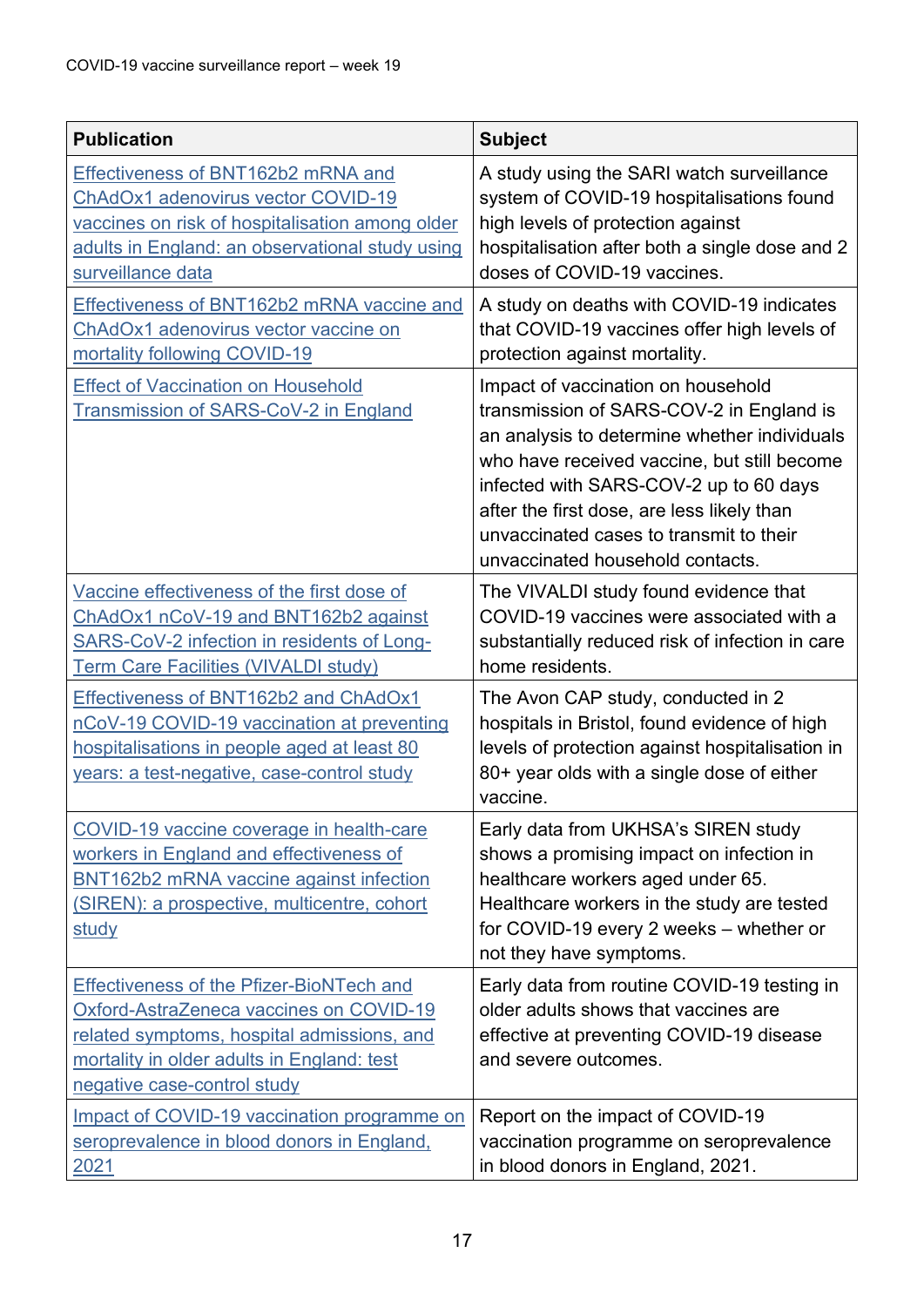# <span id="page-17-0"></span>**Population impact**

Vaccines typically have both direct effects on those who are vaccinated and indirect effects on the wider population due to a reduced probability that people will come into contact with an infected individual. The overall impact of the vaccination programme may therefore extend beyond that estimated through vaccine effectiveness analysis.

Estimating the impact of a vaccination programme is challenging as there is no completely unaffected control group. Furthermore, the effects of the vaccination programme need to be differentiated from that of other interventions (for example, lockdowns or outbreak control measures), changes in behaviour and any seasonal variation in COVID-19 activity.

UKHSA and other government and academic partners monitor the impact of the of the vaccination programme on levels of COVID-19 antibodies in the population and different disease indicators, including hospitalisations and mortality. This is done through populationbased testing and through modelling which combines vaccine coverage rates in different populations, estimates of vaccine effectiveness and disease surveillance indicators.

### <span id="page-17-1"></span>Vaccine coverage

Please note that data on vaccine coverage is now available weekly in the [national flu and](https://www.gov.uk/government/statistics/national-flu-and-covid-19-surveillance-reports-2021-to-2022-season)  [COVID-19 surveillance report.](https://www.gov.uk/government/statistics/national-flu-and-covid-19-surveillance-reports-2021-to-2022-season)

### <span id="page-17-2"></span>Vaccination in pregnancy

Vaccination of pregnant women alongside their peers is recommended in the UK and other countries as an important way to protect pregnant women and their unborn children against COVID-19 disease. Vaccination of pregnant women is strongly recommended by the [Royal](https://www.rcog.org.uk/en/guidelines-research-services/guidelines/coronavirus-pregnancy/)  [College of Obstetricians and Gynaecologists and the Royal College of Midwives.](https://www.rcog.org.uk/en/guidelines-research-services/guidelines/coronavirus-pregnancy/)

Increased severity of COVID-19 disease in pregnant and recently pregnant women has been reported after the first SARS-CoV-2 wave in England  $(24, 25)$  $(24, 25)$  and in Scotland  $(26, 27)$  $(26, 27)$ . Pregnant women who develop severe disease have increased rates of admission to ICU, need for invasive ventilation and pre-term delivery. Data from the US Centers for Disease Control and Prevention (CDC) found that pregnant women were around 3 times more likely to be admitted to ICU and nearly 3 times more likely to require invasive ventilation compared to non-pregnant women with COVID-19 disease and 25% more likely to die [\(28\)](#page-45-3).

From 16 April 2021, the Joint Committee on Vaccination and Immunisation (JCVI) advised that pregnant women be offered COVID-19 vaccines at the same time as people of the same age or risk group [\(29\)](#page-45-4). Therefore, any pregnant women not in a high-risk group would likely have received their first dose from mid-April 2021 as part of the general adult population programme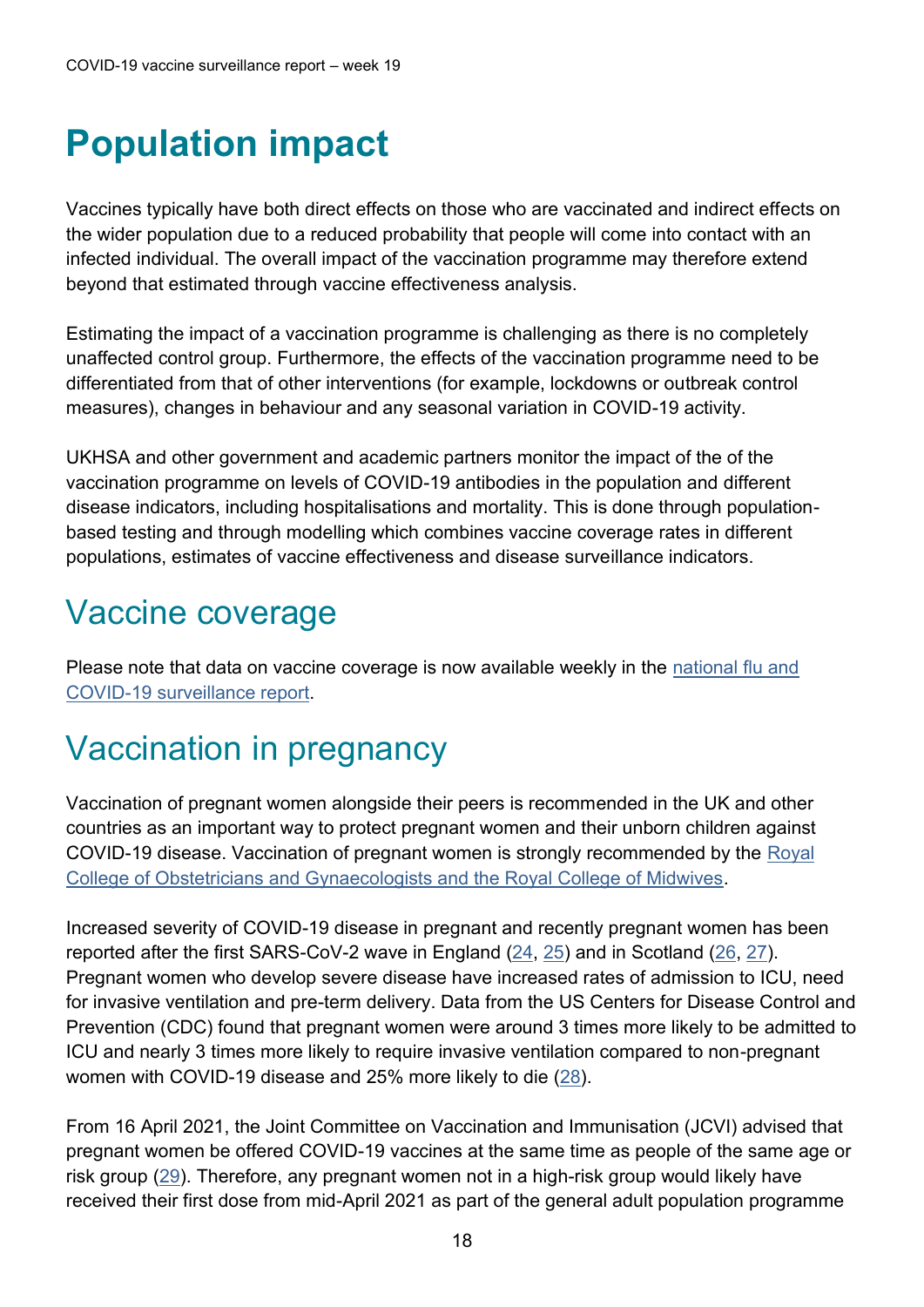in those aged under 50 years. This was offered by decreasing age group [\(29\)](#page-45-4). As part of the ongoing review of the programme, the JCVI met on 2 December 2021 and considered further data on severity of SARS-CoV-2 infection in pregnant women and their pregnancies together with data on vaccine safety. As a result pregnant women were added to the UK's priority COVID-19 vaccine list [\(30\)](#page-45-5).

Prior to 16 April 2021, COVID-19 vaccine was delivered to priority groups, based on clinical risk and risk of exposure, and delivered in order of priority. On 22 December 2020, JCVI advised that vaccine could be offered to pregnant and breast-feeding women who were in these risk categories The Pfizer vaccine was rolled out from early December 2020, AstraZeneca vaccine was used from 4 January 2021 and the Moderna vaccine became available from April 2021. From 17 April 2021 pregnant women have been offered the Pfizer-BioNTech or Moderna (mRNA) vaccines where available for their first dose [\(31\)](#page-45-6).

There is evidence of high levels of protection against SARS-CoV-2 infection in pregnant women after COVID-19 vaccination [\(32](#page-45-7) to [34\)](#page-45-8) and evidence that vaccination induces higher antibody levels than after disease [\(34\)](#page-45-8). There is also evidence from a recent US study that 2-doses of mRNA COVID-19 vaccination during pregnancy might help prevent COVID-19 hospitalisations in young infants under 6 months of age [\(35\)](#page-45-9). Between February and September 2021, 0.4% of 1,714 pregnant women with COVID-19 symptoms who required hospital treatment in the UK had received 2 doses of COVID-19 vaccine and, of 235 pregnant women who were admitted to intensive care with COVID-19 disease in that period, none had received 2 doses of vaccine [\(37\)](#page-45-10). Similar findings have been reported from Scotland [\(27,](#page-45-2) [37\)](#page-45-10) with the report that 90.9% (748 out of 823; 95% CI 88.7−92.7) of SARS-CoV-2 associated with hospital admission, 98% (102 out of 104; 95% CI 92.5−99.7) of SARS-CoV-2 associated with critical care admission and all baby deaths, occurred in pregnant women who were unvaccinated at the time of their COVID-19 diagnosis [\(26\)](#page-45-1). The researchers also found high extended perinatal mortality rate for women who gave birth within 28 days of a COVID-19 diagnosis compared to rates across the pandemic period and in women vaccinated and going on to give birth within 28 days.

COVID-19 vaccines used in the UK programme do not contain live SARS-CoV-2 virus and therefore cannot infect a pregnant woman or her unborn child with the virus. Whilst, as is commonly the case in trials of medicinal products, pregnant women were excluded from the original COVID-19 vaccine trials, there is accumulating experience and evidence of the safe and effective use of mRNA vaccines (such as the Pfizer-BioNTech or Moderna) in pregnant women. In Scotland COVID-19 vaccine had been administered to more than 28,000 pregnant women to the end of January 2021 [\(26\)](#page-45-1) and over 6,000 women in Wales had received their first dose of vaccine before they gave birth (between 1 January 2021 and 31 January 2022) [\(38\)](#page-45-11). In the USA more than 200,000 women indicated they were pregnant at the time they received COVID-19 vaccination to 14 March 2022 [\(39\)](#page-45-12) and data collected by the US Centre for Disease Control indicated that around 70% of pregnant people were fully vaccinated before or during pregnancy in week ending 16 April 2022 [\(40\)](#page-45-13).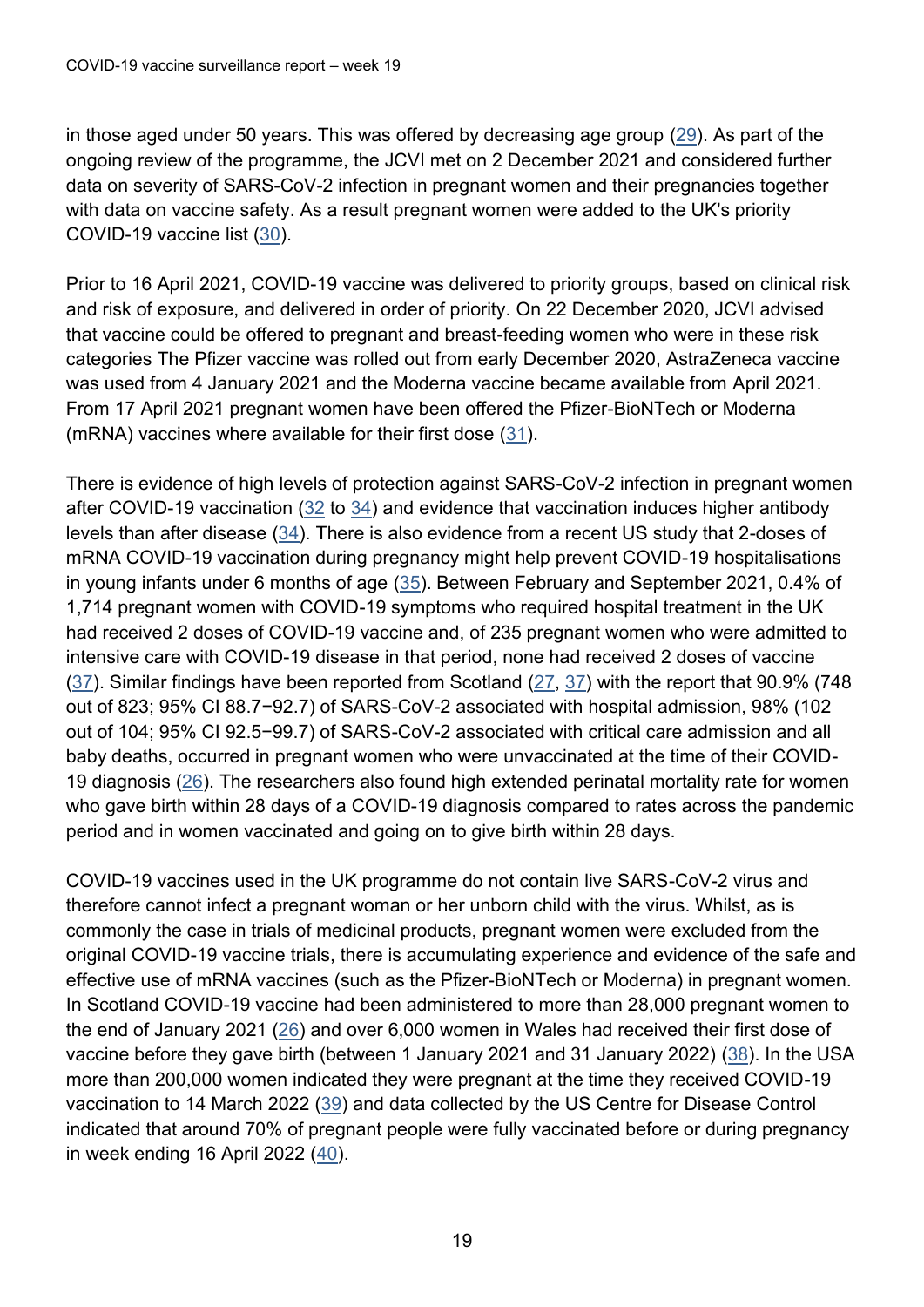No safety concerns relating to COVID-19 vaccination of pregnant women have been found in published studies to date [\(41](#page-45-14) to [44\)](#page-45-14). The rate of vaccine side-effects appears to be similar in pregnant and non-pregnant populations [\(41\)](#page-45-14).

This report presents data on vaccine coverage and outcomes for women delivering up to the end of January 2022 and updates the early data on COVID-19 vaccination in pregnant women published in the [COVID-19 vaccine surveillance report](https://www.gov.uk/government/publications/covid-19-vaccine-weekly-surveillance-reports) – weeks 47 of 2021, 4, 8 and 12 of 2022. Findings continue to be provisional and are not directly comparable between reports as data are updated through the complete time period under consideration.

#### Vaccine coverage

COVID-19 vaccine coverage in women before they give birth has increased as more women have become eligible for vaccination. In November 2021, 48.7% of women giving birth had received at least one dose of vaccine. This increased to 53.7% of women who gave birth in December 2021 and to 59.5% of women by January 2022. Of women who gave birth in November 2021, 38.4% had received 2 doses of the vaccine increasing to 43.3% of women who gave birth in December 2021 and 50.6% of women giving birth in January 2022 (see Table 6).

In the 13 month period between January 2021 and January 2022 a total of 568,251 women gave birth of whom 125,365 had received at least 1 dose of COVID-19 vaccine prior to delivery (88,736 of these women had received at least 2 doses and 14,378 women had received at least 3 doses). There were 20,691 women who had received their first dose prior to pregnancy and went on to conceive and deliver by January 2022. There were 22,776 women who received at least one dose in the first trimester, 46,176 women received at least one dose in the second and 55,204 received at least one dose in the third trimester (women may be vaccinated in more than one trimester). In addition, 33,687 women were known to have received dose one before giving birth but without enough information to establish which trimester. Of these women, 23,911 were known to have received this dose in pregnancy, and 9,776 were around the start of pregnancy.

Of all vaccinated women giving birth, 77,503 had received one or more doses of only Pfizer vaccine; 4,527 one or more doses of only Moderna; 6,709 one or more doses of only AstraZeneca and the remaining 36,626 of vaccinated women received a mixture of doses: 22,178 received a combination of Pfizer and Moderna and 14,441 received AstraZeneca with Pfizer or Moderna.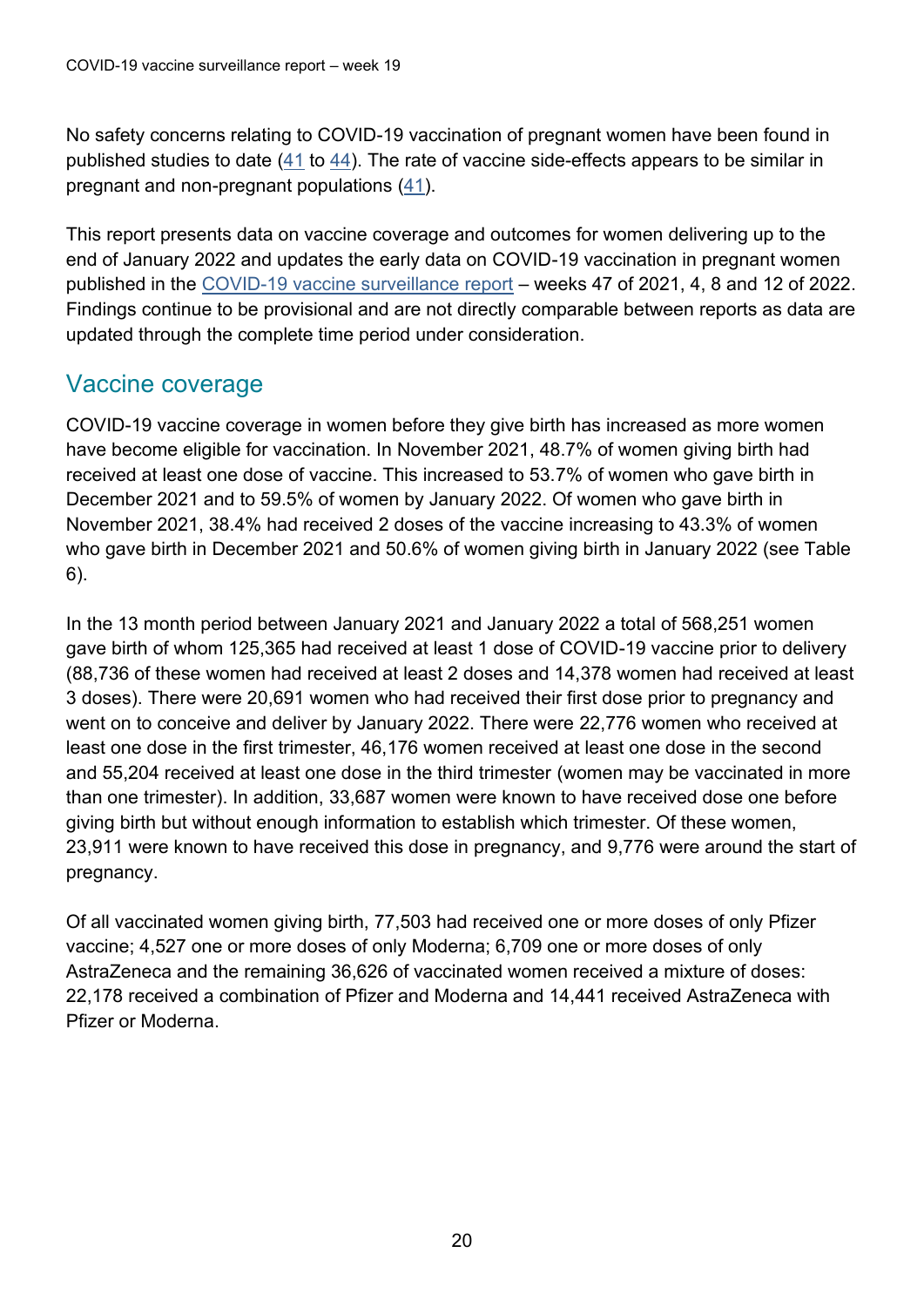| <b>Month</b>    | Women giving<br>birth | One or more doses<br>by time of delivery | Two or more doses<br>by time of delivery | <b>Unvaccinated at</b><br>delivery | Unvaccinated who went on to<br>receive dose(s) after pregnancy to<br><b>14 March 2022</b> |
|-----------------|-----------------------|------------------------------------------|------------------------------------------|------------------------------------|-------------------------------------------------------------------------------------------|
| Jan 2021        | 41,949                | $18(0.0\%)$                              | $1(0.0\%)$                               | 41,775 (99.6%)                     | 32,130 (76.9%)                                                                            |
| Feb 2021        | 40,093                | 83 (0.2%)                                | $0(0.0\%)$                               | 39,880 (99.5%)                     | 30,692 (77.0%)                                                                            |
| Mar 2021        | 44,589                | 295 (0.7%)                               | $25(0.1\%)$                              | 44,173 (99.1%)                     | 33,754 (76.4%)                                                                            |
| Apr 2021        | 43,134                | 497 (1.2%)                               | 96 (0.2%)                                | 42,482 (98.5%)                     | 32,055 (75.5%)                                                                            |
| May 2021        | 44,443                | $1,261(2.8\%)$                           | 308 (0.7%)                               | 43,014 (96.8%)                     | 31,646 (73.6%)                                                                            |
| Jun 2021        | 44,074                | 4,384 (9.9%)                             | 654 (1.5%)                               | 39,551 (89.7%)                     | 27,774 (70.2%)                                                                            |
| <b>Jul 2021</b> | 47,579                | 7,726 (16.2%)                            | 2,206 (4.6%)                             | 39,673 (83.4%)                     | 26,332 (66.4%)                                                                            |
| Aug 2021        | 46,203                | 10,487 (22.7%)                           | 6,125 (13.3%)                            | 35,533 (76.9%)                     | 21,966 (61.8%)                                                                            |
| Sep 2021        | 46,720                | 15,099 (32.3%)                           | 10,521 (22.5%)                           | 31,441 (67.3%)                     | 17,659 (56.2%)                                                                            |
| Oct 2021        | 46,208                | 19,213 (41.6%)                           | 14,657 (31.7%)                           | 26,800 (58.0%)                     | 13,349 (49.8%)                                                                            |
| Nov 2021        | 42,836                | 20,852 (48.7%)                           | 16,441 (38.4%)                           | 21,821 (50.9%)                     | 8,521 (39.0%)                                                                             |
| Dec 2021        | 41,223                | 22,137 (53.7%)                           | 17,849 (43.3%)                           | 18,902 (45.9%)                     | 5,127 (27.1%)                                                                             |
| Jan 2022        | 39,200                | 23,313 (59.5%)                           | 19,853 (50.6%)                           | 15,738 (40.1%)                     | 2,253 (14.3%)                                                                             |

**Table 6. Overall vaccine coverage in women giving birth, by month of delivery<sup>1</sup>**

<span id="page-20-0"></span> $^{\text{1}}$ 2,103 women could not be matched with a NIMS record. Their vaccine status is therefore unknown and they are excluded from these figures.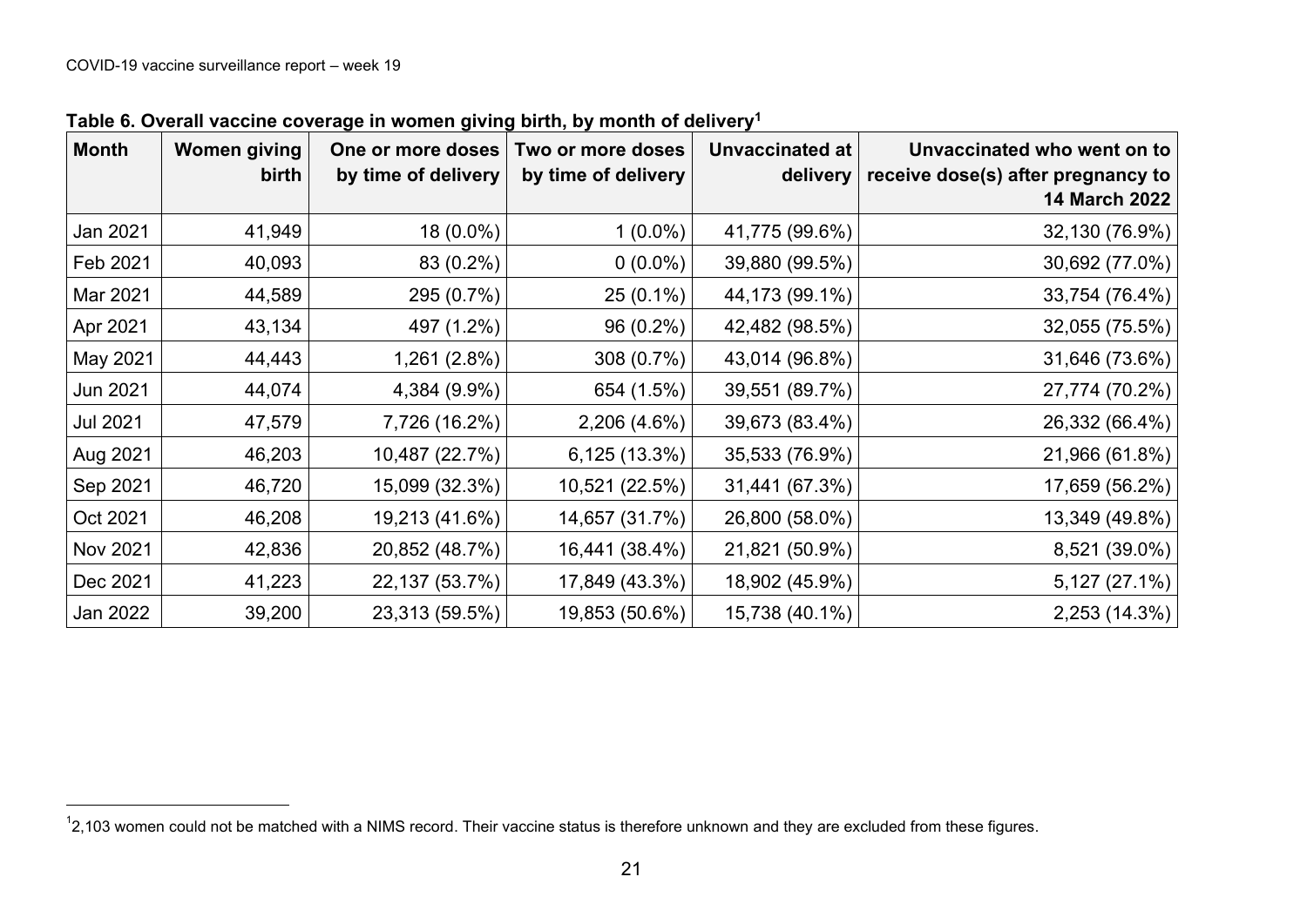|                | Women giving birth<br>in November 2021<br>to January 2022 | One or more doses<br>by time of delivery | Two or more doses<br>by time of delivery | <b>Unvaccinated at</b><br>delivery | Unvaccinated who went on to<br>receive dose(s) after pregnancy<br>to 28 April 2022 |
|----------------|-----------------------------------------------------------|------------------------------------------|------------------------------------------|------------------------------------|------------------------------------------------------------------------------------|
| Asian          | 15,245                                                    | 7,528 (49.4%)                            | 5,753 (37.7%)                            | 7,717 (50.6%)                      | 2,870 (37.2%)                                                                      |
| <b>Black</b>   | 5,990                                                     | 1,826 (30.5%)                            | 1,286 (21.5%)                            | 4,164 (69.5%)                      | 733 (17.6%)                                                                        |
| Mixed          | 3,009                                                     | 1,315 (43.7%)                            | 1,070 (35.6%)                            | 1,694 (56.3%)                      | 353 (20.8%)                                                                        |
| Other          | 4,957                                                     | 2,250 (45.4%)                            | 1,863 (37.6%)                            | 2,707 (54.6%)                      | 649 (24.0%)                                                                        |
| White          | 88,067                                                    | 50,624 (57.5%)                           | 41,891 (47.6%)                           | 37,443 (42.5%)                     | 10,531 (28.1%)                                                                     |
| <b>Unknown</b> | 5,991                                                     | 2,759 (46.1%)                            | 2,280 (38.1%)                            | 2,736 (45.7%)                      | 765 (28.0%)                                                                        |

**Table 7. Vaccine coverage by ethnicity, for women giving birth November 2021 to January 2022 (latest 3 months) 2**

#### **Table 8. Vaccine coverage by quintile of deprivation of the small area in which the woman lived, for women giving birth November 2021 to January 2022 (latest 3 months) 3**

|                    | Women giving birth in<br>November 2021 to<br>January 2022 | One or more doses<br>by time of delivery | Two or more<br>doses by time<br>of delivery | Unvaccinated at<br>delivery | Unvaccinated who went<br>on to receive dose(s)<br>after pregnancy to 28<br><b>April 2022</b> |
|--------------------|-----------------------------------------------------------|------------------------------------------|---------------------------------------------|-----------------------------|----------------------------------------------------------------------------------------------|
| 1 - most deprived  | 30,168                                                    | 11,724 (38.9%)                           | 8,303 (27.5%)                               | $18,444(61.1\%)$            | 3,837 (20.8%)                                                                                |
| $\overline{2}$     | 27,015                                                    | 13,053 (48.3%)                           | 10,312 (38.2%)                              | 13,962 (51.7%)              | 3,675 (26.3%)                                                                                |
| 3                  | 23,618                                                    | 13,473 (57.0%)                           | 11,177 (47.3%)                              | 10,145 (43.0%)              | 3,088 (30.4%)                                                                                |
| 4                  | 21,587                                                    | 13,802 (63.9%)                           | 11,770 (54.5%)                              | 7,785 (36.1%)               | 2,836 (36.4%)                                                                                |
| 5 - least deprived | 19,447                                                    | 13,834 (71.1%)                           | 12,258 (63.0%)                              | 5,613 (28.9%)               | 2,345 (41.8%)                                                                                |
| <b>Unknown</b>     | 1,424                                                     | 416 (29.2%)                              | 323 (22.7%)                                 | 512 (36.0%)                 | 120 (23.4%)                                                                                  |

<span id="page-21-0"></span><sup>&</sup>lt;sup>2</sup> 496 women could not be matched with a NIMS record. Their vaccine status is therefore unknown and they are excluded from these figures.

<sup>&</sup>lt;sup>3</sup> 496 women could not be matched with a NIMS record. Their vaccine status is therefore unknown and they are excluded from these figures.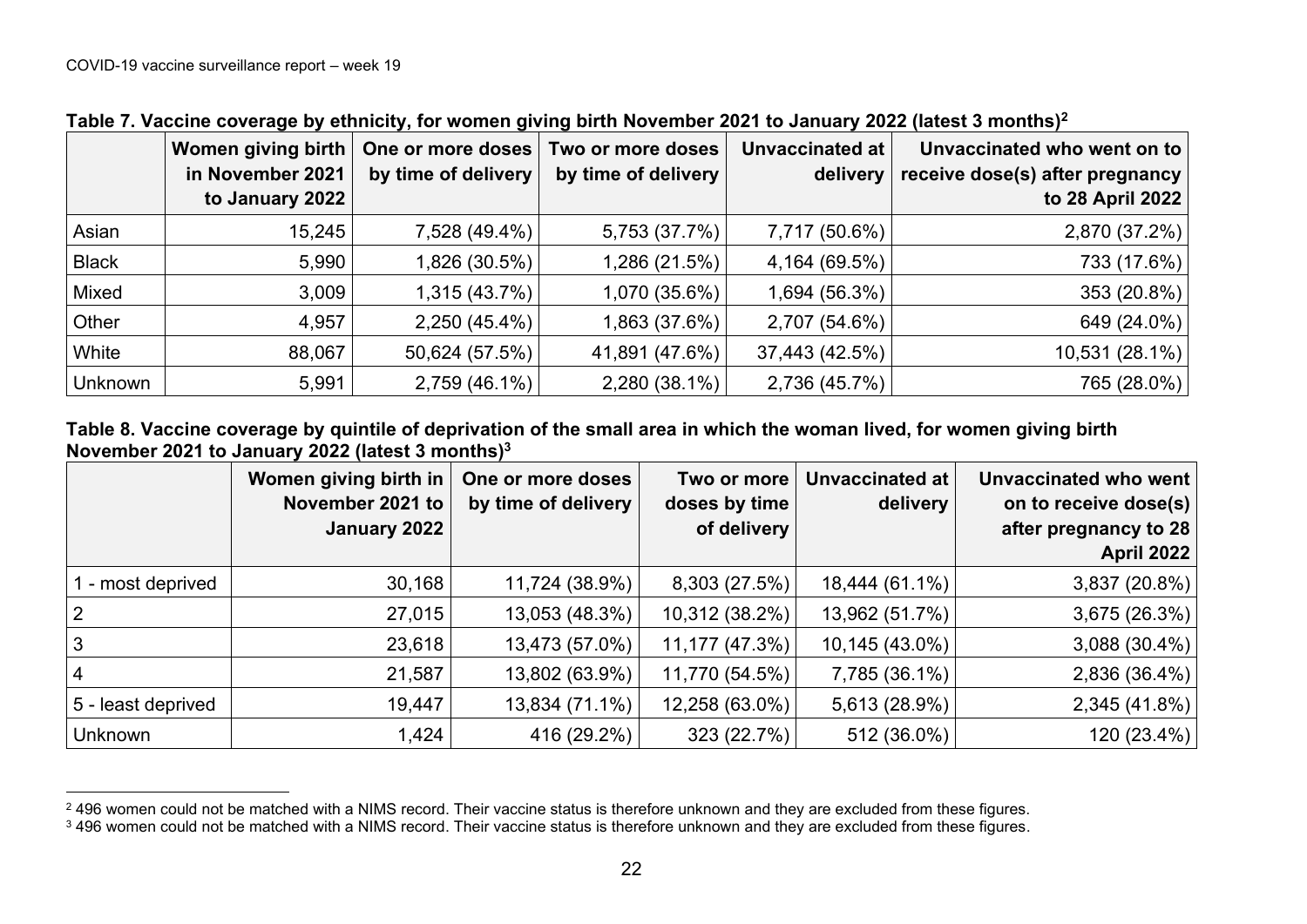| Age          | <b>Women giving</b><br>birth in<br>November 2021<br>to January 2022 | by time of delivery | One or more doses Two or more doses by<br>time of delivery | <b>Unvaccinated at</b><br>delivery | Unvaccinated who went<br>on to receive dose(s)<br>after pregnancy to 28<br><b>April 2022</b> |
|--------------|---------------------------------------------------------------------|---------------------|------------------------------------------------------------|------------------------------------|----------------------------------------------------------------------------------------------|
| Under 20     | 2,355                                                               | 532 (22.6%)         | 292 (12.4%)                                                | 1,823 (77.4%)                      | 286 (15.7%)                                                                                  |
| 20 to 24     | 13,630                                                              | 4,567 (33.5%)       | 2,995 (22.0%)                                              | 9,063 (66.5%)                      | 1,908 (21.1%)                                                                                |
| 25 to 29     | 31,064                                                              | 13,591 (43.8%)      | 10,182 (32.8%)                                             | 17,473 (56.2%)                     | 4,985 (28.5%)                                                                                |
| 30 to 34     | 42,526                                                              | 25,390 (59.7%)      | 21,361 (50.2%)                                             | 17,136 (40.3%)                     | 5,535 (32.3%)                                                                                |
| 35 to 39     | 26,090                                                              | 17,436 (66.8%)      | 15,196 (58.2%)                                             | 8,654 (33.2%)                      | 2,595 (30.0%)                                                                                |
| 40 and above | 7,091                                                               | 4,786 (67.5%)       | 4,117 (58.1%)                                              | 2,305 (32.5%)                      | 592 (25.7%)                                                                                  |

**Table 9. Vaccine coverage by age of mother, for women giving birth November 2021 to January 2022 (latest 3 months) 4**

<span id="page-22-0"></span><sup>&</sup>lt;sup>4</sup> 496 women could not be matched with a NIMS record. Their vaccine status is therefore unknown and they are excluded from these figures.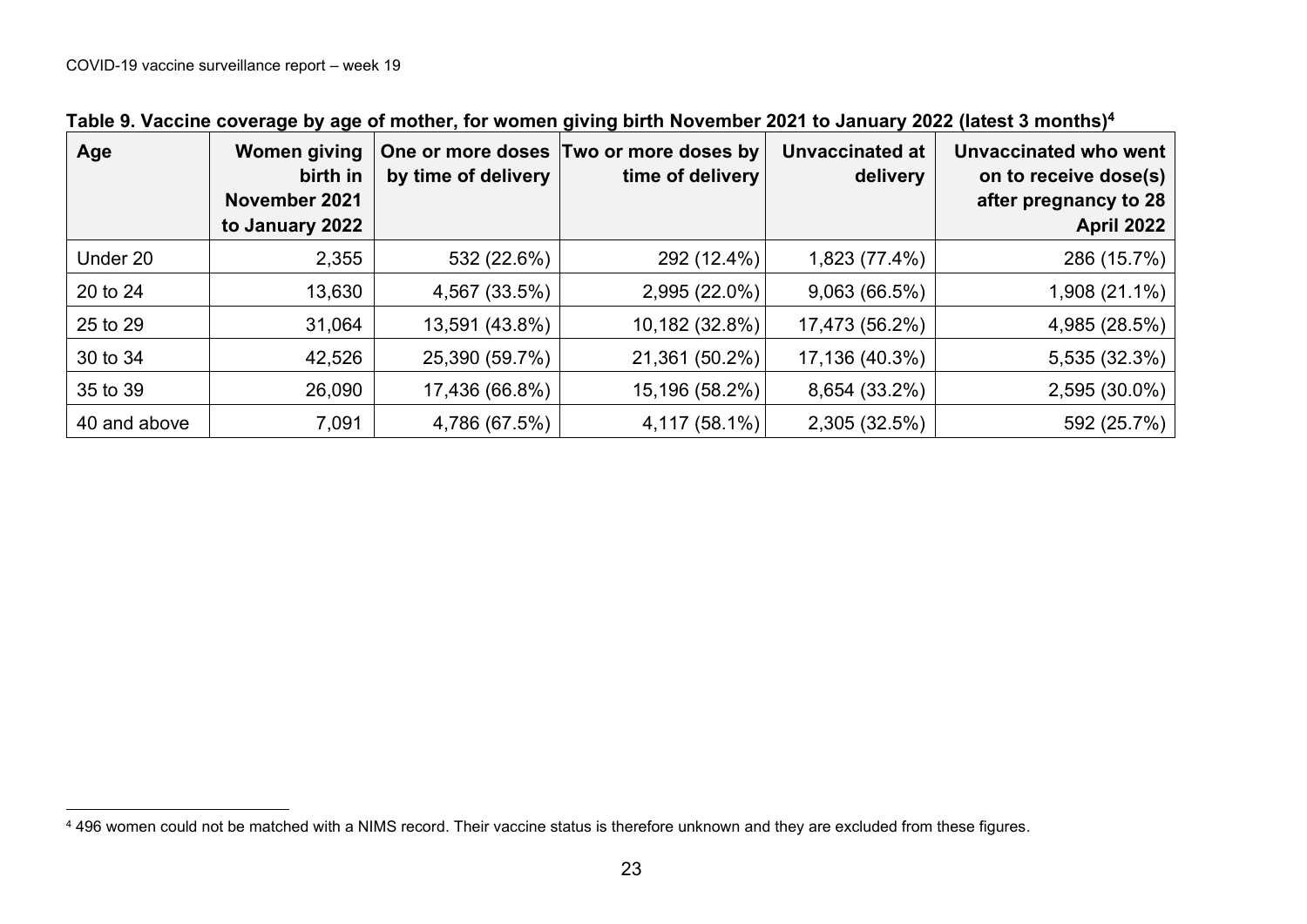In the most recent 3-month period, there were 123,259 women whose vaccination record was linked and who gave birth, of whom 66,302 (53.8%) were vaccinated with at least one COVID-19 vaccine dose before they gave birth. These women accounted for 53.8% of all vaccinated women giving birth since January 2021. There were differences in vaccine coverage by both ethnicity [\(Table 7](#page-20-0)) and by quintile of deprivation [\(Table 8](#page-21-0)). Overall, 28.2% of women who were unvaccinated when they gave birth in the most recent 3-month period (November 2021 to January 2022) went on to be vaccinated post-partum. This included 17.6% of Black women and 37.2% of Asian women, lower than the proportions of unvaccinated women of these ethnicities who were immunised post-partum between October and December 2021 (24.0% and 46.1% respectively). Whilst increases in coverage were observed in all groups, women of black ethnicity (in whom one or more dose coverage increased from 24.9% to 30.5%) and women living in the most deprived areas in England (in whom at least one dose coverage increased from 32.7% to 38.9%) continue to be least likely to have been vaccinated with one or 2 doses of COVID-19 vaccine before they gave birth. Coverage increased as levels of deprivation decreased [\(Table 8](#page-21-0)). Vaccine coverage increased with increasing age group with uptake of 67.5% for one dose and 58.1% for 2 doses in women aged 40 years or older [\(Table 9](#page-22-0)), with similar coverage in women who were aged 35 to 39 years when they gave birth.

### **Methods**

Data on COVID-19 vaccination status together with details of each vaccine administered are recorded in a central data set called the National Immunisation Management Service (NIMS) $^5$ . In addition, NHS Digital manages the Hospital Episode Statistics (HES) data sets, containing information about hospital activity in England.

Records of women giving birth ('delivery records') in the months since 1 January 2021 were identified in HES. De-duplication of delivery records resulted in a data set of women who had given birth with 1 record per woman, identified by her NHS Number, and the latest 'delivery episode' associated with her. An 'earliest' and 'latest' likely pregnancy start date were assigned to each woman's record, using the known delivery date and further information from her record, where available:

- 1. Where a valid gestational age was recorded (GESTAT\_1 between 24 and 42), the woman's earliest pregnancy start date was calculated by taking the number of weeks away from the delivery date, and then calculating an additional earlier week, to account for GESTAT\_1 recording completed weeks of pregnancy. In a similar way, latest pregnancy start date was calculated by taking the number of weeks of GESTAT 1 away from the delivery date.
- 2. Where no valid GESTAT 1 was available, the first 12 diagnoses codes were examined to identify any with a code suggesting delivery at term (O60.2). In this case the gestational age at delivery was assumed to be between 37 and 42 completed weeks of pregnancy, and a similar method was used to establish earliest and latest

<sup>5</sup> NIMS Data controllers are NHSEI and NHSD. The NIMS IT software is commissioned by NHSEI via South Central West CSU and is provided by the System C and Graphnet Care Alliance.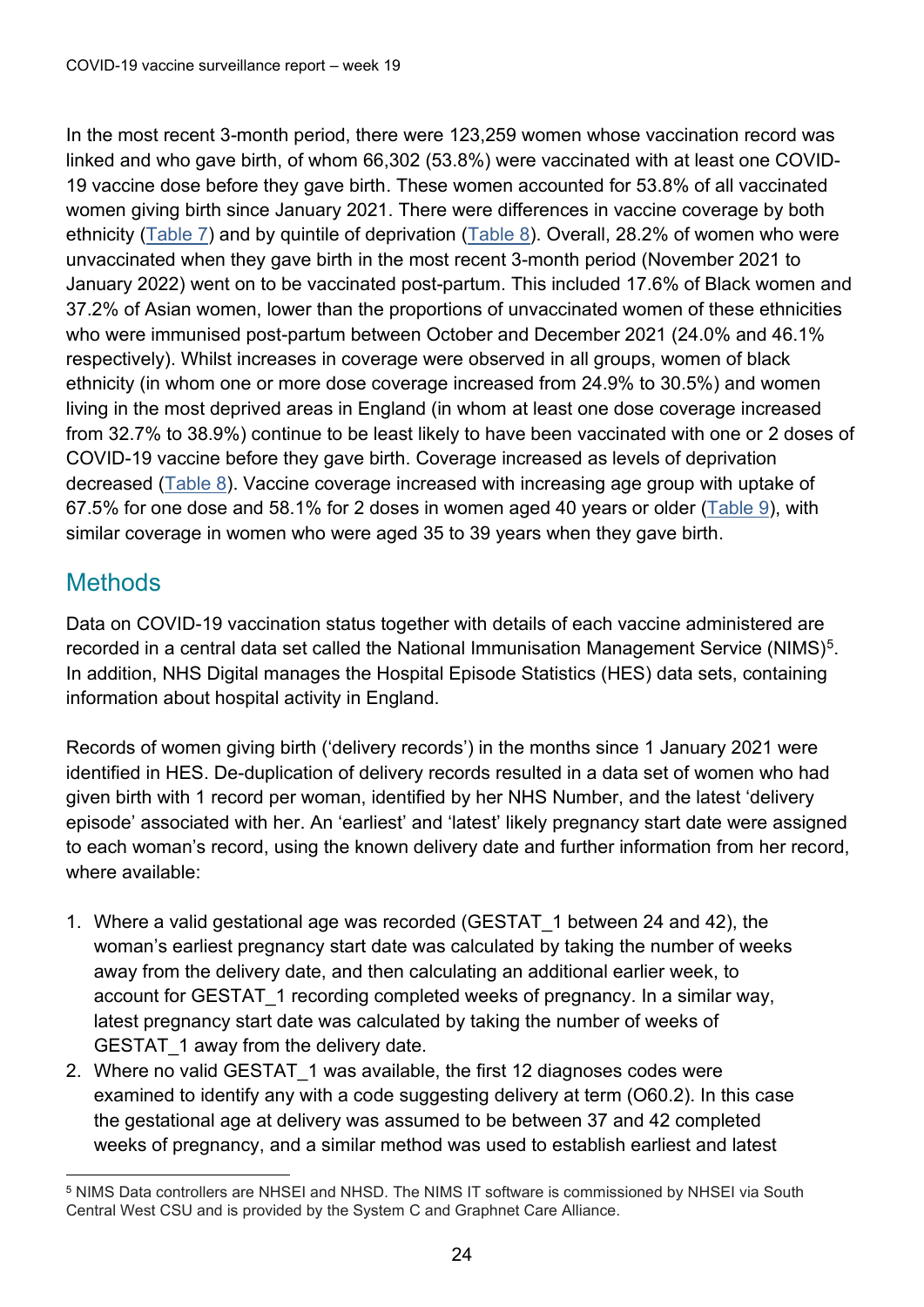pregnancy start dates.

- 3. Where no valid GESTAT 1 was available and there were no codes suggesting term delivery, the first 12 diagnoses codes were examined to identify any suggesting preterm delivery (O60.1 or O60.3). In this case the gestational age at delivery was assumed to be between 24 and 36 completed weeks of pregnancy, and these values were used to establish earliest and latest pregnancy start dates.
- 4. In the absence of any additional information in the woman's record (or in conflicting cases where diagnoses codes suggesting both term and pre-term delivery appeared in the same record), the gestational age at delivery was assumed to be between 24 and 42 completed weeks of pregnancy, and these values were used to establish earliest and latest pregnancy start dates.

Earliest and latest dates for the start of each trimester were established in a similar way, using the windows of trimester 1: day 0 to day 97 (where day 0 is the earliest or latest pregnancy start date, as established using the method above), trimester 2: day 98 to day 195 and trimester 3: day 196 to delivery. Each woman's delivery record was linked to her record(s) in the NIMS using the NHS Number, establishing her vaccine status as either having had one or more doses before delivery (including any prior to becoming pregnant) or not having had any doses of the vaccine prior to delivery, using the NIMS vaccine records.

| Dose administered pre-<br>pregnancy  | Dose administered before the earliest pregnancy start<br>date                                                                             |
|--------------------------------------|-------------------------------------------------------------------------------------------------------------------------------------------|
| Dose administered in pregnancy       | Dose administered after the latest pregnancy start date<br>and before the delivery date                                                   |
| Dose administered post-<br>pregnancy | Dose administered on or after the delivery date based<br>on NIMS records extracted on 28 April 2022                                       |
| Dose in pregnancy: unknown           | Dose administered around the start or pregnancy: after<br>the earliest pregnancy start date and before the latest<br>pregnancy start date |
| Unvaccinated                         | No vaccine records exist for the woman, based on NHS<br>number                                                                            |

For each vaccine dose (this analysis considered doses one to 4) the woman was known to have received, the following information was ascertained:

And the following information about trimester.

| Dose administered pre-pregnancy  | Dose administered before the earliest pregnancy start<br>date                                                    |
|----------------------------------|------------------------------------------------------------------------------------------------------------------|
| Dose administered in trimester 1 | Dose administered after the latest pregnancy start date<br>and before the earliest pregnancy start date +97 days |
| Dose administered in trimester 2 | Dose administered after the latest pregnancy start date<br>+98 days and before the earliest pregnancy start date |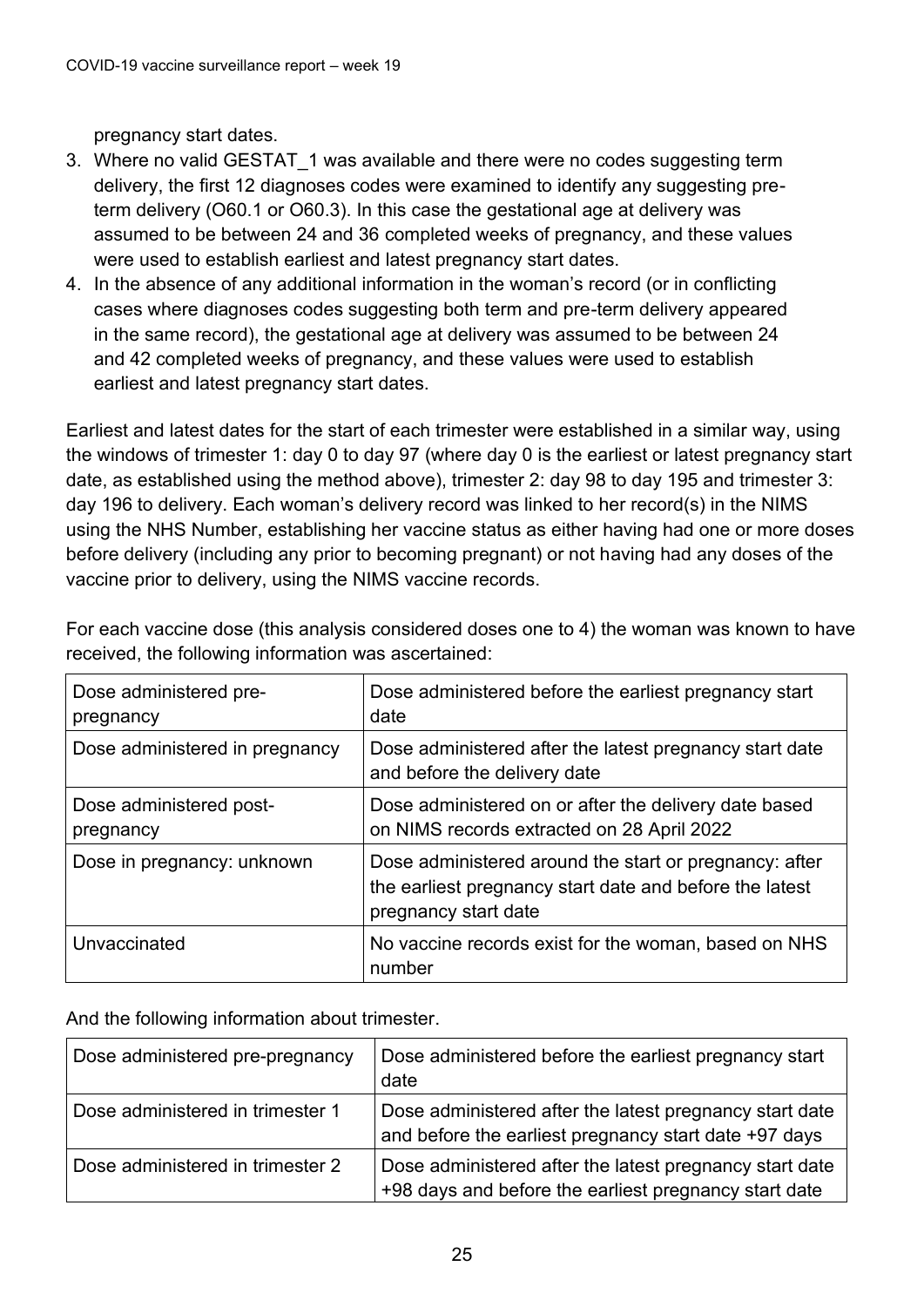|                                  | $+195$ days                                                                                                         |
|----------------------------------|---------------------------------------------------------------------------------------------------------------------|
| Dose administered in trimester 3 | Dose administered after the latest pregnancy start date<br>+ 196 days and before the delivery date                  |
| Dose administered post-pregnancy | Dose administered on or after the delivery date based<br>on NIMS records extracted on 28 April 2022                 |
| Dose in trimester unknown        | Dose administered in the 'gap' between trimesters,<br>because of inaccuracy in establishing pregnancy start<br>date |
| Unvaccinated                     | No vaccine records exist for the woman, based on NHS<br>number                                                      |

The ethnicity, residence and age information used to generate Tables 7 to 9 was taken from the NIMS record. The analysis within this section was carried out on 28 April 2022. The latest HES data available were for January 2022, and all HES data since April 2021 is considered provisional.

#### Pregnancy outcomes

The following figures present rates of women in England who:

- 1. Gave birth to one or more live-born babies at term without low birthweight; that is, they experienced none of the following adverse outcomes considered (outcomes 2 to 4), according to their delivery record.
- 2. Gave birth to a stillborn baby (based on recorded diagnoses).
- 3. Gave birth to a baby with low birthweight (less than 2,500g) or a very low birthweight (less than 1,500g). The babies with a very low birthweight are therefore a subset of the low birthweight babies.
- 4. Gave birth prematurely (less than 37 weeks gestation), very prematurely (less than 32 weeks gestation) and extremely prematurely (less than 28 weeks gestation). The very premature and extremely premature are therefore a subset of women who gave birth prematurely.

These analyses assess whether rates were different in women giving birth between January 2021 and January 2022, who received one or more COVID-19 vaccination doses during their pregnancy compared with those who did not (either because they were unvaccinated or had only received vaccine doses prior to pregnancy). The analyses do not take other factors that might affect these outcomes into account, such as age (except for outcome 1 above) and whether the woman was categorised as clinically at risk. However, women who gave birth on or after 17 April 2021 without the reported complications (outcome 1 above), were also reviewed with vaccinations given from 16 April 2021 onwards. This is a more homogenous group of pregnant women who were eligible for vaccination based solely on age and not because they were considered at high risk of exposure or severe disease. Therefore, data are also presented for women giving birth between 17 April and 31 January 2022 for comparison.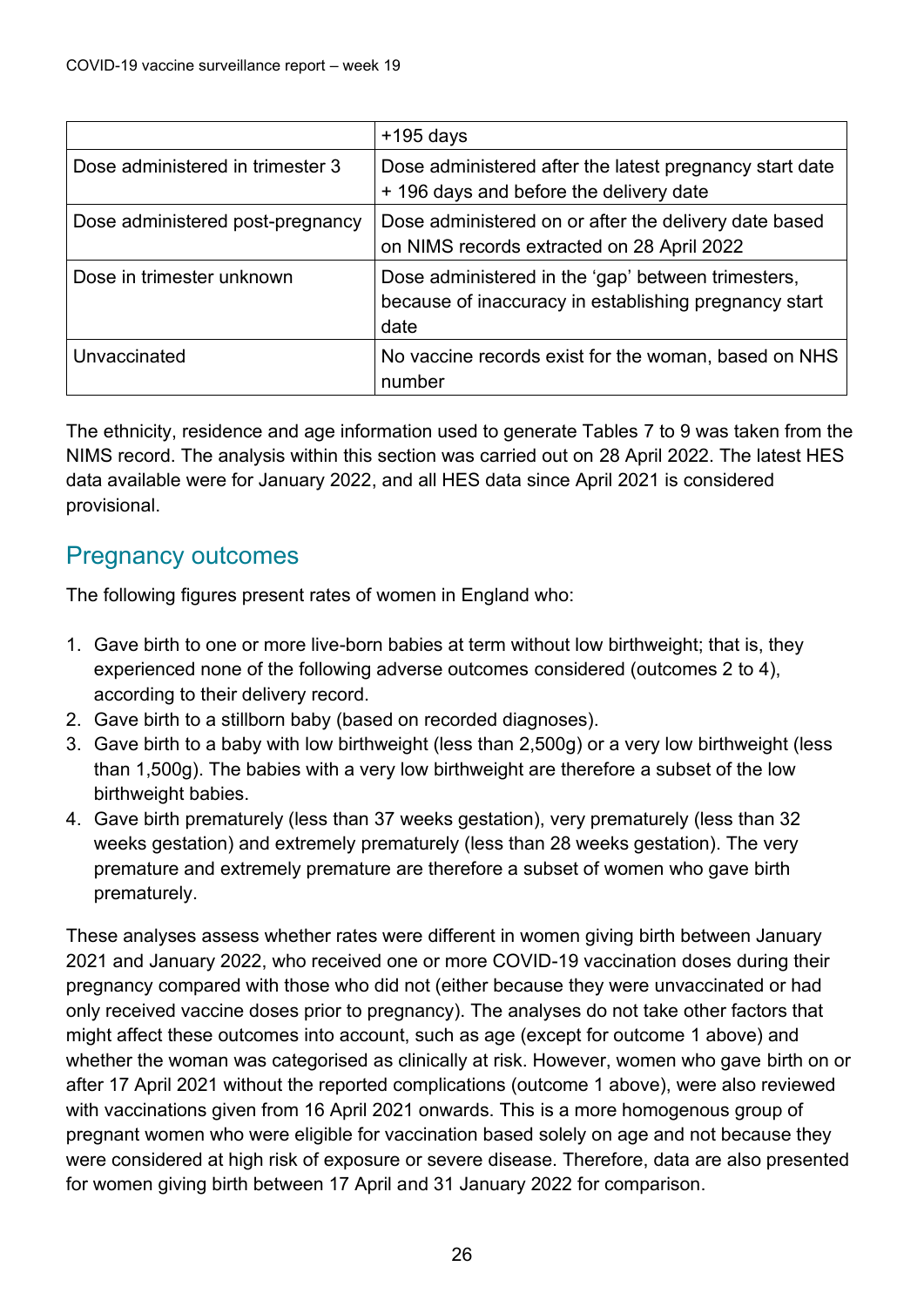

<span id="page-26-0"></span>

<span id="page-26-1"></span>**Figure 4. Women giving birth January 2021 to January 2022 to live-born babies at term without low birthweight, by age**

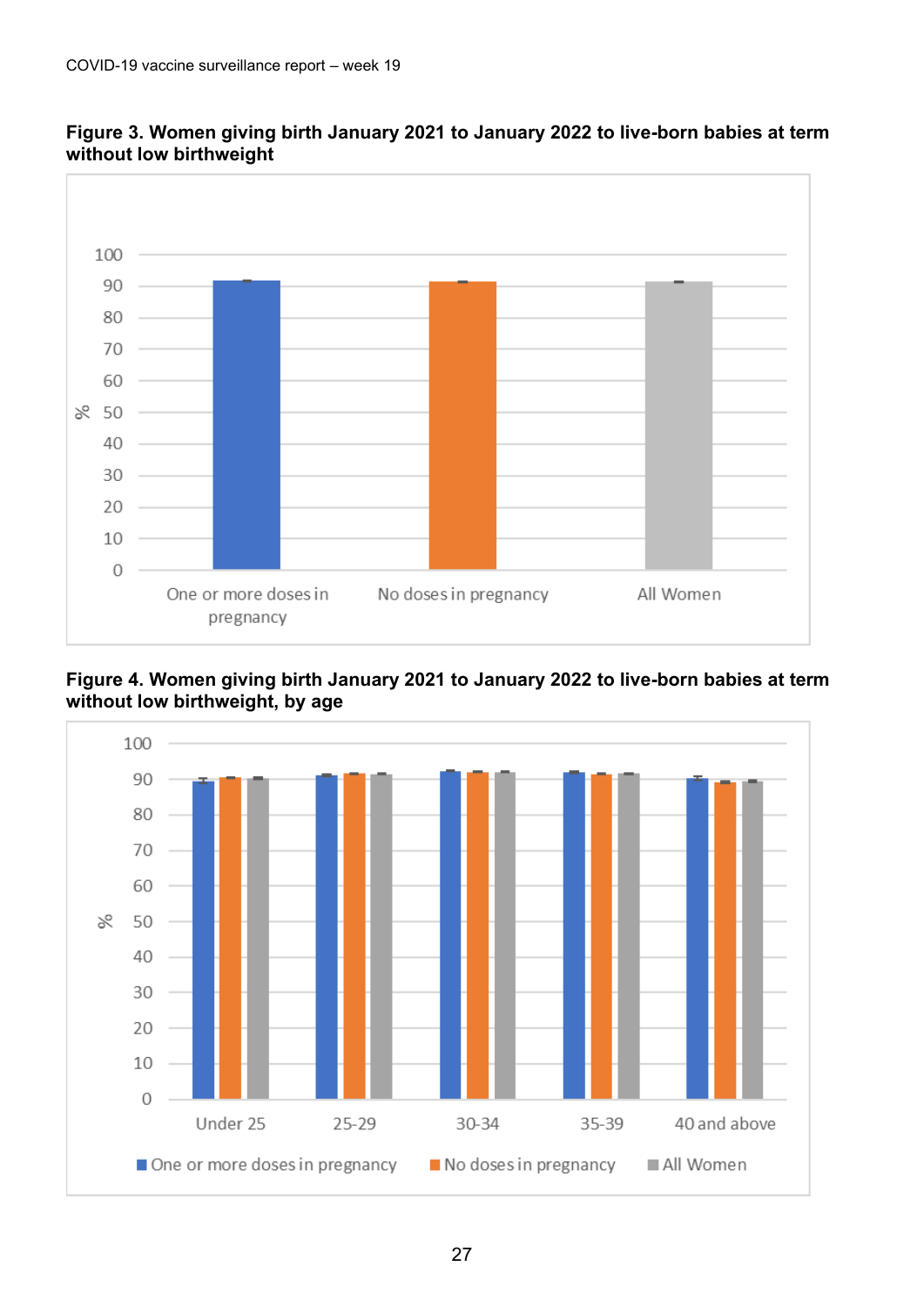

<span id="page-27-0"></span>**Figure 5. Women giving birth April 2021 to January 2022 to live-born babies at term without low birthweight**

#### <span id="page-27-1"></span>**Figure 6. Women giving birth April 2021 to January 2022 to live-born babies at term without low birthweight, by age**

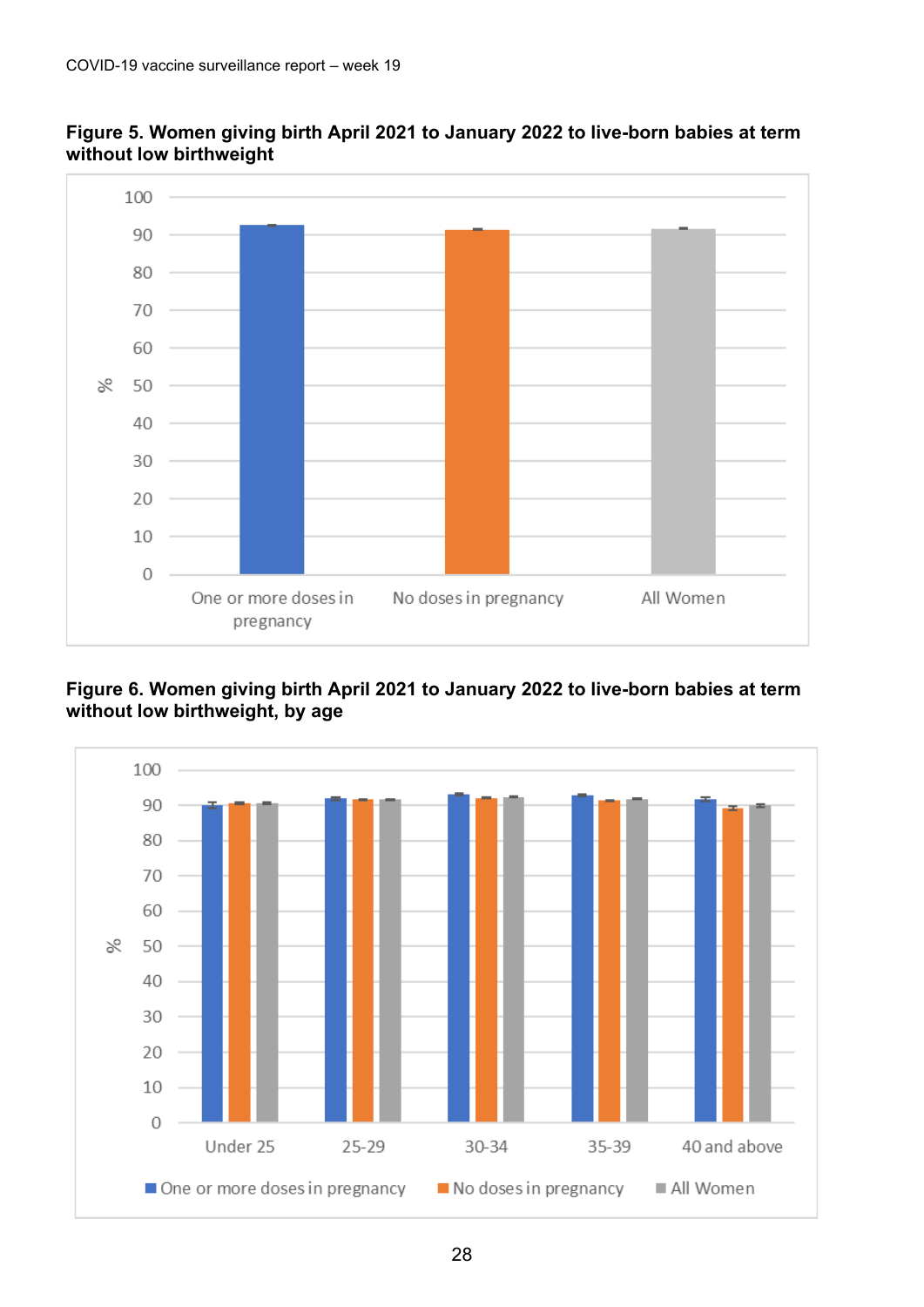

<span id="page-28-0"></span>**Figure 7. Stillbirths experienced by women giving birth January 2021 to January 2022**

<span id="page-28-1"></span>**Figure 8. Low birthweight experienced by women giving birth January 2021 to January 2022**

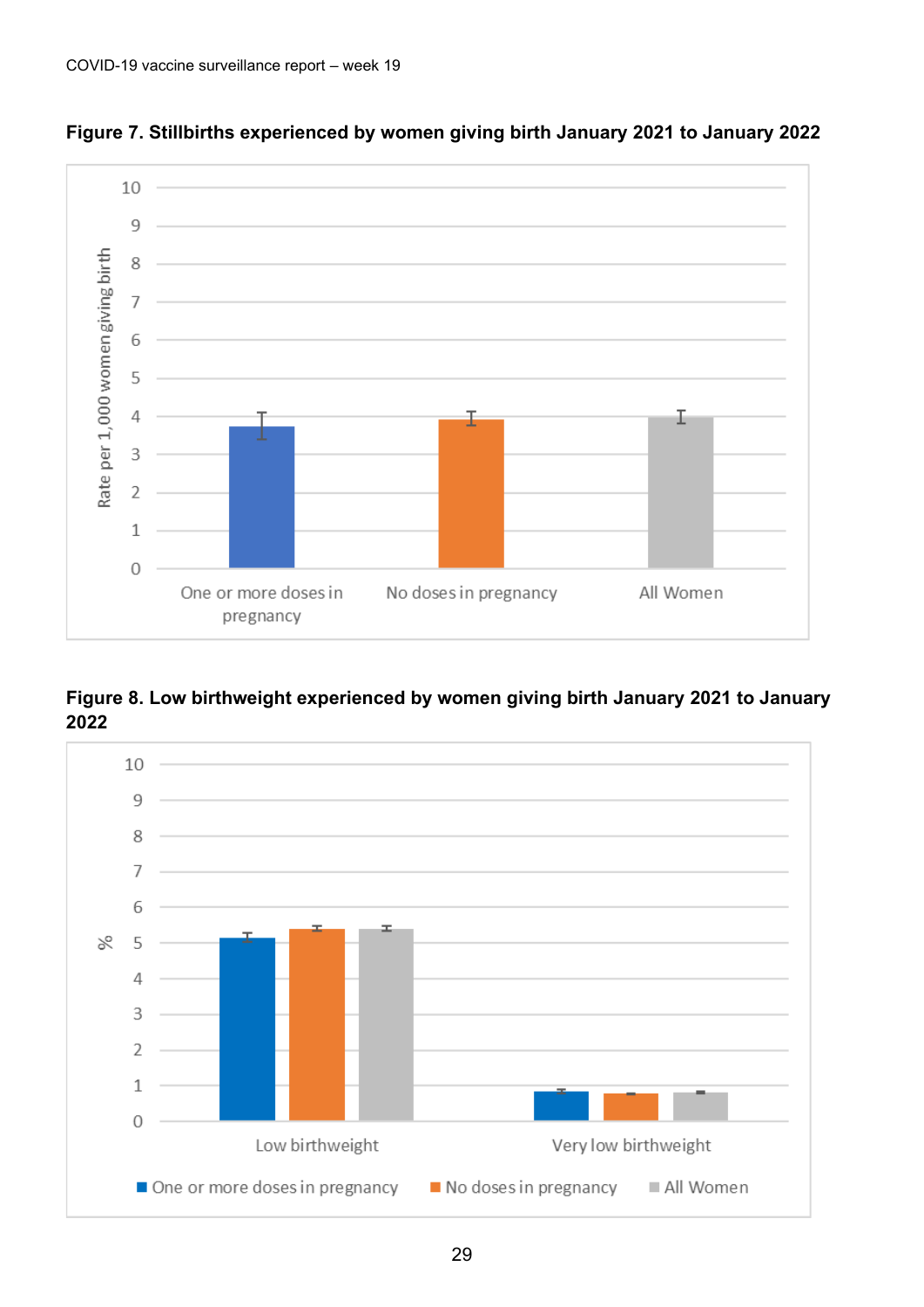

<span id="page-29-0"></span>**Figure 9. Women giving birth prematurely January 2021 to January 2022**

The proportion of women giving birth between January 2021 and January 2022 to live-born babies at term without low birthweight (that is, with no specified adverse outcomes) having received one or more doses in pregnancy (91.8% 95%CI 91.6 to 92.0) is similar to the proportion in women who did not receive any doses in pregnancy (91.5% 95%CI 91.4 to 91.6) [\(Figure 3](#page-26-0)). These positive outcomes were similar across all age groups in vaccinated and unvaccinated women [\(Figure 4](#page-26-1)). For the more recent period (women vaccinated from 16 April and delivering from 17 April 2021), when all pregnant women were routinely offered vaccination on the basis of age, women who had received at least one dose of COVID-19 vaccine during their pregnancy were more likely to give birth without any of the reported adverse outcomes than women who had not been vaccinated in pregnancy (92.6% 95%CI 92.4 to 92.8 compared with 91.5% 95%CI 91.4 to 91.6) [\(Figure 5](#page-27-0)). This difference was more apparent in those aged 30 years and older [\(Figure 6](#page-27-1)).

The stillbirth rate for women who gave birth having received one or more doses in pregnancy (3.73 per 1,000, 95%CI 3.39 to 4.10) was similar to the rate for those who had not received any doses in pregnancy (3.93 per 1,000, 95%CI 3.75 to 4.12) giving birth between January 2021 and January 2022 [\(Figure 7](#page-28-0)). In the same period, the proportion of women who had received one or more doses in pregnancy giving birth to babies with low birthweight (5.16%, 95%CI 5.03 to 5.29) was lower than those who had not received any doses in pregnancy (5.41%, 95%CI 5.34 to to 5.48) (Figure 8). There was no statistically significant difference between the 0.83% (95%CI 0.78 to 0.89) of women who had received one or more doses in pregnancy and 0.77%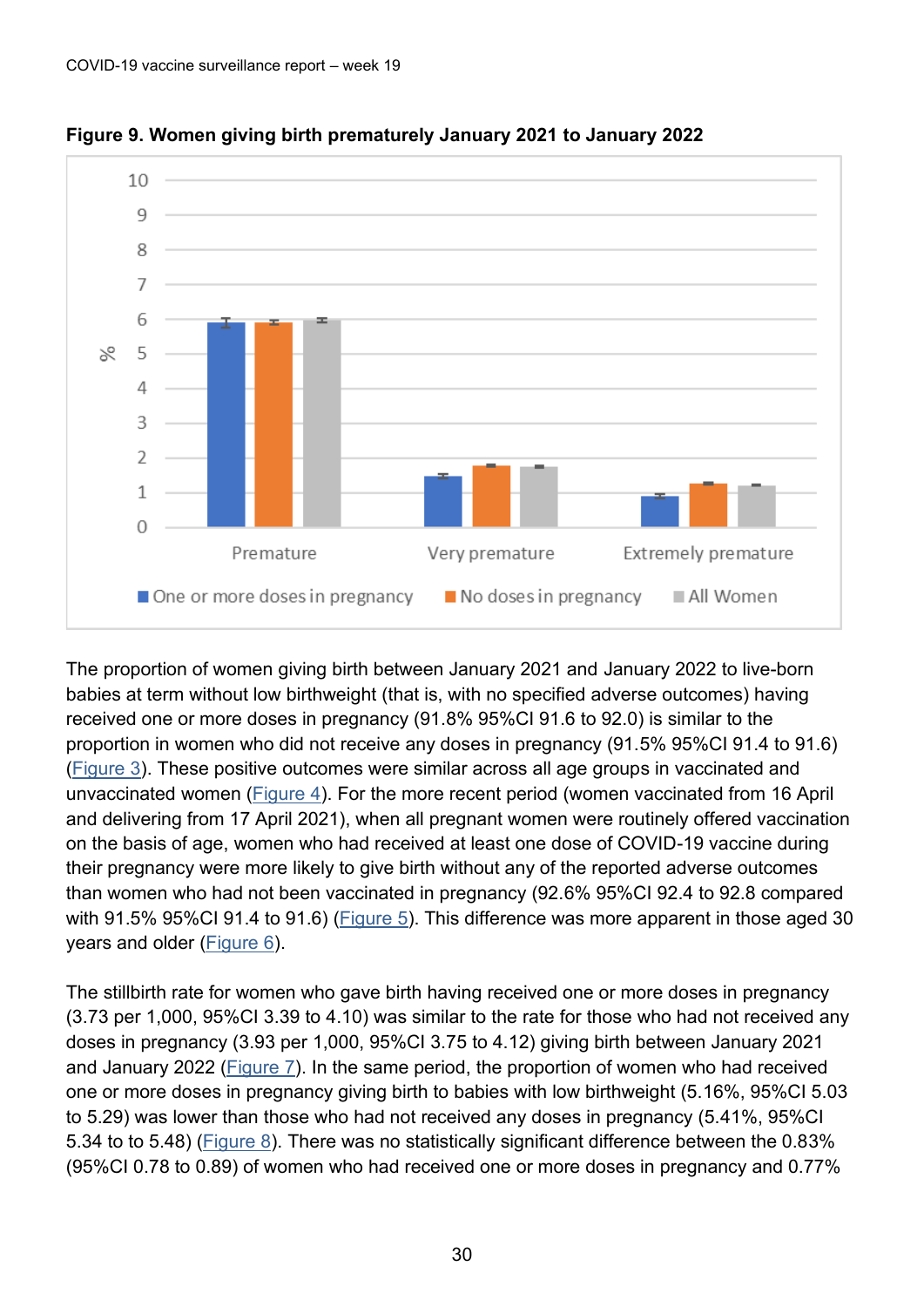(95%CI 0.75 to 0.80) of those who had not, who gave birth to a very low birthweight baby [\(Figure 8](#page-28-1)).

The proportion of women who received one or more doses in pregnancy having premature births was 5.90% (95%CI 5.76 to 6.04), compared with 5.91% (95%CI 5.84 to 5.98) in those who had not [\(Figure 9](#page-29-0)). The proportion of women with very premature births was 1.47% (95%CI 1.40 to 1.54) in those who received one or more dose in pregnancy, lower than the 1.78% (95%CI 1.74 to 1.82) with a very premature birth who had not been vaccinated during pregnancy. The proportion of women with extremely premature births was 0.90% (95%CI 0.85 to 0.96) in those who received one or more dose in pregnancy: lower than the 1.27% (95%CI 1.23 to 1.30) in those who had not.

### Interpretation and limitations

The first women to be offered COVID-19 vaccine were those who were categorised as at risk of severe disease and women of older age who are at increased risk of the 3 adverse outcomes presented here (given the medical conditions that placed them in this category), together with healthcare professionals at higher risk of COVID-19 exposure. Women with underlying conditions that put them at very high risk of serious complications of COVID-19 will thus account for a relatively high proportion of early deliveries in women who had received one or more doses of the vaccine before 16 April 2021. It is therefore very reassuring that women who had received at least one dose of the vaccine in pregnancy were more likely to deliver live born babies at term without low birthweight and had no overall increased risk of any adverse outcome through January 2021 to January 2022.

These findings support the conclusions on vaccine safety from COVID-19 vaccine surveillance report – week 47 [\(COVID-19 vaccine weekly surveillance reports \(week 39](https://www.gov.uk/government/publications/covid-19-vaccine-weekly-surveillance-reports) 2021 to week 12 [2022\).](https://www.gov.uk/government/publications/covid-19-vaccine-weekly-surveillance-reports)

[More](https://www.gov.uk/government/collections/covid-19-vaccination-programme#surveillance) [detailed statistical analyses are planned](https://www.gov.uk/government/collections/covid-19-vaccination-programme#surveillance) (see [COVID-19 vaccination in pregnancy](https://assets.publishing.service.gov.uk/government/uploads/system/uploads/attachment_data/file/1036033/UKHSA-Covid-19-pregnancy-surveillance-protocol.pdf)  [surveillance protocol.](https://assets.publishing.service.gov.uk/government/uploads/system/uploads/attachment_data/file/1036033/UKHSA-Covid-19-pregnancy-surveillance-protocol.pdf) The adverse pregnancy outcomes considered are routinely reported as official statistics annually by ONS, however HES data was used to monitor outcomes more quickly than ONS data allows. There are recognised limitations of the data sets including the level of completeness of the relevant fields.

### **Methods**

The same methods as used to establish coverage figures were used to group records of deliveries into those who had received at least one dose of the vaccine during their pregnancy and those who had not. The definition of this second group includes any women who received dose(s) only prior to pregnancy and those who received their first dose after delivery, as well as those unvaccinated as of 28 April 2022. Outcomes are also presented by age at delivery, using the woman's date of birth as recorded in NIMS.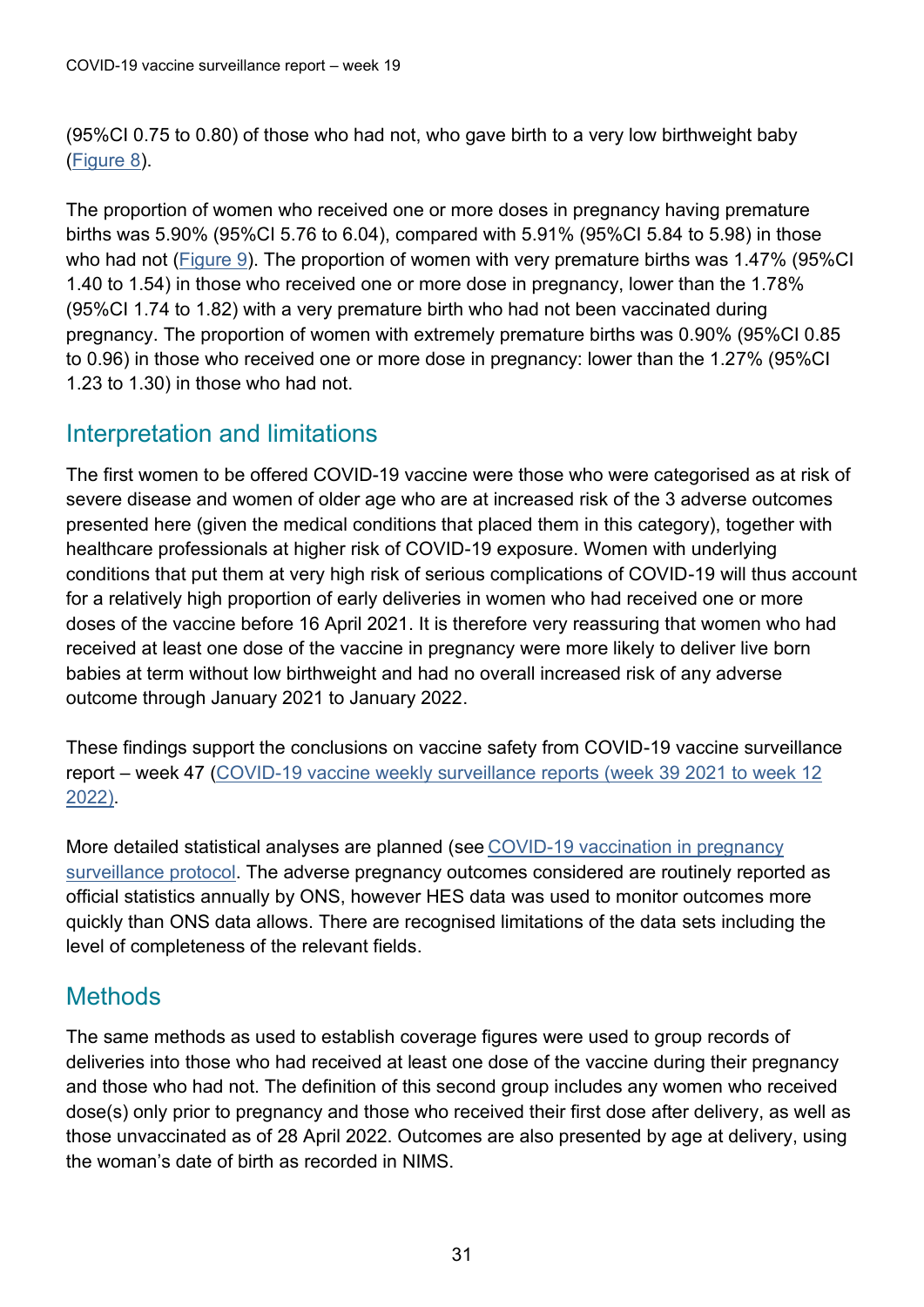To identify deliveries where adverse outcomes were experienced; the following criteria were applied. The outcomes are related: for example, babies born prematurely are more likely to be born with low birthweight, and therefore a delivery may have more than one adverse outcome. Stillbirths were identified as records where any 1 or more of the first 12 diagnoses was the following: Z37.1: Single stillbirth; Z37.3 Twins, 1 liveborn and 1 stillborn; Z37.4 Twins, both stillborn; Z37.6: Other multiple births, some liveborn; Z37.7: Other multiple births, all stillborn. Low birthweight and very low birthweight deliveries were identified as records where any of the first 4 babies born had a known birthweight between 500g and 2499g (1499g or lower for very low birthweight).

Premature deliveries were identified as records where the gestational length was less than 37 weeks (less than 32 weeks for very premature, and less than 28 weeks for extremely premature).

Low birthweight is by convention presented as a percentage of all deliveries with known birthweights, and prematurity usually presented as a percentage of all deliveries with known gestational length. However here they are presented as percentages of all deliveries, to reduce the chance of significant findings arising from a change in the overall success of recording these fields during the pandemic. Figures will therefore differ from official statistics and should be considered for surveillance purposes only.

Confidence intervals were calculated using the Wilson Score method [\(45\)](#page-46-0). A confidence interval is a range of values that is used to quantify the imprecision in the estimate of a particular indicator. Specifically, it quantifies the imprecision that results from random variation in the measurement of the indicator. A wider confidence interval shows that the indicator value presented is likely to be a less precise estimate of the true underlying value.

### Main findings

COVID-19 vaccination is the safest and most effective way for women to protect themselves and their babies against severe COVID-19 disease.

COVID-19 vaccine coverage in pregnant women at delivery has increased as more women have become eligible for vaccination reaching 59.5% for women who gave birth in January 2022 having had one or more dose before their baby was born. This is in line with coverage reported across the UK with 56% of women in Scotland [\(26\)](#page-45-1) and 57.7% in Wales [\(38\)](#page-45-11) delivering in December 2021 who had received any dose and their first dose of COVID-19 vaccine respectively prior to delivery.

As in the previous report, however, coverage increased with decreasing levels of deprivation and women of black ethnicity had the lowest vaccine coverage. Coverage increased with increasing age group.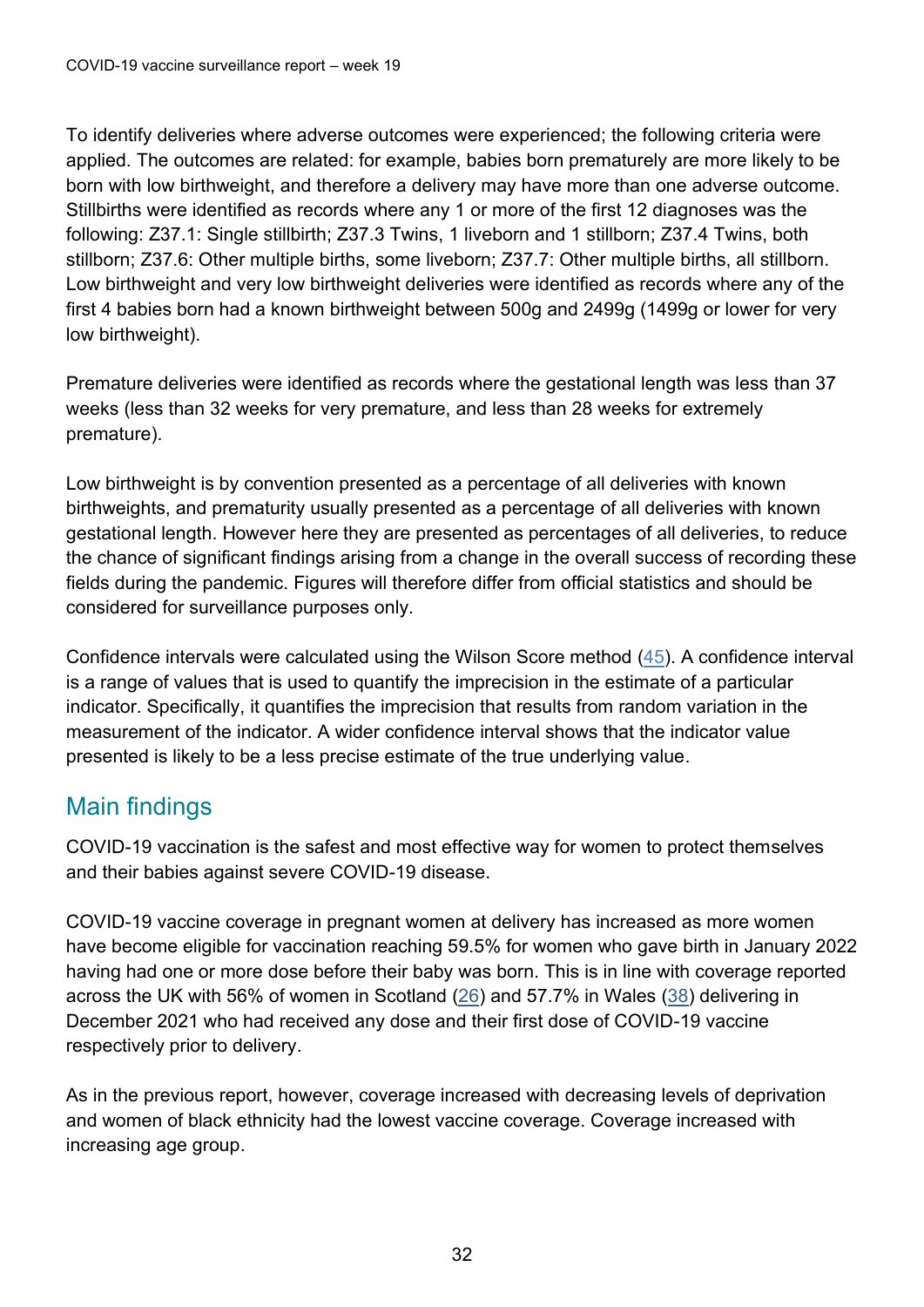Whilst coverage has improved since the December 2021 coverage presented in the [week 12](https://www.gov.uk/government/publications/covid-19-vaccine-weekly-surveillance-reports) [report,](https://www.gov.uk/government/publications/covid-19-vaccine-weekly-surveillance-reports) across all groups it continues to highlight inequalities consistent with those seen across the entire [COVID-19 vaccination programme.](https://eur01.safelinks.protection.outlook.com/?url=https%3A%2F%2Fwww.england.nhs.uk%2Fstatistics%2Fwp-content%2Fuploads%2Fsites%2F2%2F2022%2F01%2FCOVID-19-monthly-announced-vaccinations-13-January-2022.xlsx&data=04%7C01%7CHelen.Campbell%40phe.gov.uk%7C3d076e967cfc4416274a08d9e0d41571%7Cee4e14994a354b2ead475f3cf9de8666%7C0%7C0%7C637788023754122968%7CUnknown%7CTWFpbGZsb3d8eyJWIjoiMC4wLjAwMDAiLCJQIjoiV2luMzIiLCJBTiI6Ik1haWwiLCJXVCI6Mn0%3D%7C3000&sdata=U2ZIZ5omq224TsPMwDmK6eVObWRrv31KLij9vZzaZD4%3D&reserved=0) Coverage of at least one dose increased from 5.5% in women of black ethnicity who delivered between June and August 2021 to 20.5% of these women delivering between September and November 2021 and further to 30.5% between November 2021 and January 2022. The difference in coverage between black and white women was 26.1 percentage points for women delivering between November 2021 to January 2022, compared to 28.3 percentage points in the September to October 2021 period. In women living in the most deprived areas in England coverage increased from 7.8% to 25.5% to 38.9% in the same periods. In addition, 17.6% of Black women and 28.4% of women living in the most deprived areas who were unvaccinated went on to be vaccinated post-partum.

It is very reassuring that women who had received at least one dose of the vaccine in pregnancy were as likely to deliver live born babies at term without low birthweight as women who were not vaccinated in pregnancy. In addition, the group of women who were most likely to be immunised on the basis of their age group alone (vaccinated from 16 April 2021 and giving birth from 17 April 2021) were significantly more likely to deliver live born babies at term without low birthweight than women giving birth in the same period who were not vaccinated in pregnancy.

The specific outcomes that were considered (stillbirth, low birthweight and premature delivery) were similar or lower in women who were vaccinated whilst pregnant compared to women who were not vaccinated during their pregnancy.

### <span id="page-32-0"></span>Vaccination status in cases, deaths and hospitalisations

Data on the vaccination status of COVID-19 cases, and deaths and hospitalisations with COVID-19, was previously published to help understand the implications of the pandemic to the NHS, for example understanding workloads in hospitals, and to help understand where to prioritise vaccination delivery.

From 1 April 2022, the UK Government ended provision of free universal COVID-19 testing for the general public in England, as set out in the plan for [living with COVID-19.](https://www.gov.uk/government/publications/covid-19-response-living-with-covid-19) Such changes in testing policies affect the ability to robustly monitor COVID-19 cases by vaccination status, therefore, from the week 14 report onwards this section of the report will no longer be published. For further context and previous data, please see previous vaccine surveillance reports and our [blog post.](https://ukhsa.blog.gov.uk/2021/11/02/transparency-and-data-ukhsas-vaccines-report/)

Vaccine effectiveness is measured in other ways as detailed in the [vaccine effectiveness](#page-3-0) section of this report.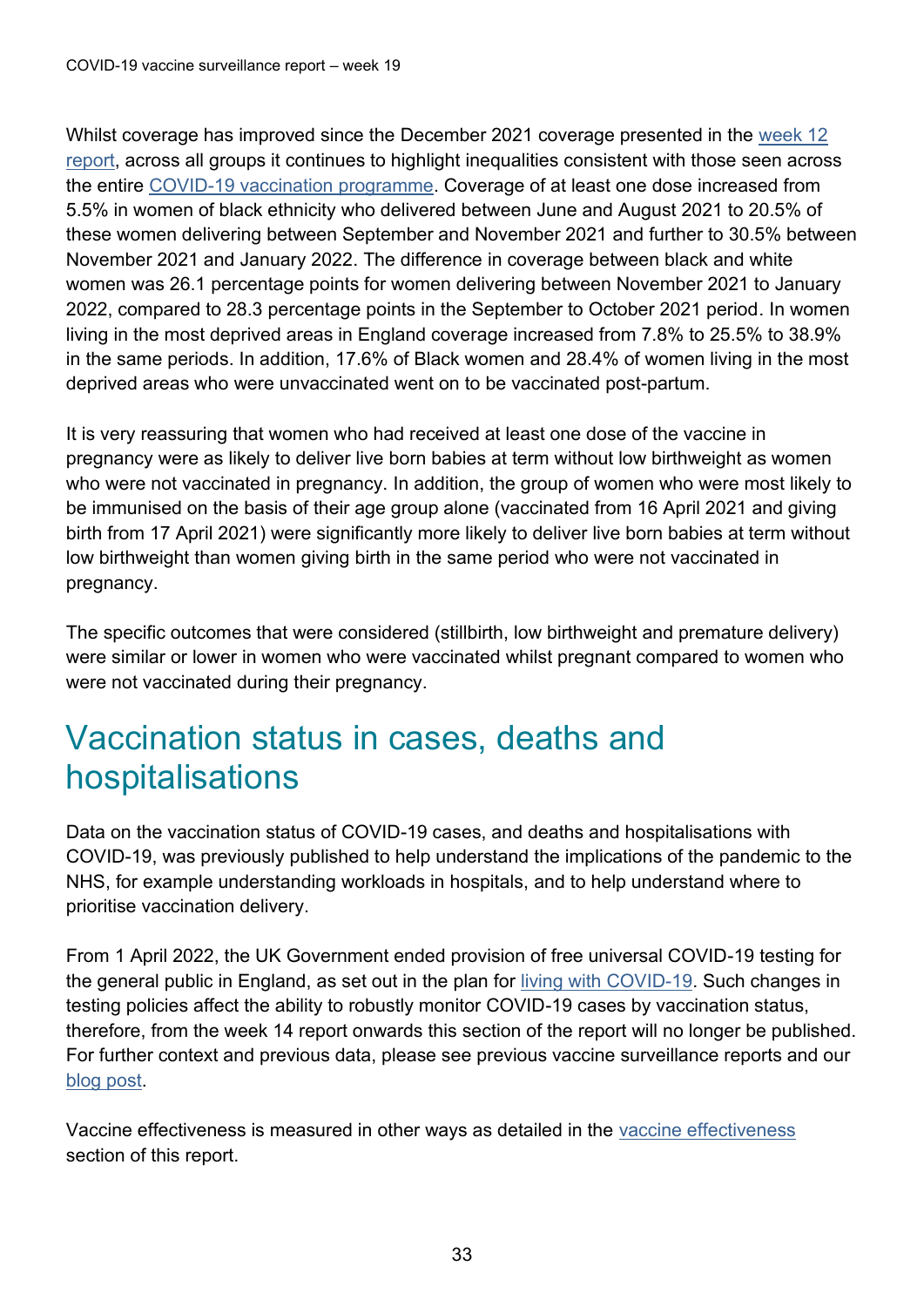### <span id="page-33-0"></span>Vaccine impact on proportion of population with antibodies to COVID-19

#### **Seroprevalence**

The results from testing samples provided by healthy adult blood donors aged 17 years and older, supplied by the NHS Blood and Transplant (NHS BT collection) between week 35 2020 and week 12 2022 are summarised. As of week 44 2020, approximately 250 samples from each geographic NHS region are tested each week.

The COVID-19 vaccination campaign began on the 8 December 2020 (week 50) with a phased roll out by age and risk group. From the beginning of September 2021, a third dose was offered to individuals with severe immunosuppression. A booster dose was introduced from 16 September 2021 for individuals aged 50 years and over, frontline health and social care staff, individuals aged 16 to 49 with certain underlying health conditions and household contacts of immunosuppressed individuals. Eligibility for booster doses was extended to individuals aged 40 years and over from 22 November and from December to those aged 18 to 39 in a phased rollout by age group. Booster doses are generally given at least 6 months after the second dose, although the minimum interval was reduced to at least 3 months from the second or third dose in an effort to accelerate the roll out with the emergence of the Omicron variant.

Please note that this section will be updated monthly. This update was published on 7 April 2022.

### Seroprevalence in blood donors aged 17 years and older

The results presented here are based on testing samples with Roche nucleoprotein (N) and Roche spike (S) antibody assays.

Nucleoprotein (Roche N) assays only detect post-infection antibodies, whereas spike (Roche S) assays will detect both post-infection antibodies and vaccine-induced antibodies. Thus, changes in seropositivity for the Roche N assay reflect the effect of natural infection. Increases in seropositivity as measured by S antibody reflect both infection and vaccination. Antibody responses to both targets reflect infection or vaccination occurring at least 2 to 3 weeks previously given the time taken to generate a COVID-19 antibody response. Currently donors are asked to defer donations for at least 48 hours post vaccination (previously 7 days), and for at least 10 full days after a positive COVID-19 test as well as 7 days following resolution of any symptoms (previously 28 days, changes were implemented during January 2022).

This report presents Roche N and Roche S seropositivity estimates on the same set of samples, using a 12-week rolling prevalence for national, age group and regional estimates. Seropositivity estimates are plotted using the mid-point of a 12-weekly rolling period that reduces to 8 weeks in the most recent weeks to allow for a more representative current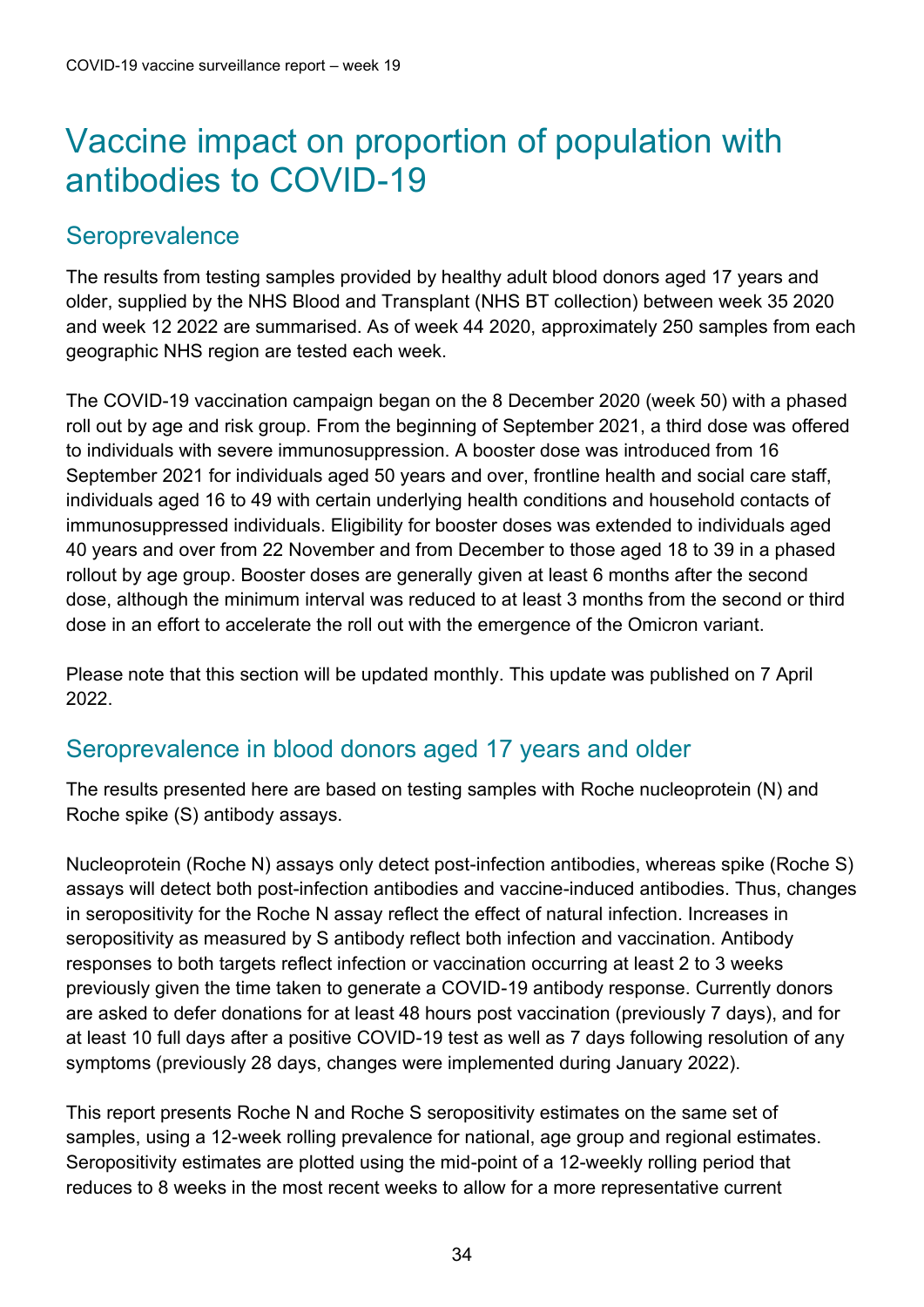estimate of seropositivity. However, this also means the data will reflect seroprevalence several weeks previously. Seroprevalence estimates reported are based on seropositivity which are unadjusted for the sensitivity and specificity of the assays used.

#### National prevalence

Overall population weighted (by age group, sex and NHS region) antibody prevalence among blood donors aged 17 years and older in England was 45.0% (95% CI 44.1% - 45.9%) using the Roche N assay and 99.4% (95% CI 99.2% - 99.5%) using the Roche S assay for the period 31 January to 27 March (weeks 5 to 12 2022). 6,426 out of 14,507 were Roche N positive and 14,422 out of 14,511 samples were Roche S positive. This compares with 26.8% (95% CI 26.1% - 27.5%) Roche N seropositivity and 98.9% (95% CI 98.7% - 99.1%) Roche S seropositivity for the period of 8 November 2021 to 28 January 2022 (weeks 45 2021 to 4 2022).

Seropositivity (weighted by region, age group and sex) varies over time. Figure 10 shows the overall 12-weekly rolling proportion seropositive over time for the Roche N and Roche S assays. Seropositivity estimates are plotted weekly using the mid-point of a rolling 12-weekly period.



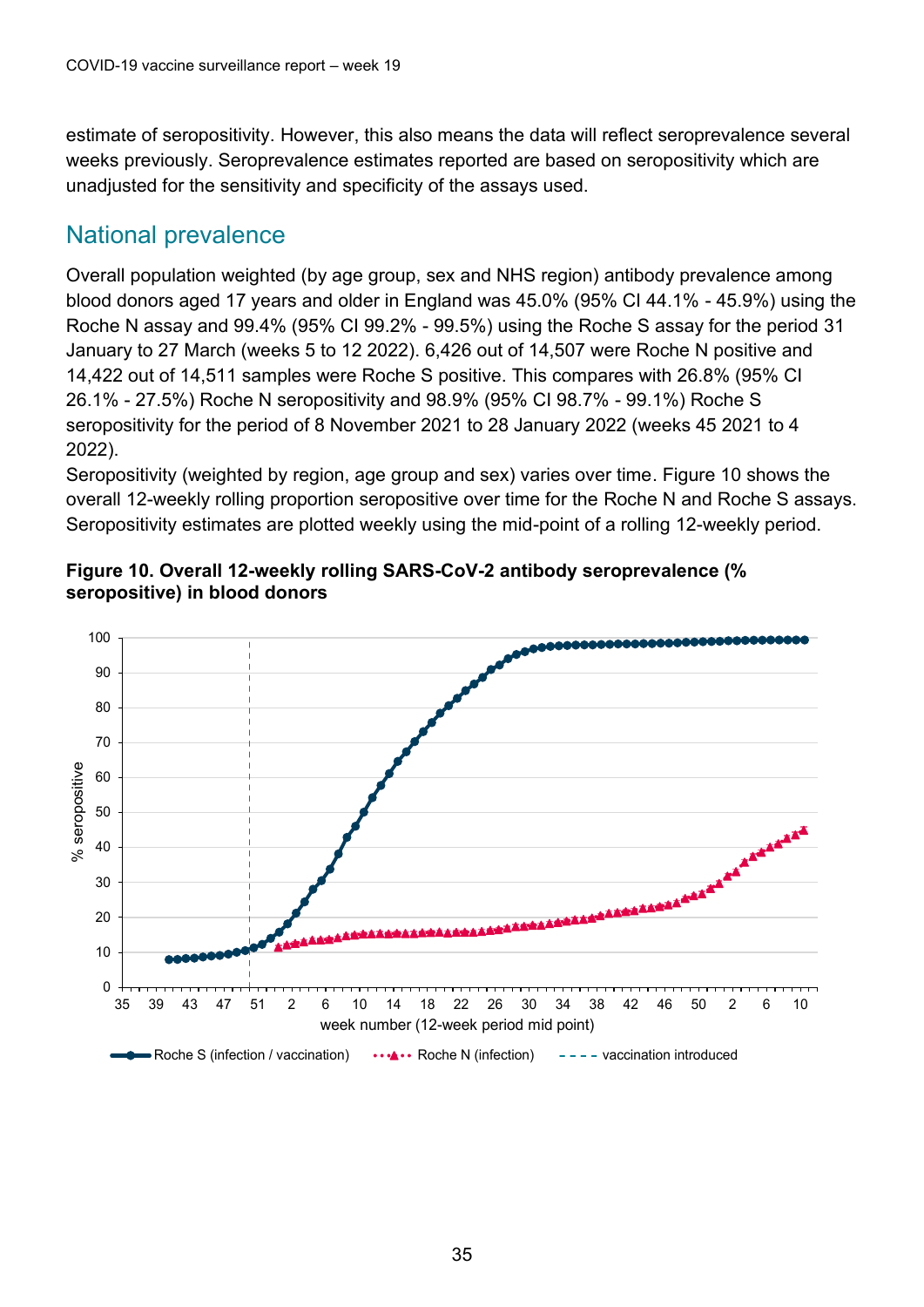### Regional prevalence of infection over time

Seropositivity (weighted by age group and sex) using the Roche N assay which detects infection only, varies by region (Figure 11).

<span id="page-35-0"></span>



| <b>NHS region</b>        | Weeks 45 2021 to 4 2022 | <b>Weeks 5 to 12 2022</b> |
|--------------------------|-------------------------|---------------------------|
| East of England          | 19.2% (17.7% - 20.8%)   | 36.6% (34.4% - 38.9%)     |
| London                   | 33.8% (32.0% - 35.7%)   | 53.7% (51.7% - 55.8%)     |
| <b>Midlands</b>          | 29.9% (28.3% - 31.7%)   | 46.2% (43.9% - 48.6%)     |
| North East and Yorkshire | 29.6% (27.9% - 31.4%)   | 49.2% (46.7% - 51.7%)     |
| North West               | 31.6% (29.8% - 33.4%)   | 52.0% (49.6% - 54.3%)     |
| South East               | 19.9% (18.4% - 21.5%)   | 38.5% (36.2% - 40.7%)     |
| South West               | 19.1% (17.7% - 20.6%)   | 33.8% (31.8% - 35.9%)     |

Increases in Roche N seropositivity have recently been observed across all regions (Table 10) compared to the previous 12-week period with the most notable increases in London, North West and North East and Yorkshire regions.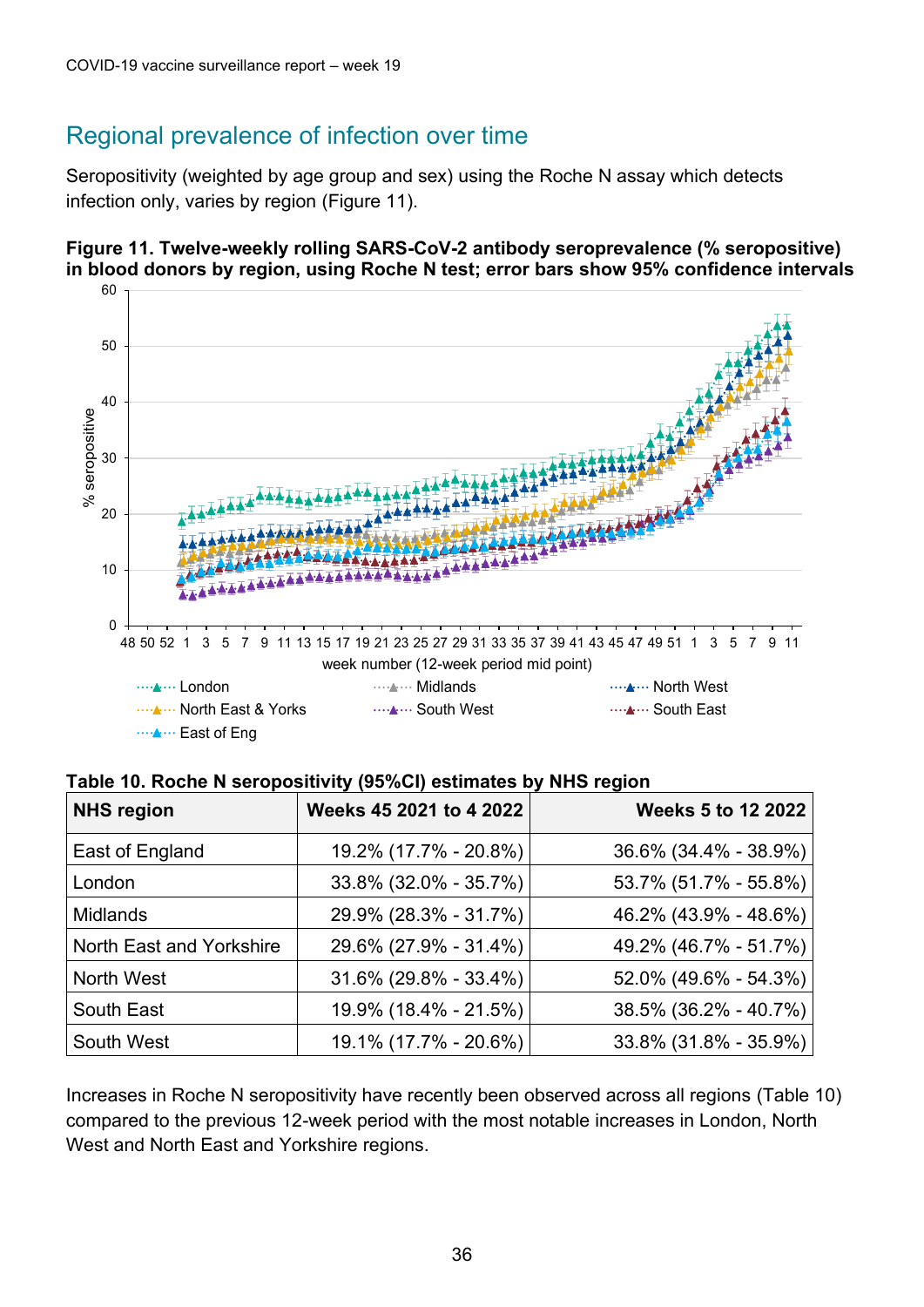Whilst seropositivity has consistently been lowest in the South West, recent increases have resulted in the region now having similar levels as observed in the East of England. With the emergence of Omicron variant, cases increased considerably and peaked in week 1 2022 and then declined. In the most recent weeks, case rates have increased again across all regions. ([Weekly national Influenza and COVID-19 surveillance report week 13 2022\)](https://www.gov.uk/government/statistics/national-flu-and-covid-19-surveillance-reports-2021-to-2022-season). Since it takes approximately 2 to 3 weeks to develop an antibody response following infection, recent rises in seroprevalence will likely reflect infection during the initial peak of the Omicron wave and up to early March 2022.

#### Prevalence by age group

Seropositivity estimates by age group using the Roche N assay are presented below.





Based on testing samples using the Roche N assay (Figure 12) as a marker of infection, the highest seropositivity continues to be observed in those aged 17 to 29 and the lowest in those aged 70 to 84.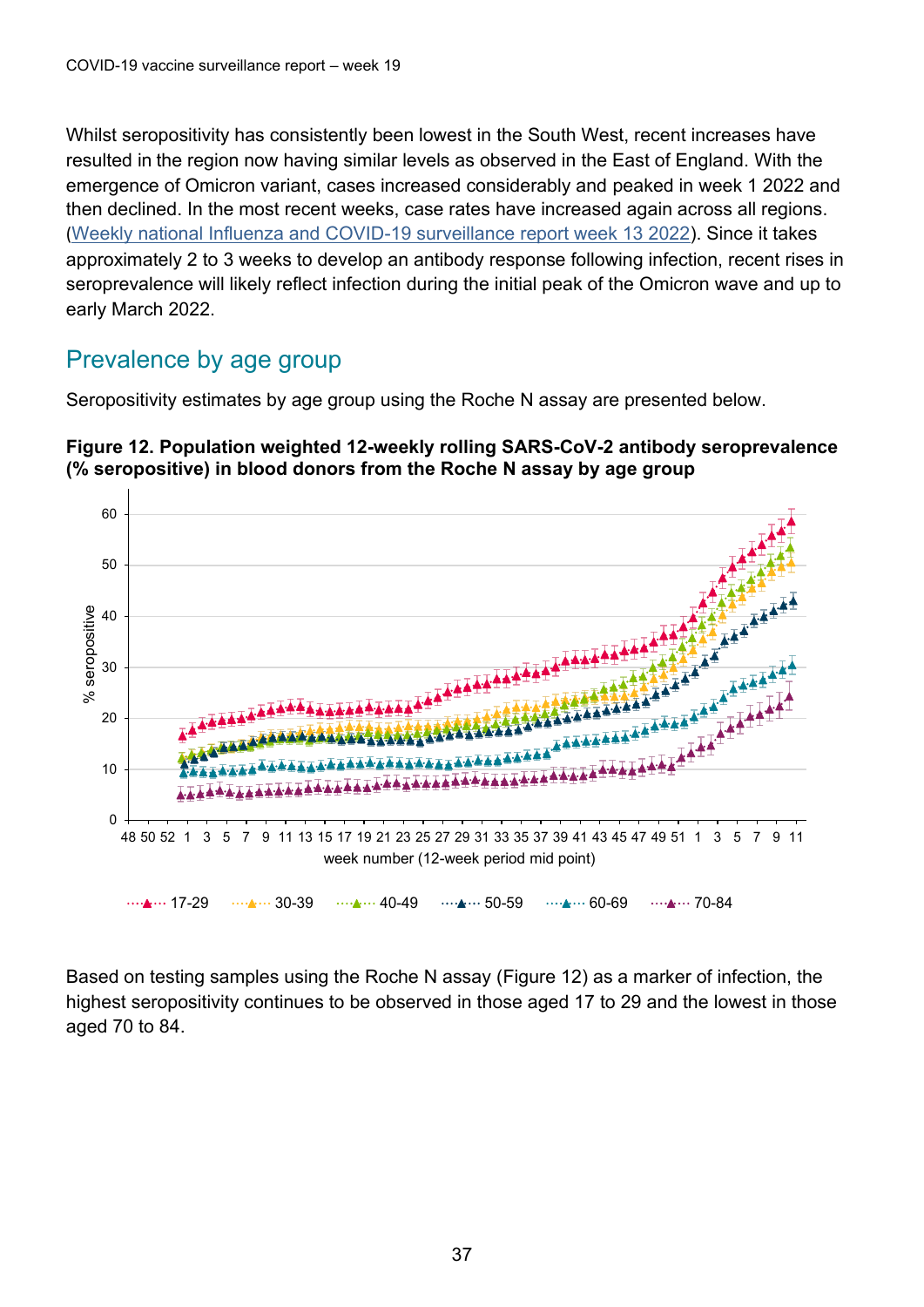| Age group | Weeks 45 2021 to 4 2022 | <b>Weeks 5 to 12 2022</b> |
|-----------|-------------------------|---------------------------|
| 17 to 29  | 36.4% (34.5% to 38.4%)  | 58.7% (56.2% to 61.1%)    |
| 30 to 39  | 30.0% (28.5% to 31.5%)  | 50.6% (48.6% to 52.5%)    |
| 40 to 49  | 32.1% (30.6% to 33.6%)  | 53.5% (51.7% to 55.4%)    |
| 50 to 59  | 26.5% (25.3% to 27.8%)  | 43.1% (41.4% to 44.7%)    |
| 60 to 69  | 18.8% (17.6% to 20.2%)  | 30.5% (28.7% to 32.3%)    |
| 70 to 84  | 10.5% (9.0% to 12.3%)   | 24.3% (21.6% to 27.2%)    |

**Table 11. Roche N seropositivity (95%CI) estimates by age group** 

Increases in Roche N seropositivity have recently been observed across all age groups (Table 11) compared to the previous 12-week period. In the most recent period, the largest increase in seropositivity was observed in the 3 youngest age groups. In England, COVID-19 case rates for weeks 8 to 12 2022, have increased across most adult age groups with the highest rates currently seen in individuals aged 30 to 39 followed by 40 to 49 years old ([Weekly national](https://www.gov.uk/government/statistics/national-flu-and-covid-19-surveillance-reports-2021-to-2022-season)  [Influenza and COVID-19 surveillance report week 13 2022\)](https://www.gov.uk/government/statistics/national-flu-and-covid-19-surveillance-reports-2021-to-2022-season).

Roche S seropositivity in blood donors has plateaued and is now over 96% across all age groups.

Seropositivity estimates for S antibody in blood donors are likely to be higher than would be expected in the general population and this probably reflects the fact that donors are more likely to be vaccinated. Seropositivity estimates for N antibody will underestimate the proportion of the population previously infected due to (i) waning of the N antibody response over time and (ii) observations from UKHSA surveillance data that N antibody levels are lower in individuals who acquire infection following 2 doses of vaccination. These lower N antibody responses in individuals with breakthrough infections (post-vaccination) compared to primary infection likely reflect the shorter and milder infections in these patients. Patients with breakthrough infections do have significant increases in S antibody levels consistent with boosting of their antibody levels.

Vaccination has made an important contribution to the overall Roche S increases observed since the roll out of the vaccination programme, initially amongst individuals aged 50 years and above who were prioritised for vaccination as part of the phase 1 programme and subsequently in younger adults as part of phase 2 of the vaccination programme. The impact of the booster vaccination programme can be assessed by monitoring Roche S antibody levels across the population over time.

### Roche S levels by age group and month

The Roche S assay that UKHSA uses for serological surveillance is fully quantitative, meaning that it measures the level of antibodies in a blood sample: an antibody level above 0.8 au/ml (approximately 1 IU/ml using the WHO standard) is deemed positive. The PHE/UKHSA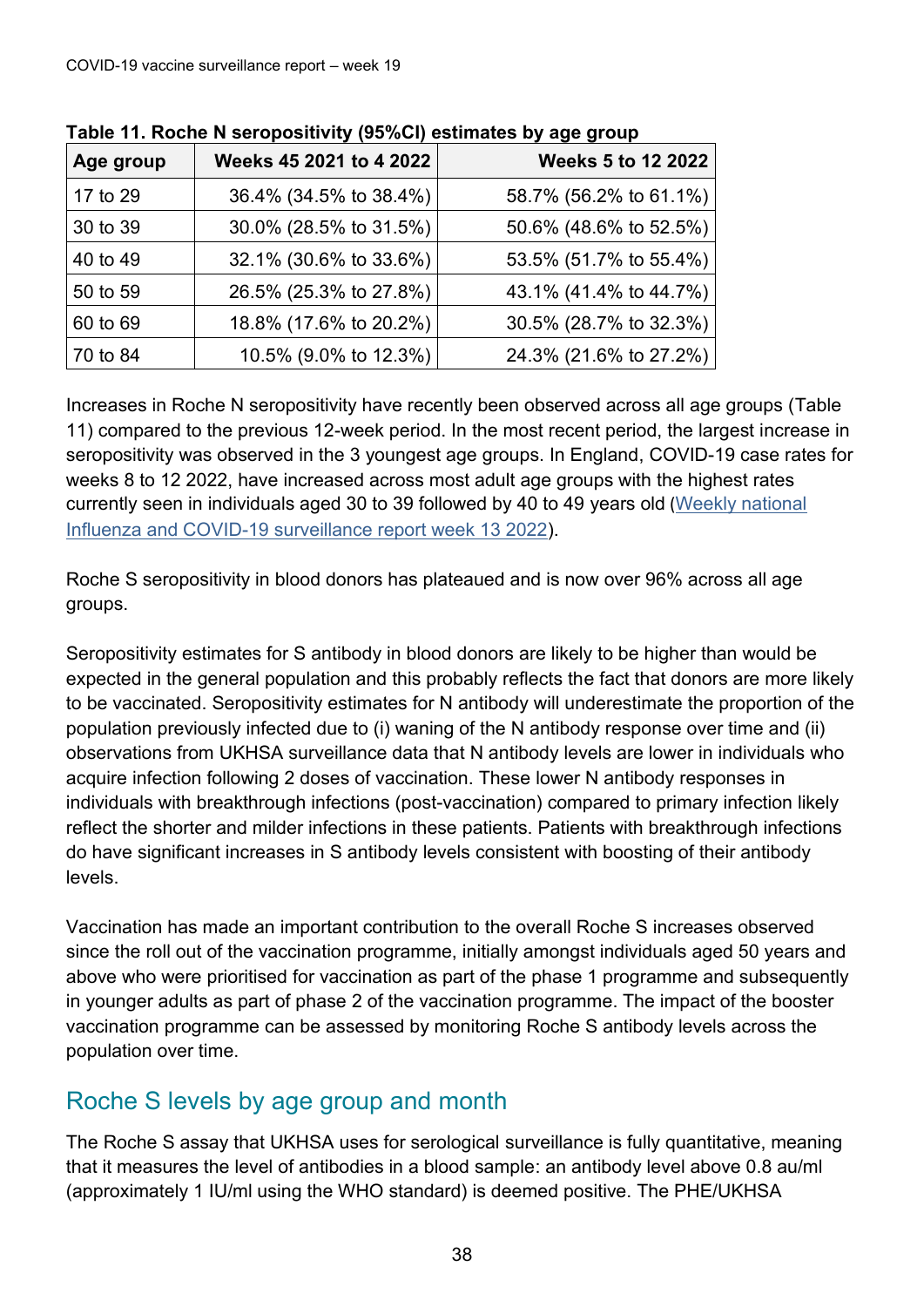surveillance over the past few months has found that over 98% of the population of blood donors test positive for S-antibodies, which may have resulted from either COVID-19 infection or vaccination. With such high seropositivity, it is important to look at population antibody levels in order to assess the impact of the vaccination booster programme.

[Figure 13](#page-38-0) shows monthly categorised Roche S levels in N-antibody negative individuals by age group over the past year. In the 3 oldest age groups, the impact of first vaccine dose, then second vaccine dose, can be seen from April through June 2021, as the profile of population antibody levels increases. Then from June through September the profile of antibody levels in these cohorts gradually decreases, consistent with waning. During October there was a small increase in percentage of donors with very high antibody levels of 10,000+ au/ml for the 50 to 84 age group, following the initiation of the booster programme. In November the proportion of donors with very high antibody levels of 10,000+ au/ml increased further particularly in those aged 70 to 84 years. In December large increases were observed in the proportion of donors aged 50 to 69 with very high antibody levels of 10,000+ au/ml. By January 2022 large increases were also observed in younger age groups as the booster programme was accelerated due to the emergence of the Omicron variant, however the slightly decreasing profile of antibody levels among all age groups in February and March shows signs of waning. Given the evidence of waning, those most at risk are being [offered a booster vaccine in the spring.](https://www.gov.uk/government/publications/covid-19-vaccination-spring-booster-resources/a-guide-to-the-spring-booster-for-those-aged-75-years-and-older-residents-in-care-homes)

[Figure 14](#page-39-0) shows categorised Roche S levels in N-antibody positive individuals, those likely to have experienced past infection. Pre-vaccination antibody levels will be influenced by time since infection, variant and severity of infection, as well as individual factors such as underlying health conditions and age. In November more than half of donors aged 70 to 84 years had very high antibody levels of 25,000+ au/ml. By January 2022 increases in the proportion of donors with very high antibody levels of 25,000+ au/ml were observed across all age groups. The proportion of donors with very high antibody levels of 25,000+ au/ml remained stable during February and March 2022. Comparing [Figure 13](#page-38-0) with [Figure 14](#page-39-0), the overall higher profile of antibody levels in those who have experienced past infection is evident. Both vaccination post infection and breakthrough infection following vaccination are expected to boost existing antibody levels.

<span id="page-38-0"></span>Researchers across the globe are working to better understand what antibody levels mean in terms of protection against COVID-19. Current thinking is that there is no threshold antibody level that offers complete protection against infection, but instead that higher antibody levels are likely to be associated with lower probability of infection.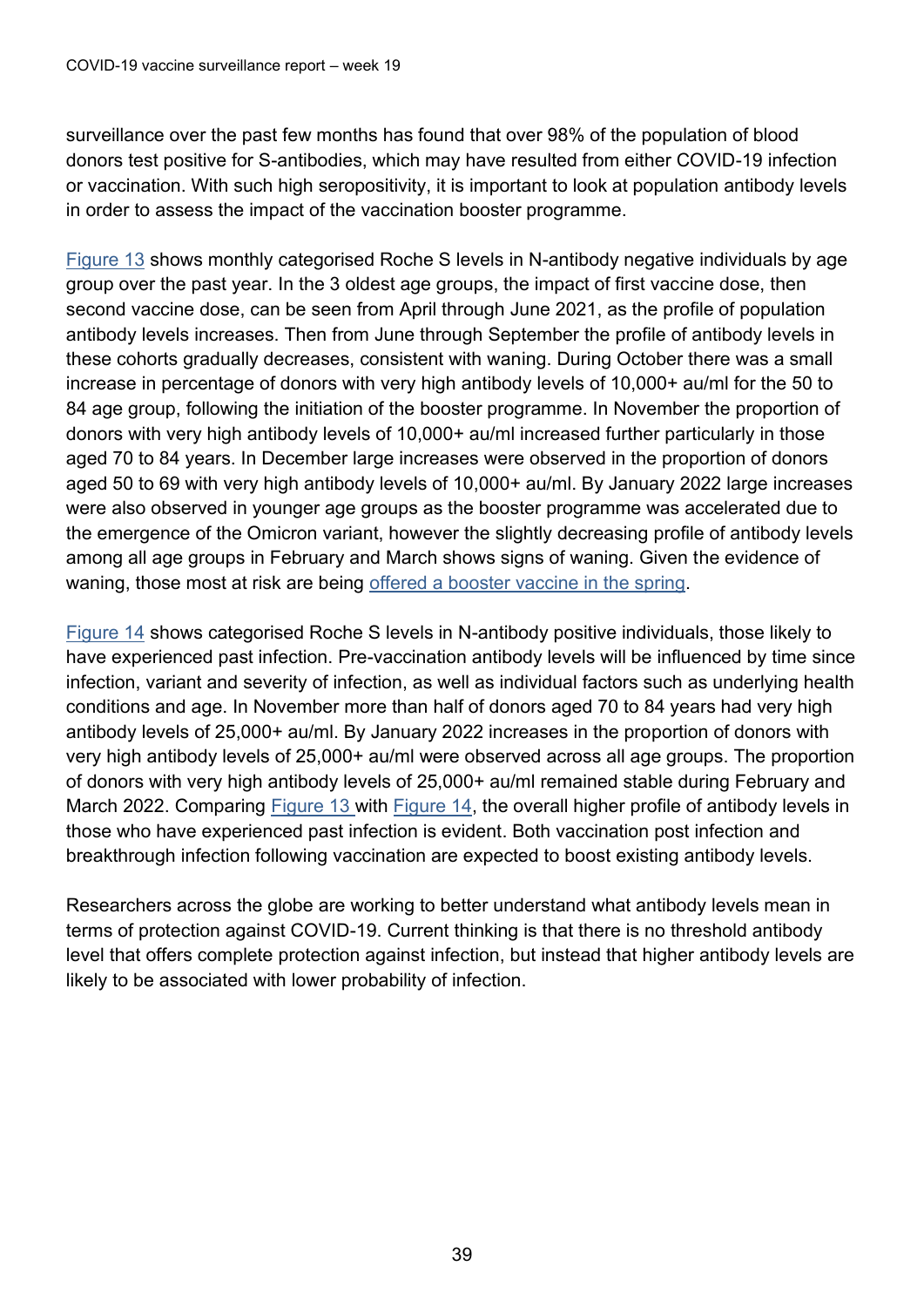



<span id="page-39-0"></span>**Figure 14. Categorised Roche S antibody levels by age group and month in N positive samples, April 2021 to March 2022**

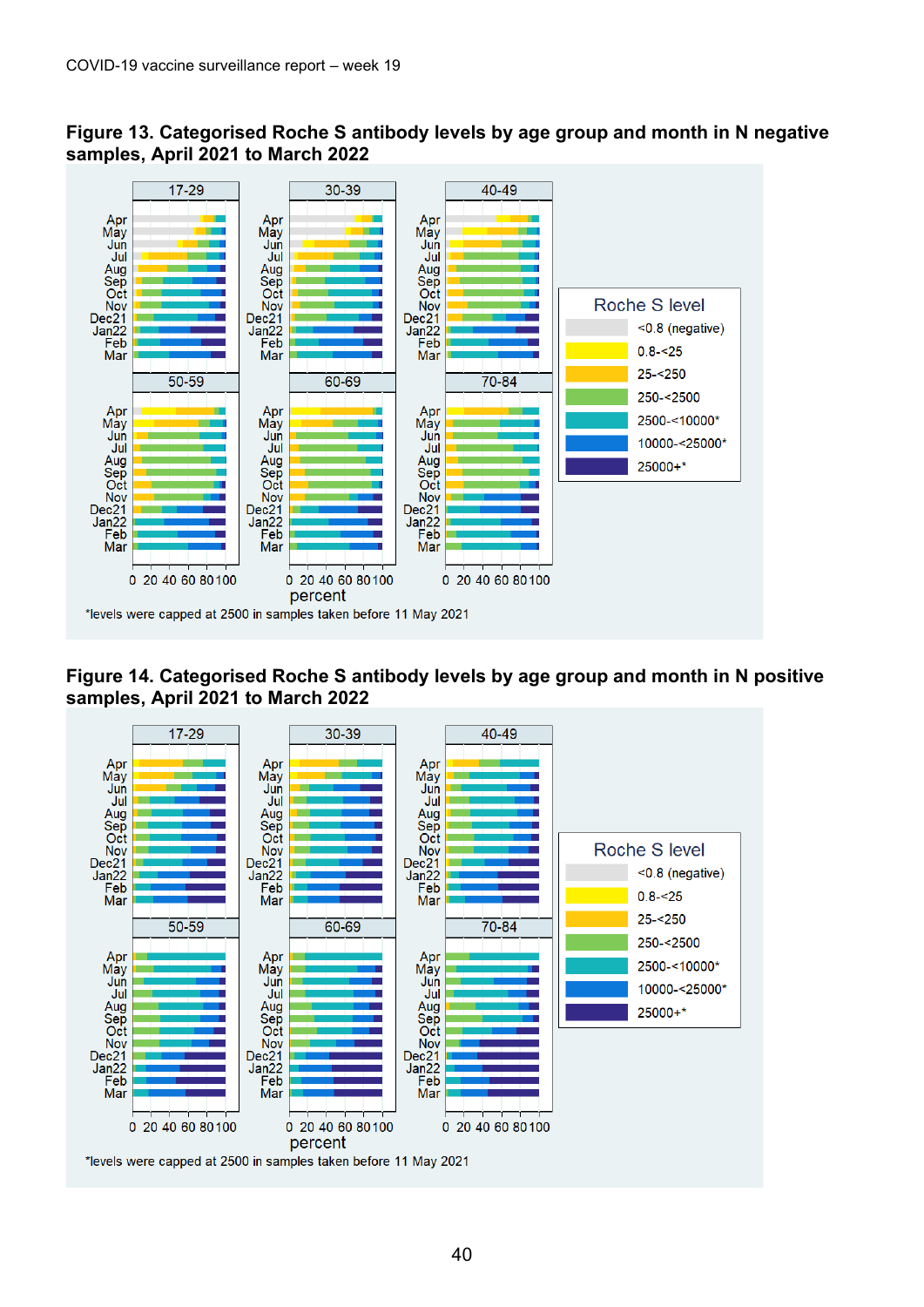### <span id="page-40-0"></span>Direct impact on hospitalisations

The analysis estimates the number of hospitalisations averted by booster vaccinations in the period since 13 December 2021 when Omicron infections started to become more dominant. The booster vaccination programme was accelerated and expanded to all adults aged 18 years and over from November 2021 in response to a rapid increase in Omicron infections.

The number of hospitalisations averted is estimated by incorporating vaccine effectiveness against hospitalisation, vaccine coverage and observed hospitalisations (the latter from UKHSA's surveillance system called SARI-Watch). The focus of the calculation in this model is hospitalisations averted in the Omicron period given the coverage of booster vaccinations. This allows us to model the expected number of hospitalisations in the absence of the booster vaccination programme.

The [most recent](https://www.medrxiv.org/content/10.1101/2022.04.01.22273281v1.full.pdf) estimates for vaccine effectiveness (VE) from the booster vaccines against hospitalisations are used in this analysis. These estimates are based on a specific hospitalisation end point involving at least 2 days hospital stay plus a respiratory diagnosis code, estimated for infected people aged 18 to 64 years 65 years and over. However this may overestimate the effect if a large proportion of hospitalised cases reported to SARI-watch were admitted for less than 2 days or did not have respiratory symptoms.

Due to the specific hospitalisation endpoint used, VE estimates have increased particularly in the period following the booster dose compared to previous VE estimates for the booster dose. The estimates used for 65 years and over are:

- 89% from the booster against Omicron in the period 5 to 9 weeks post booster applied to the data from 13 December 2021 to 9 January 2022
- 88% from the booster against Omicron in the period 10 to 14 weeks post booster applied to the data from 10 January 2022 to 13 February 2022
- 85% from the booster against Omicron in the period 15 weeks + post booster applied to the data from 14 February 2022 to 3 April 2022
- 58% for the second dose at 25 weeks and over applied to all dates

The estimates used for 18 to 64 years used are:

- 86% from the booster against Omicron in the period 5 to 9 weeks post booster applied to the data from 13 December 2021 to 12 February 2022
- 80% from the booster against Omicron in the period 10 to 14 weeks post booster applied to the data from 13 February 2022 to 19 March 2022
- 67% from the booster against Omicron in the period 15 weeks + post booster applied to the data from 20 March 2022 to 3 April 2022
- 56% for the second dose at 25 weeks and over applied to all dates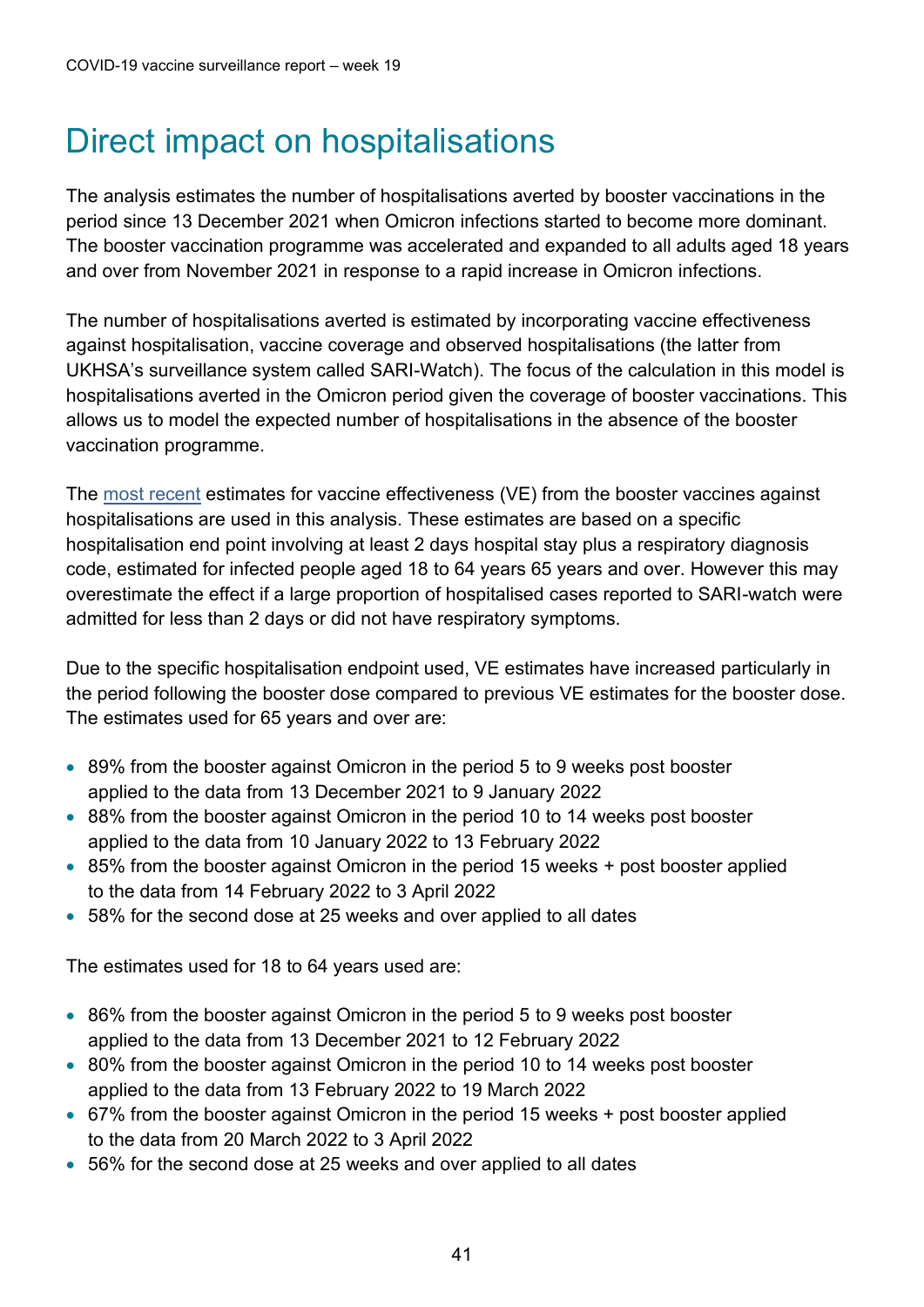The same estimates are applied to the data for 25 to 44 years and 45 to 64 years

Using these estimates, the relative effectiveness (rVE) of the booster (at 5 to 19 weeks, 10 to 14 weeks or at 15 weeks+) compared to 2 doses at 25 weeks+ can be calculated. For example, the rVE of the booster at 15 weeks+ compared to the 2 doses at 25 weeks+ for the group aged 65 years is:

 $1-(1-0.85)/(1-0.58) = 64\%$ 

The expected cases in the absence of boosting is calculated as  $O<sub>0/1</sub>$ + [O<sub>2/boost</sub> / (1- (booster cover/(booster cover + 2 dose cover))\*rVE)], where  $O<sub>0/1</sub>$  is observed hospitalised cases with 0 or 1 doses and O2/boost is observed cases with 2 doses or more (note that these observed totals are in fact estimated using information from the subset of SARI-Watch cases where this information is ascertained, with weekly proportions with each dose number applied to the daily overall hospitalisation numbers). The daily expected cases are calculated per age group and summed for an overall total per age group in the period. The overall total per age group is summed to provide the all age total across the period. This is the same for the observed calculation. The observed number of hospitalisations is then subtracted from the total expected number of hospitalisations. The difference gives us an estimate of the number of hospitalisations averted given the booster coverage prior to hospitalisation events.

Based on the direct effect of the booster vaccination and booster vaccine coverage rates, UKHSA estimates that around 186,600 hospitalisations have been prevented in those aged 25 years and over in England from 13 December 2021 to 17 April 2022 inclusive. the total number averted by age group is approximately 162,300 in those aged 65 years and over, 18,100 in those aged 45 to 64 years and 6,100 in those aged 25 to 44 years as a result of the booster vaccination programme [\(Figure 15](#page-42-0)). All those aged 25 to 64 years in this analysis are inclusive of healthy and at-risk individuals.

Several caveats are necessary to consider. The indirect effect of protection from infection and onwards transmission is not considered. Any indirect effects are likely to be small given the low and rapidly waning vaccine effectiveness against mild disease/infection observed with the Omicron variant. Finally these estimates are likely to include some effect of spring booster vaccinations – particularly among individuals aged 75 years and over, who are one of the target groups for the latest campaign, rolled out from 21 March 2022. The other target group are younger people who are immuno-compromised – the spring booster effect may be included in the estimates for hospitalisations in those aged 25 to 64 years.

Please note this analysis will be no longer be updated after this edition of the report due to the effect of the spring booster programme appearing increasingly in uptake data for 3 doses or more. This makes it difficult to assess the impact of initial booster on hospitalisations separately from the effects of the latest campaign.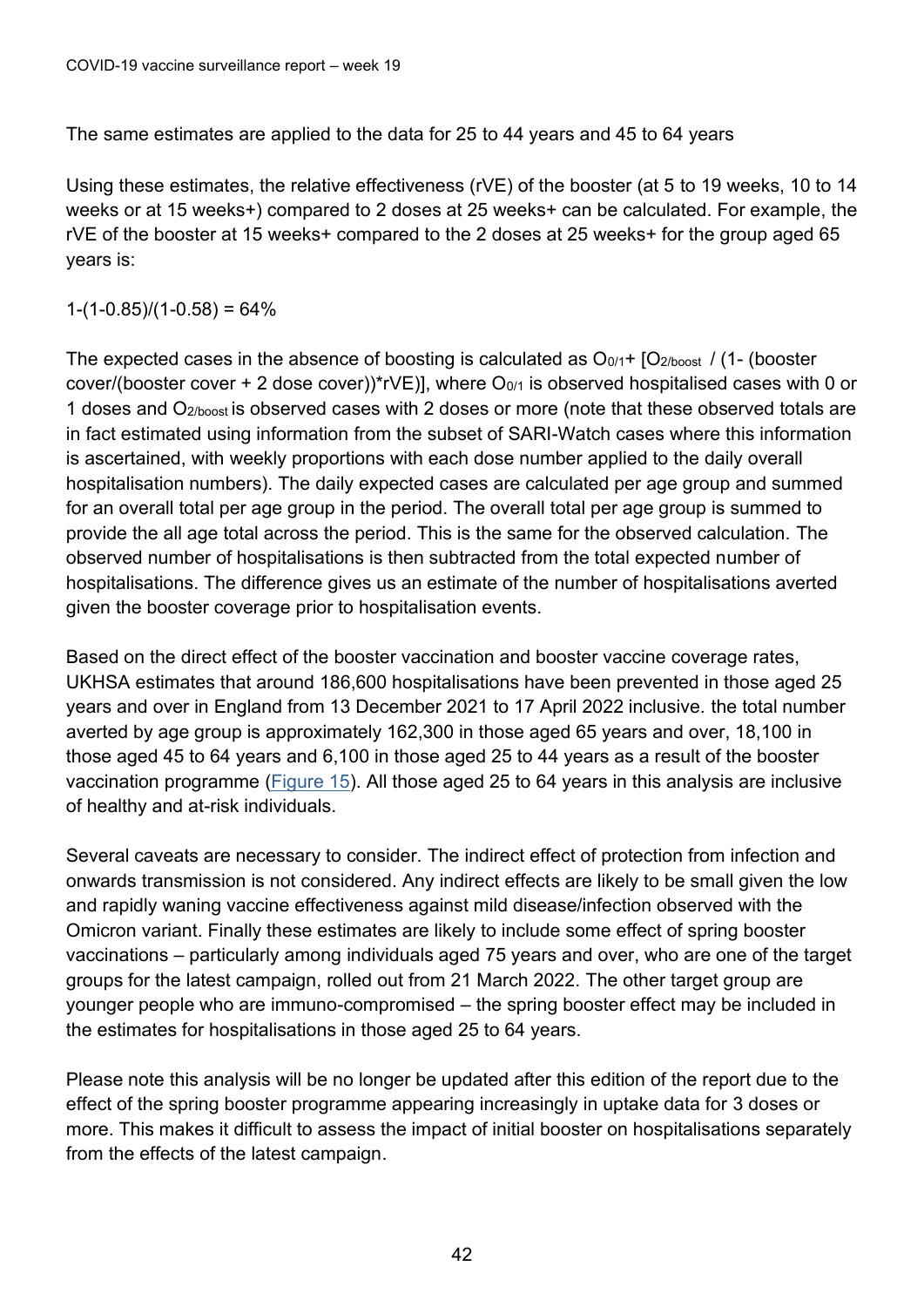

#### <span id="page-42-0"></span>**Figure 15. Estimated number of hospitalisations averted by booster vaccinations since 13 December 2021**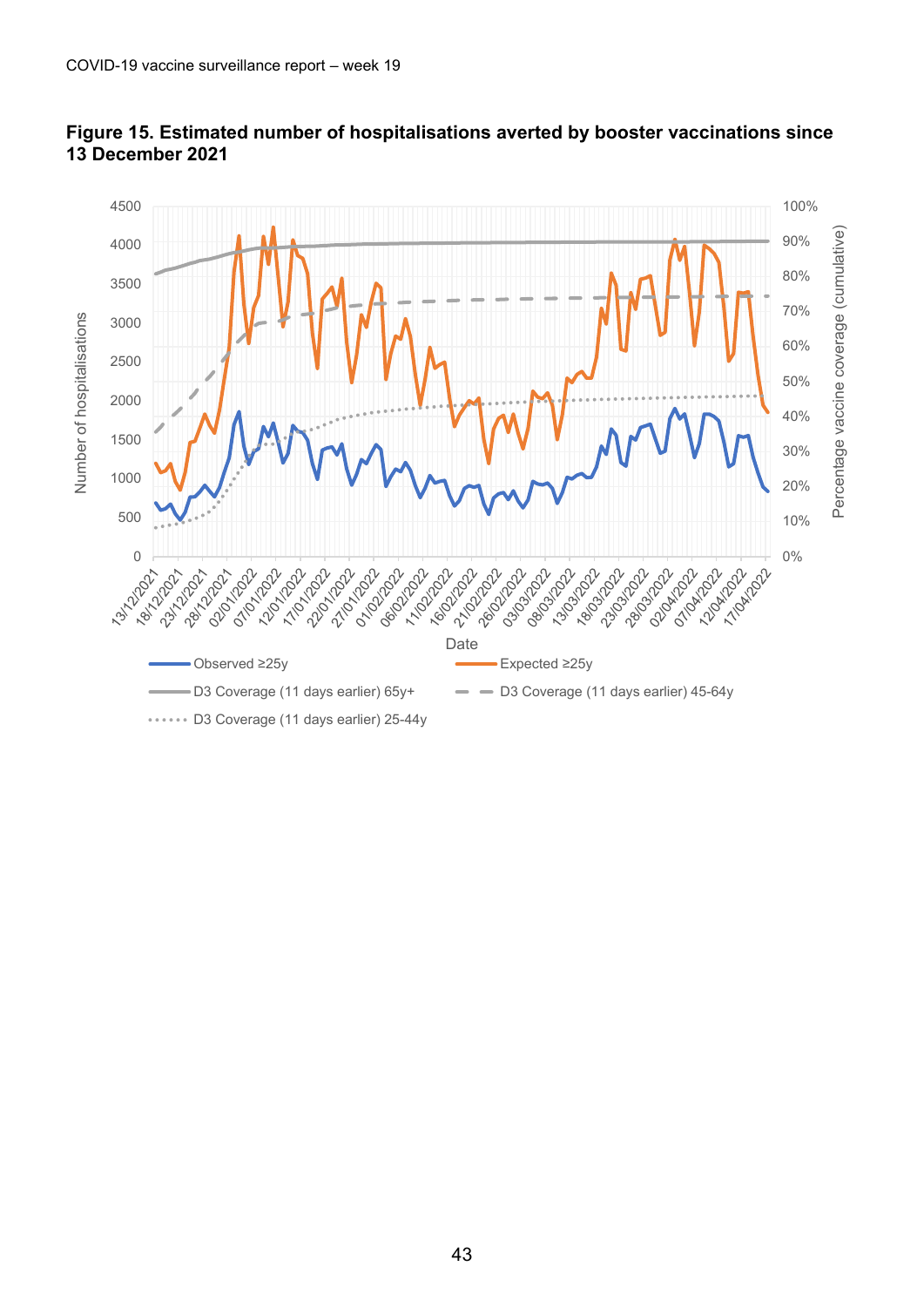### <span id="page-43-0"></span>**References**

- <span id="page-43-1"></span>1. PHE. [COVID-19: vaccine surveillance strategy 2021](https://www.gov.uk/government/publications/covid-19-vaccine-surveillance-strategy)
- <span id="page-43-2"></span>2. Medicines and Healthcare Products Regulatory Agency. ['Coronavirus vaccine –](https://www.gov.uk/government/publications/coronavirus-covid-19-vaccine-adverse-reactions/coronavirus-vaccine-summary-of-yellow-card-reporting) [weekly summary of Yellow Card reporting 2021'](https://www.gov.uk/government/publications/coronavirus-covid-19-vaccine-adverse-reactions/coronavirus-vaccine-summary-of-yellow-card-reporting)
- <span id="page-43-3"></span>3. Andrews N, Stowe J, Kirsebom F, Toffa S, Rickeard T, Gallagher E, Gower C, Kall M, Groves N, O'Connell A, Simons D, Blomquist PB, Dabrera G, Myers R, Ladhani SN, Amirthalingam G, Gharbia S, Barrett JC, Elson R, Ferguson N, Zambon M, Campbell CNJ, Brown K, Hopkins S, Chand M, Ramsay M, Lopez Bernal J. ['Effectiveness of](file://///COLHPAFIL003/ProjectData/Proj_Resp/Flu/Flu%20COVID%20Surveillance/Vaccine%20surveillance%20report/1.%09https:/www.medrxiv.org/content/10.1101/2021.12.14.21267615v1.article-info)  COVID-19 vaccines against [the Omicron \(B.1.1.529\) variant of concern'](file://///COLHPAFIL003/ProjectData/Proj_Resp/Flu/Flu%20COVID%20Surveillance/Vaccine%20surveillance%20report/1.%09https:/www.medrxiv.org/content/10.1101/2021.12.14.21267615v1.article-info) medRxiv 2021: 14 December 21267615
- <span id="page-43-4"></span>4. Whitaker H, Tsang R, Byford R, Andrews N, Sherlock J, Sebastian Pillai P and others. ['Pfizer-BioNTech and Oxford AstraZeneca COVID-19 vaccine effectiveness](https://www.sciencedirect.com/science/article/pii/S0163445321006642?v=s5)  [and immune response among individuals in clinical risk groups'](https://www.sciencedirect.com/science/article/pii/S0163445321006642?v=s5)
- <span id="page-43-5"></span>5. Amirthalingam G, Bernal JL, Andrews NJ and others. ['Serological responses and](https://www.nature.com/articles/s41467-021-27410-5)  [vaccine effectiveness for extended COVID-19 vaccine schedules in England.](https://www.nature.com/articles/s41467-021-27410-5)' Nature Communications 12, 7217 (2021).<https://doi.org/10.1038/s41467-021-27410-5>
- 6. Kirsebom F, Andrews N, Sachdeva R, Stowe J, Ramsay M, Lopez Bernal J, [Effectiveness of ChAdOx1-S COVID-19 Booster Vaccination against the Omicron](https://www.gov.uk/guidance/monitoring-reports-of-the-effectiveness-of-covid-19-vaccination)  [and Delta variants in England](https://www.gov.uk/guidance/monitoring-reports-of-the-effectiveness-of-covid-19-vaccination)
- <span id="page-43-6"></span>7. Lopez Bernal J, Andrews N, Gower C, Robertson C, Stowe J, Tessier E and others. ['Effectiveness of the Pfizer-BioNTech and Oxford-AstraZeneca vaccines on COVID-](https://www.bmj.com/content/373/bmj.n1088)[19-related symptoms, hospital admissions, and mortality in older adults in England:](https://www.bmj.com/content/373/bmj.n1088)  [test negative case-control study.](https://www.bmj.com/content/373/bmj.n1088)' British Medical Journal 2021: volume 373, n1,088
- 8. Vasileiou E, Simpson CR, Robertson C, Shi T, Kerr S, Agrawal U and others. 'Effectiveness of first dose of COVID-19 vaccines against hospital admissions in Scotland: national prospective cohort study of 5.4 million people.' 2021
- 9. Hyams C, Marlow R, Maseko Z, King J, Ward L, Fox K and others. ['Effectiveness of](file:///C:/Users/Simon.Port/Documents/GOV-9196%20Covid%20surveillance%20report%20-%20week%2030/1.%09https:/www.thelancet.com/pdfs/journals/laninf/PIIS1473-3099(21)00330-3.pdf)  [BNT162b2 and ChAdOx1 nCoV-19 COVID-19 vaccination at preventing](file:///C:/Users/Simon.Port/Documents/GOV-9196%20Covid%20surveillance%20report%20-%20week%2030/1.%09https:/www.thelancet.com/pdfs/journals/laninf/PIIS1473-3099(21)00330-3.pdf)  [hospitalisations in people aged at least 80 years: a test-negative, case-control study.'](file:///C:/Users/Simon.Port/Documents/GOV-9196%20Covid%20surveillance%20report%20-%20week%2030/1.%09https:/www.thelancet.com/pdfs/journals/laninf/PIIS1473-3099(21)00330-3.pdf) Lancet Infectious Diseases 2021
- 10. Ismail SA, Vilaplana TG, Elgohari S, Stowe J, Tessier E, Andrews N and others. ['Effectiveness of BNT162b2 mRNA and ChAdOx1 adenovirus vector COVID-19](https://khub.net/documents/135939561/430986542/Effectiveness+of+BNT162b2+mRNA+and+ChAdOx1+adenovirus+vector+COVID-19+vaccines+on+risk+of+hospitalisation+among+older+adults+in+England.pdf/9e18c525-dde6-5ee4-1537-91427798686b)  [vaccines on risk of hospitalisation among older adults in England: an observational](https://khub.net/documents/135939561/430986542/Effectiveness+of+BNT162b2+mRNA+and+ChAdOx1+adenovirus+vector+COVID-19+vaccines+on+risk+of+hospitalisation+among+older+adults+in+England.pdf/9e18c525-dde6-5ee4-1537-91427798686b)  [study using surveillance data.](https://khub.net/documents/135939561/430986542/Effectiveness+of+BNT162b2+mRNA+and+ChAdOx1+adenovirus+vector+COVID-19+vaccines+on+risk+of+hospitalisation+among+older+adults+in+England.pdf/9e18c525-dde6-5ee4-1537-91427798686b)' PHE Preprints 2021
- <span id="page-43-7"></span>11. [Effectiveness of COVID-19 vaccines against Omicron and Delta hospitalisation: test](https://www.gov.uk/guidance/monitoring-reports-of-the-effectiveness-of-covid-19-vaccination)  [negative case-control study](https://www.gov.uk/guidance/monitoring-reports-of-the-effectiveness-of-covid-19-vaccination)
- 12. Andrews N, Tessier E, Stowe J, Gower C, Kirsebom F, Simmons R, Gallagher E, Thelwall S, Groves N, Dabrera G, Myers R, Campbell CNJ, Amirthalingam G, Edmunds M, Zambon M, Brown K, Hopkins S, Chand M, Ladhani SN, Ramsay M,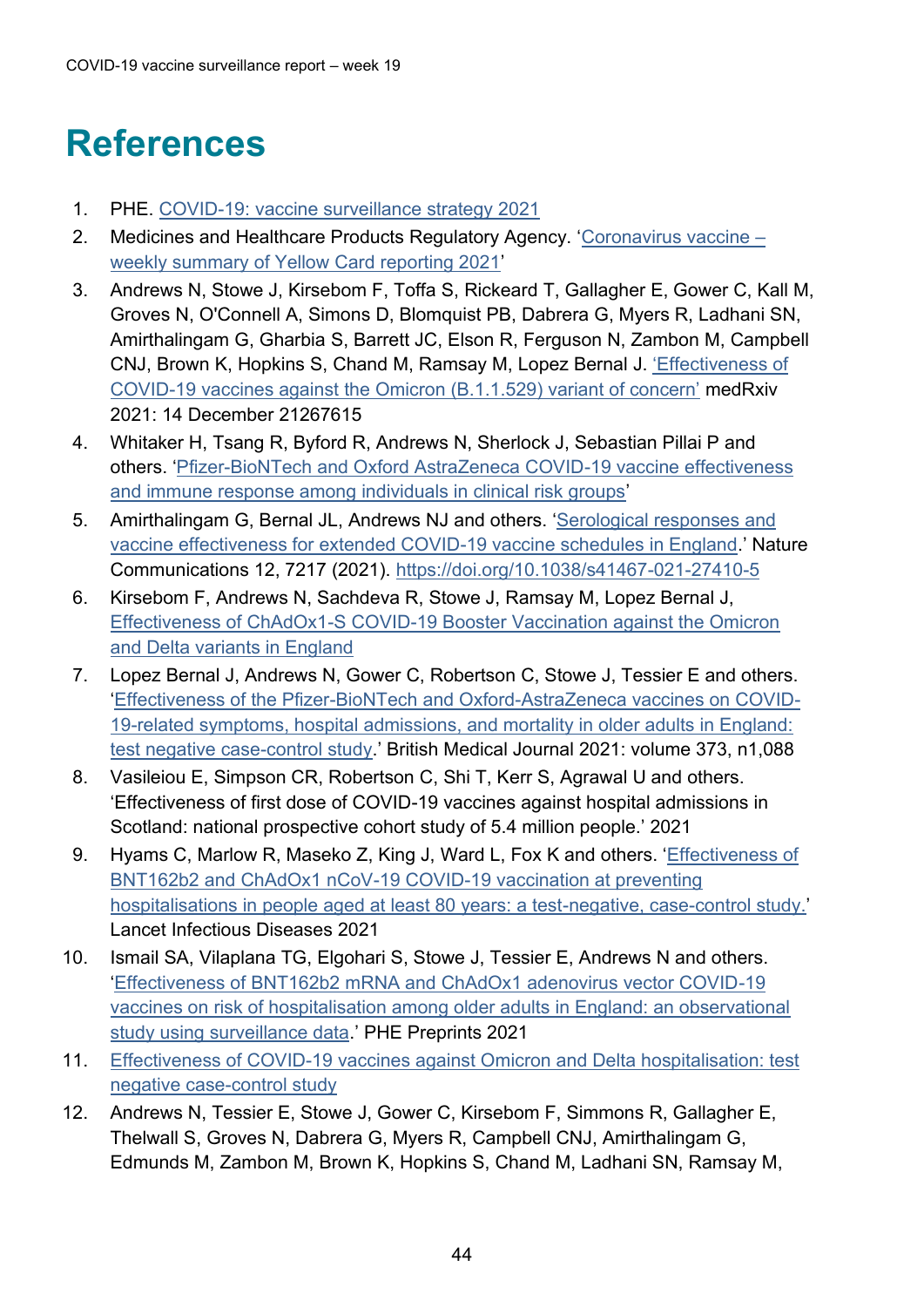Lopez Bernal J. ['Duration of Protection against Mild and Severe Disease by COVID-](https://www.nejm.org/doi/full/10.1056/NEJMoa2115481)[19 Vaccines'](https://www.nejm.org/doi/full/10.1056/NEJMoa2115481) New England Journal of Medicine, 2022

- <span id="page-44-0"></span>13. Lopez Bernal J, Andrews N, Gower C, Stowe J, Tessier E, Simmons R and others. ['Effectiveness of BNT162b2 mRNA vaccine and ChAdOx1 adenovirus vector vaccine](https://www.medrxiv.org/content/10.1101/2021.05.14.21257218v1)  [on mortality following COVID-19.](https://www.medrxiv.org/content/10.1101/2021.05.14.21257218v1)' medRxiv. 2021
- <span id="page-44-1"></span>14. Andrews N, Tessier E, Stowe J, Gower C, Kirsebom F, Simmons R and others. ['Vaccine effectiveness and duration of protection of Comirnaty, Vaxzevria and](https://www.medrxiv.org/content/10.1101/2021.09.15.21263583v2)  [Spikevax against mild and severe COVID-19 in the UK'](https://www.medrxiv.org/content/10.1101/2021.09.15.21263583v2). medRxiv 2021
- <span id="page-44-2"></span>15. Pritchard E, Matthews PC, Stoesser N, Eyre DW, Gethings O, Vihta K-D and others. 'Impact of vaccination on SARS-CoV-2 cases in the community: a population-based study using the UK's COVID-19 Infection Survey.' medRxiv 2021: 2021.04.22.21255913
- 16. Hall VJ, Foulkes S, Saei A, Andrews N, Oguti B, Charlett A and others. ['COVID-19](https://www.thelancet.com/journals/lancet/article/PIIS0140-6736(21)00790-X/fulltext)  [vaccine coverage in health-care workers in England and effectiveness of BNT162b2](https://www.thelancet.com/journals/lancet/article/PIIS0140-6736(21)00790-X/fulltext)  [mRNA vaccine against infection \(SIREN\): a prospective, multicentre, cohort study.](https://www.thelancet.com/journals/lancet/article/PIIS0140-6736(21)00790-X/fulltext)' Lancet 2021
- 17. Shrotri M, Krutikov M, Palmer T, Giddings R, Azmi B, Subbarao S and others. ['Vaccine effectiveness of the first dose of ChAdOx1 nCoV-19 and BNT162b2 against](https://www.thelancet.com/action/showPdf?pii=S1473-3099%2821%2900289-9)  [SARS-CoV-2 infection in residents of long-term care facilities in England \(VIVALDI\):](https://www.thelancet.com/action/showPdf?pii=S1473-3099%2821%2900289-9)  [a prospective cohort study.](https://www.thelancet.com/action/showPdf?pii=S1473-3099%2821%2900289-9)' Lancet Infectious Diseases 2021
- 18. Menni C, Klaser K, May A, Polidori L, Capdevila J, Louca P and others. 'Vaccine side-effects and SARS-CoV-2 infection after vaccination in users of the COVID-19 Symptom Study app in the UK: a prospective observational study.' The Lancet Infectious Diseases 2021
- <span id="page-44-3"></span>19. Harris RJ, Hall JA, Zaidi A, Andrews NJ, Dunbar JK, Dabrera G. 'Effect of [Vaccination on Household Transmission of SARS-CoV-2 in England'](https://www.nejm.org/doi/pdf/10.1056/NEJMc2107717?articleTools=true) New England Journal of Medicine 2021
- 20. V Shah AS, Gribben C, Bishop J, Hanlon P, Caldwell D, Wood R and others. 'Effect of vaccination on transmission of COVID-19: an observational study in healthcare workers and their households.' medRxiv 2021: 2021.03.11.21253275
- 21. Eyre DW, Taylor D, Purver M, Chapman D, Fowler T, Pouwels KB, Walker S, Peto T. ['The impact of SARS-CoV-2 vaccination on Alpha and](https://www.medrxiv.org/content/10.1101/2021.09.28.21264260v1) Delta variant transmission' medRxiv 2021: 2021.09.28.21264260
- <span id="page-44-4"></span>22. [COVID-19 Vaccine Effectiveness against the Omicron BA.2 variant in England](https://www.gov.uk/guidance/monitoring-reports-of-the-effectiveness-of-covid-19-vaccination)
- 23. Clifford S, Waight P, Hackman J, Hue S, Gower CM, Kirsebom FCM, Skarnes C, Letley L, Lopez Bernal J, Andrews N, Flasche S, Miller E. ['Effectiveness of](https://www.medrxiv.org/content/10.1101/2021.11.24.21266401v2)  [BNT162b2 and ChAdOx1 against SARS-CoV-2 household transmission: a](https://www.medrxiv.org/content/10.1101/2021.11.24.21266401v2)  [prospective cohort study in England'](https://www.medrxiv.org/content/10.1101/2021.11.24.21266401v2) medRxiv 2021.11.24.21266401; doi: 10.1101/2021.11.24.21266401
- <span id="page-44-5"></span>24. Zauche LH and others. 'Receipt of mRNA COVID-19 vaccines and risk of spontaneous abortion.' New England Journal of Medicine, 2021 volume 385, issue 16, pages 1,533-5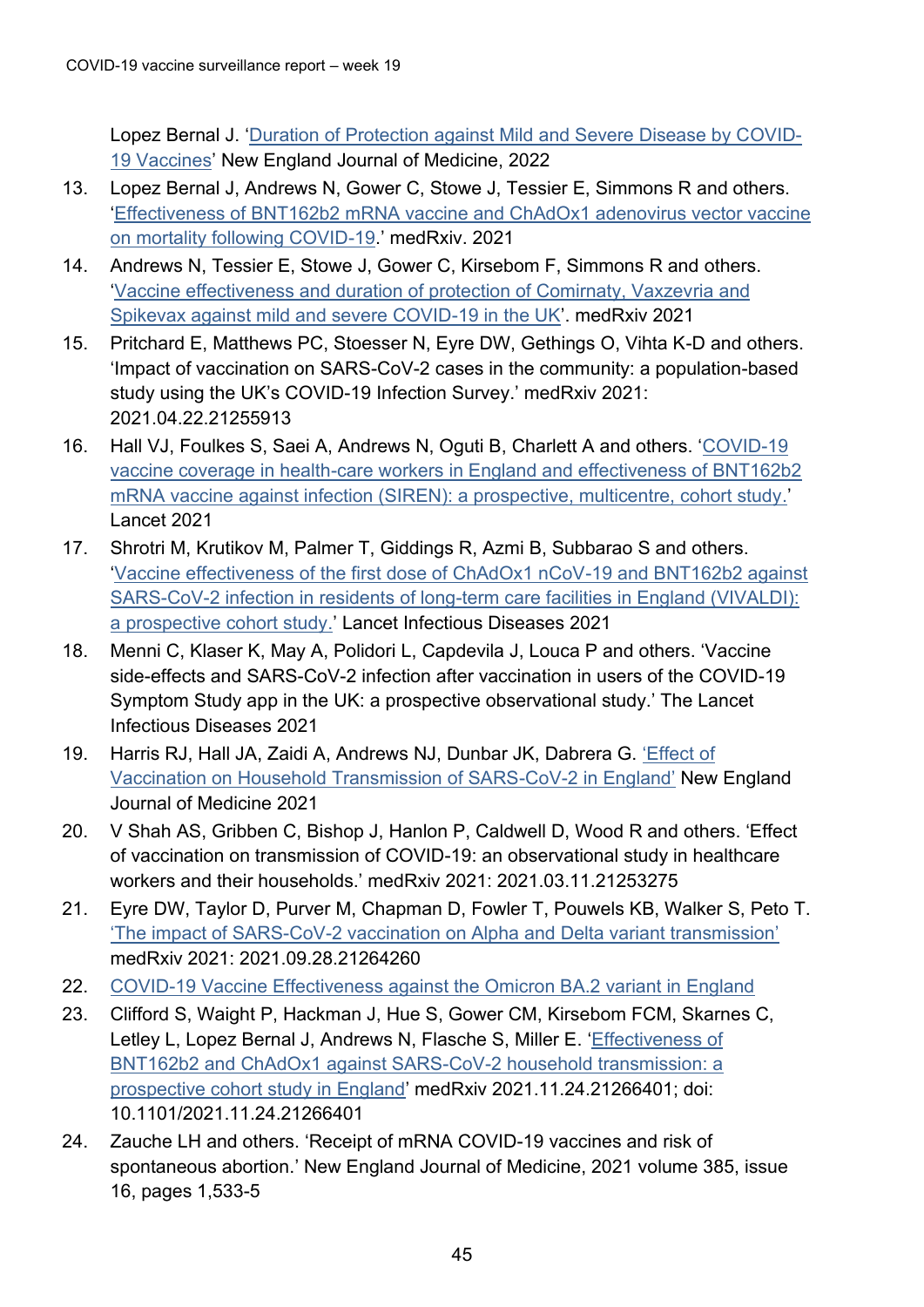- <span id="page-45-0"></span>25. Kadiwar S and others. [Were pregnant women more affected by COVID-19 in the](https://pubmed.ncbi.nlm.nih.gov/33864751/) [second wave of the pandemic?.](https://pubmed.ncbi.nlm.nih.gov/33864751/) The Lancet 2021: volume 397, issue 10,284, pages 1,539-40
- <span id="page-45-1"></span>26. University of Edinburgh. ['Outputs and information for the](https://www.ed.ac.uk/usher/eave-ii/covid-19-in-pregnancy-in-scotland/outputs) public'
- <span id="page-45-2"></span>27. Public Health Scotland. ['Scottish Intensive Care Society Audit Group report on](https://publichealthscotland.scot/publications/scottish-intensive-care-society-audit-group-report-on-covid-19/scottish-intensive-care-society-audit-group-report-on-covid-19-as-at-23-september-2021/) [COVID-19, 23 September](https://publichealthscotland.scot/publications/scottish-intensive-care-society-audit-group-report-on-covid-19/scottish-intensive-care-society-audit-group-report-on-covid-19-as-at-23-september-2021/) 2021'
- <span id="page-45-3"></span>28. Zambrano LD and others. ['Update: characteristics of symptomatic women of](https://pubmed.ncbi.nlm.nih.gov/33151921/) [reproductive age with laboratory-confirmed SARS-CoV-2 infection by pregnancy](https://pubmed.ncbi.nlm.nih.gov/33151921/) status – [United States, January 22](https://pubmed.ncbi.nlm.nih.gov/33151921/) to October 3'
- <span id="page-45-4"></span>29. JCVI issues new advice on COVID-19 vaccination for pregnant women
- <span id="page-45-5"></span>30. Pregnant women urged to come forward for COVID-19 vaccination
- <span id="page-45-6"></span>31. [JCVI announcement regarding COVID-19 vaccination during pregnancy and next](https://www.england.nhs.uk/coronavirus/documents/jcvi-announcement-regarding-covid-19-vaccination-during-pregnancy-and-next-steps/)  [steps](https://www.england.nhs.uk/coronavirus/documents/jcvi-announcement-regarding-covid-19-vaccination-during-pregnancy-and-next-steps/)
- <span id="page-45-7"></span>32. Goldshtein I and others. ['Association between BNT162b2 vaccination and](https://pubmed.ncbi.nlm.nih.gov/34251417/) [incidence](https://pubmed.ncbi.nlm.nih.gov/34251417/)  [of SARS-CoV-2 infection in](https://pubmed.ncbi.nlm.nih.gov/34251417/) pregnant women.' Journal of the American Medical Association, 2021, volume 326 issue 8, pages 728-35
- 33. Dagan N and others. ['Effectiveness of the BNT162b2 mRNA COVID-19 vaccine in](https://pubmed.ncbi.nlm.nih.gov/34493859/) [pregnancy.](https://pubmed.ncbi.nlm.nih.gov/34493859/)' Nature Medicine 2021: volume 27, issue 10, pages 1,693-5
- <span id="page-45-8"></span>34. Gray KJ and others. ['Coronavirus disease 2019 vaccine response in pregnant and](https://pubmed.ncbi.nlm.nih.gov/33775692/) [lactating women: a cohort study.](https://pubmed.ncbi.nlm.nih.gov/33775692/)' American Journal of Obstetrics and Gynecology. 2021: volume 225, issue 3, pages 303 e1-e17
- <span id="page-45-9"></span>35. Halasa NB, Olson SM, Staat MA and others. ['Effectiveness of maternal vaccination](https://www.cdc.gov/mmwr/volumes/71/wr/mm7107e3.htm#:~:text=What%20is%20added%20by%20this,%3D%2031%25%20to%2078%25).)  [with mRNA COVID-19 vaccine during pregnancy against COVID-19–associated](https://www.cdc.gov/mmwr/volumes/71/wr/mm7107e3.htm#:~:text=What%20is%20added%20by%20this,%3D%2031%25%20to%2078%25).)  [hospitalization in infants aged under 6 months](https://www.cdc.gov/mmwr/volumes/71/wr/mm7107e3.htm#:~:text=What%20is%20added%20by%20this,%3D%2031%25%20to%2078%25).) – 17 States, July 2021 to January [2022'](https://www.cdc.gov/mmwr/volumes/71/wr/mm7107e3.htm#:~:text=What%20is%20added%20by%20this,%3D%2031%25%20to%2078%25).). MMWR Morbidity and Mortality Weekly Report 2022: volume 71, pages 264- 270
- 36. [Key information on COVID-19 in pregnancy | UKOSS | NPEU](https://www.npeu.ox.ac.uk/ukoss/news/2172-covid-19-in-pregnancy)
- <span id="page-45-10"></span>37. Stock S and others. ['COVID-19 vaccination rates and SARS-CoV-2 infection in](https://www.researchsquare.com/article/rs-1051010/v1) [pregnant women in Scotland.](https://www.researchsquare.com/article/rs-1051010/v1)' Research Square, 2021
- <span id="page-45-11"></span>38. Public Health Wales. [Rapid COVID-19 virology –](https://public.tableau.com/app/profile/public.health.wales.health.protection/viz/RapidCOVID-19virology-Public/Vaccination) Public | Tableau Public
- <span id="page-45-12"></span>39. Centers for Disease Control and Prevention. [Vaccine Pregnancy](https://www.cdc.gov/coronavirus/2019-ncov/vaccines/safety/vsafepregnancyregistry.html#%3A%7E%3Atext%3DCDC%20is%20inviting%20people%20who%20received%20COVID-19%20vaccination%2Clike%20to%20participate%20must%20be%20enrolled%20in%20v-safe) Registry
- <span id="page-45-13"></span>40. [COVID-19 vaccination among pregnant people aged 18 to 49 years overall, by race](https://covid.cdc.gov/covid-data-tracker/#vaccinations-pregnant-women)  [and ethnicity, and date reported to CDC -](https://covid.cdc.gov/covid-data-tracker/#vaccinations-pregnant-women) Vaccine Safety Datalink, United States [accessed 3 May 2022]
- <span id="page-45-14"></span>41. Shimabukuro TT and others. ['Preliminary findings of mRNA COVID-19 vaccine](https://pubmed.ncbi.nlm.nih.gov/33882218/) [safety](https://pubmed.ncbi.nlm.nih.gov/33882218/)  [in pregnant persons.](https://pubmed.ncbi.nlm.nih.gov/33882218/)' New England Journal of Medicine 2021: volume 384, issue 24, pages 2,273-82
- 42. Kharbanda EO and others. ['Spontaneous abortion following COVID-19 vaccination](https://pubmed.ncbi.nlm.nih.gov/34495304/) [during pregnancy.](https://pubmed.ncbi.nlm.nih.gov/34495304/)' Journal of the American Medical Association 2021: volume 326, issue 16, pages 1629-1631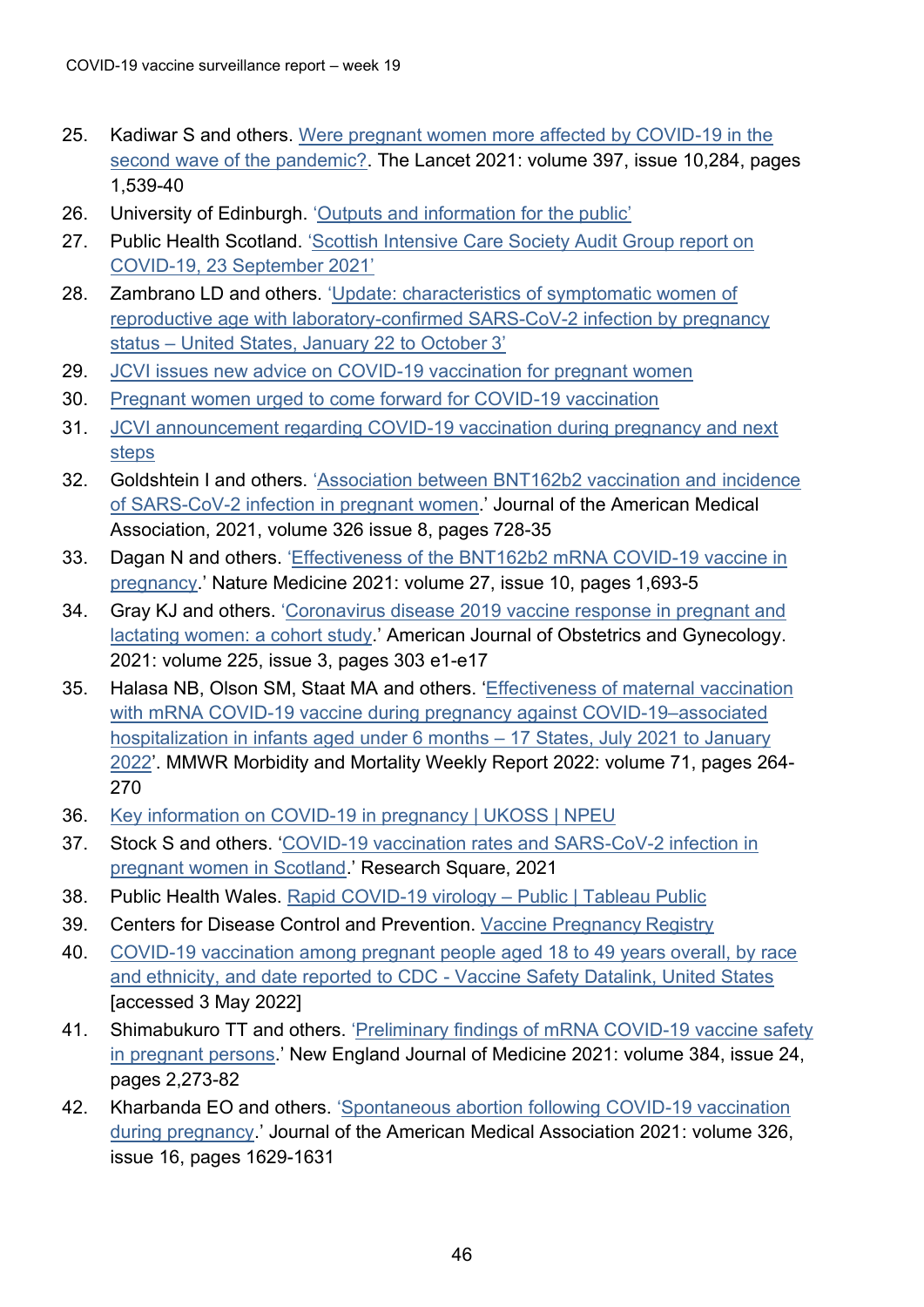- 43. Magnus MC and others. ['COVID-19 vaccination during pregnancy and first-trimester](https://pubmed.ncbi.nlm.nih.gov/34670062/)  [miscarriage.](https://pubmed.ncbi.nlm.nih.gov/34670062/)' New England Journal of Medicine 2021
- 44. Vousden N and others. ['Impact of SARS-CoV-2 variant on the severity of maternal](https://www.medrxiv.org/content/10.1101/2021.07.22.21261000v1) [infection and perinatal outcomes: data from the UK Obstetric Surveillance System](https://www.medrxiv.org/content/10.1101/2021.07.22.21261000v1) [national cohort.](https://www.medrxiv.org/content/10.1101/2021.07.22.21261000v1)' medRxiv, 2021
- <span id="page-46-0"></span>45. Wilson EB. 'Probable inference, the law of succession, and statistical inference.' Journal of the American Statistical Association: volume 1,927 issue 22, pages 209-12